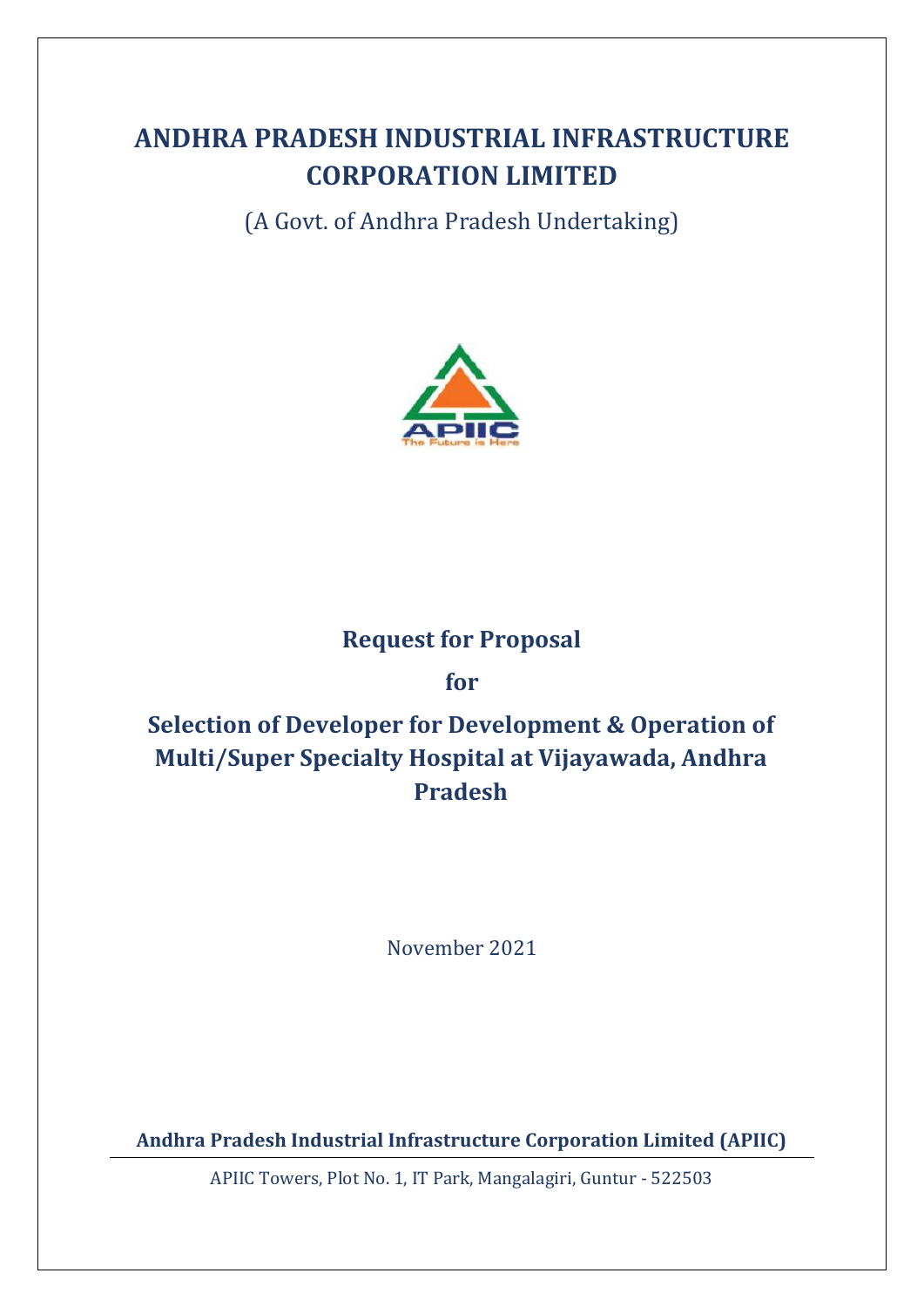## **TABLE OF CONTENTS**

| 1.  |                                                                           |
|-----|---------------------------------------------------------------------------|
| 2.  |                                                                           |
| 3.  |                                                                           |
| 4.  |                                                                           |
| 5.  |                                                                           |
| 6.  |                                                                           |
| 7.  |                                                                           |
| 8.  |                                                                           |
| 9.  | EXHIBIT-2: FORMAT OF LETTER OF ACCEPTANCE (IN CASE OF A BIDDING           |
| 10. | EXHIBIT-3: PROFORMA OF BANK GUARANTEE FOR BID SECURITY  36                |
| 11. | EXHIBIT-4: DESCRIPTION OF THE BIDDING ENTITY/ BIDDING CONSORTIUM  38      |
| 12. | EXHIBIT-5: PRINCIPLES OF THE MEMORANDUM OF UNDERSTANDING (MOU) TO BE      |
| 13. | EXHIBIT-6: FORMAT FOR INFORMATION SUBMISSION FOR BUSINESS PROPOSAL        |
| 14. | <b>EXHIBIT-7: PROFORMA OF BANK GUARANTEE FOR PERFORMANCE SECURITY  42</b> |
| 15. |                                                                           |
| 16. | ANNEXURE-2: FEES AND DEPOSITS TO BE PAID BY THE BIDDERS FOR THE PROPOSED  |
| 17. |                                                                           |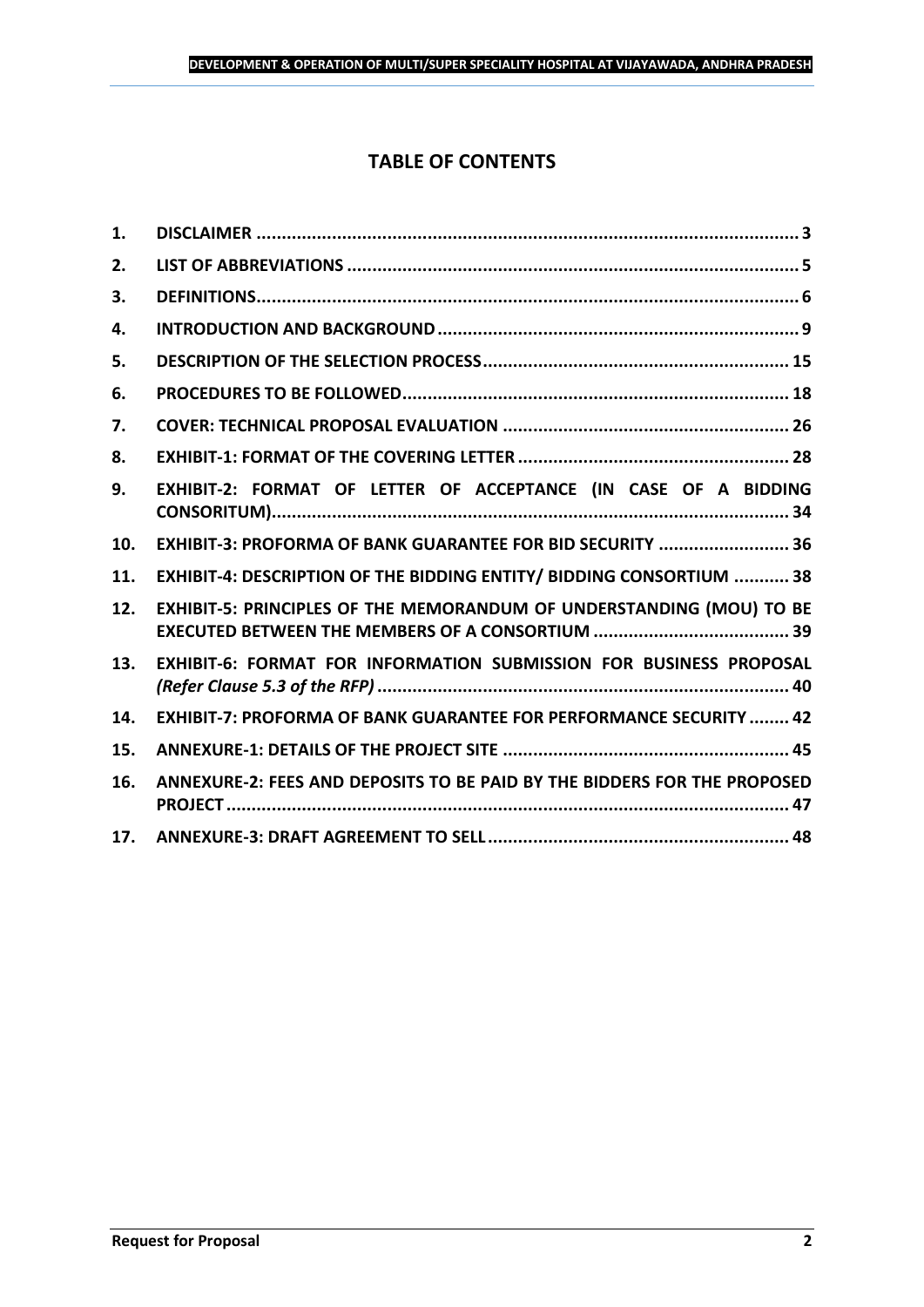## <span id="page-2-0"></span>**1. DISCLAIMER**

The information contained in this Request for Proposal ("RFP") or subsequently provided to Bidder(s), whether verbally or in documentary or any other form by or on behalf of APIIC or any of its employees or advisers, is provided to Bidder(s) on the terms and conditions set out in this RFP and such other terms and conditions subject to which such information is provided.

This RFP is not an agreement and is neither an offer nor invitation by APIIC to the prospective Bidders or any other person. The purpose of this RFP is to provide interested parties with information that may be useful to them in making their financial offers pursuant to this RFP (the "Bid"). This RFP includes statements, which reflect various assumptions and assessments arrived at by APIIC in relation to the Project. Such assumptions, assessments and statements do not purport to contain all the information that each Bidder may require. This RFP may not be appropriate for all persons, and it is not possible for APIIC, its employees or advisors to consider the investment objectives, financial situation and particular needs of each party who reads or uses this RFP. The assumptions, assessments, statements and information contained in this RFP, may not be complete, accurate, adequate or correct. Each Bidder should, therefore, conduct its own investigations and analysis and should check the accuracy, adequacy, correctness, reliability and completeness of the assumptions, assessments, statements and information contained in this RFP and obtain independent advice from appropriate sources.

Information provided in this RFP to the Bidder(s) is on a wide range of matters, some of which depends upon interpretation of law. The information given is not an exhaustive account of statutory requirements and should not be regarded as a complete or authoritative statement of law. APIIC accepts no responsibility for the accuracy or otherwise for any interpretation or opinion on law expressed herein.

APIIC, its employees and advisors make no representation or warranty and shall have no liability to any person, including any Applicant or Bidder under any law, statute, rules or regulations or tort, principles of restitution or unjust enrichment or otherwise for any loss, damages, cost or expense which may arise from or be incurred or suffered on account of anything contained in this RFP or otherwise, including the accuracy, adequacy, correctness, completeness or reliability of the RFP and any assessment, assumption, statement or information contained therein or deemed to form part of this RFP or arising in any way in this Bid Stage.

APIIC also accepts no liability of any nature whether resulting from negligence or otherwise howsoever caused arising from reliance of any Bidder upon the statements contained in this RFP. APIIC may in its absolute discretion, but without being under any obligation to do so, update, amend or supplement the information, assessment or assumptions contained in this RFP.

The issue of this RFP does not imply that APIIC is bound to select a Bidder or to appoint the Selected Bidder, as the case may be, for the Project and APIIC reserves the right to reject all or any of the Bidders or Bids without assigning any reason whatsoever.

The Bidder shall bear all its costs associated with or relating to the preparation and submission of its Bid including but not limited to preparation, copying, postage, delivery fees, expenses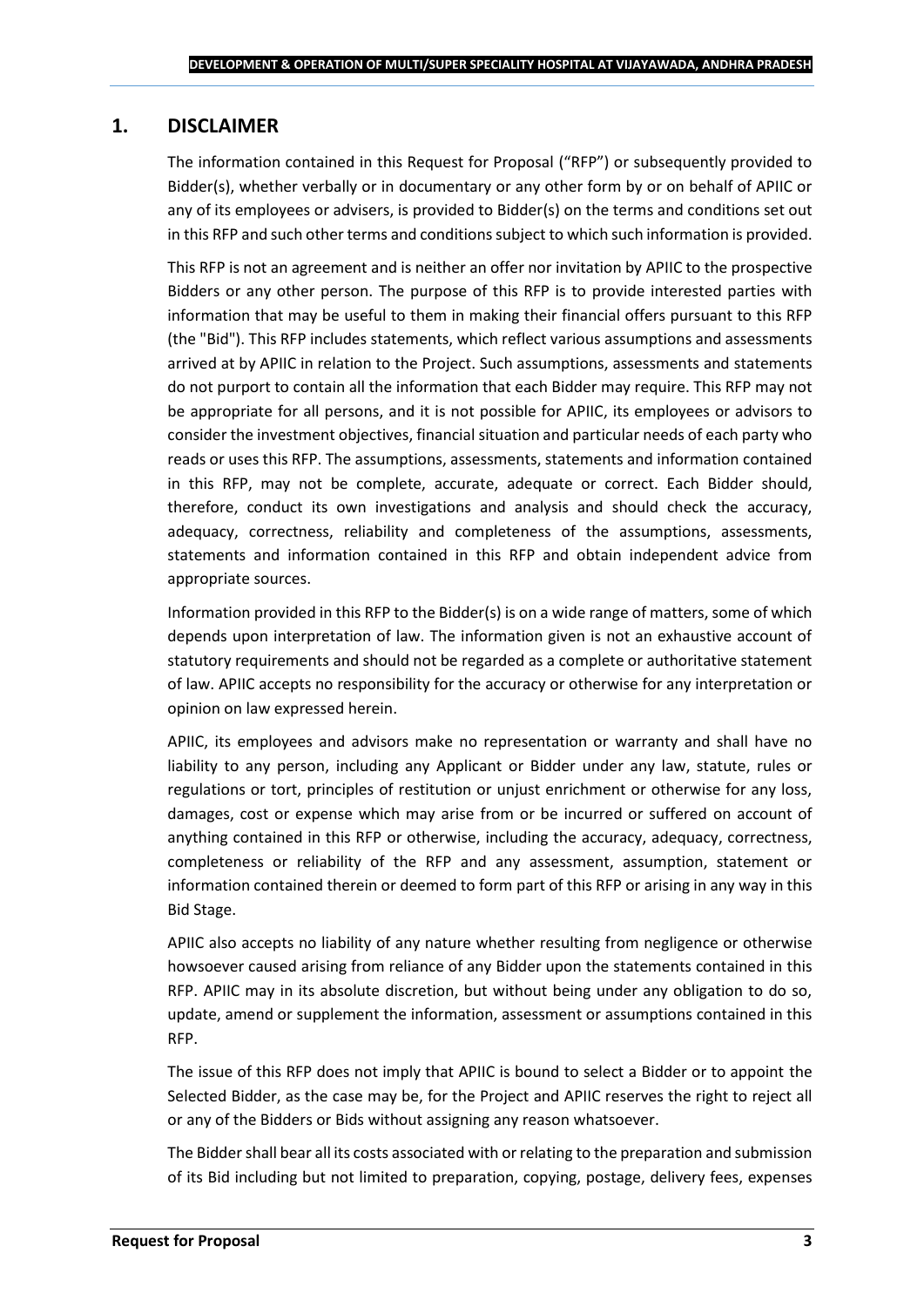associated with any demonstrations or presentations which may be required by APIIC or any other costs incurred in connection with or relating to its Bid. All such costs and expenses will remain with the Bidder and APIIC shall not be liable in any manner whatsoever for the same or for any other costs or other expenses incurred by a Bidder in preparation or submission of the Bid, regardless of the conduct or outcome of the Bidding Process.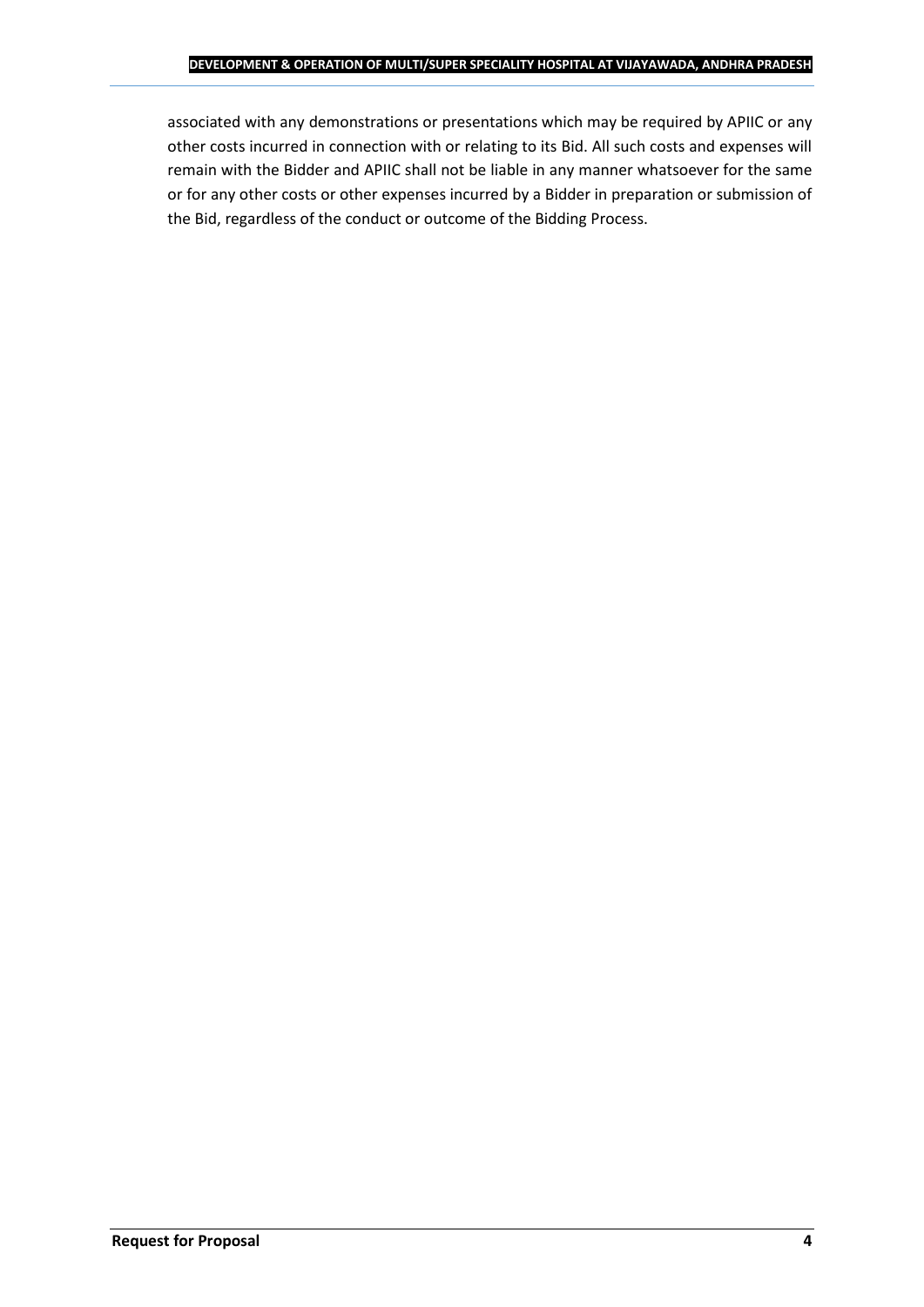## <span id="page-4-0"></span>**2. LIST OF ABBREVIATIONS**

| <b>APIIC</b> | Andhra Pradesh Industrial Infrastructure Corporation Limited |
|--------------|--------------------------------------------------------------|
| <b>DPR</b>   | Detailed Project Report                                      |
| <b>FAR</b>   | Floor Area Ratio                                             |
| FSI          | Floor Space Index                                            |
| GoAP         | Government of Andhra Pradesh                                 |
| LoA          | Letter of Award                                              |
| <b>MOU</b>   | Memorandum of Understanding                                  |
| 0&M          | <b>Operation and Maintenance</b>                             |
| <b>ORS</b>   | <b>Outright Sale</b>                                         |
| <b>RFP</b>   | <b>Request for Proposal</b>                                  |
| <b>SPV</b>   | Special Purpose Vehicle                                      |
|              |                                                              |

sqm Square Meter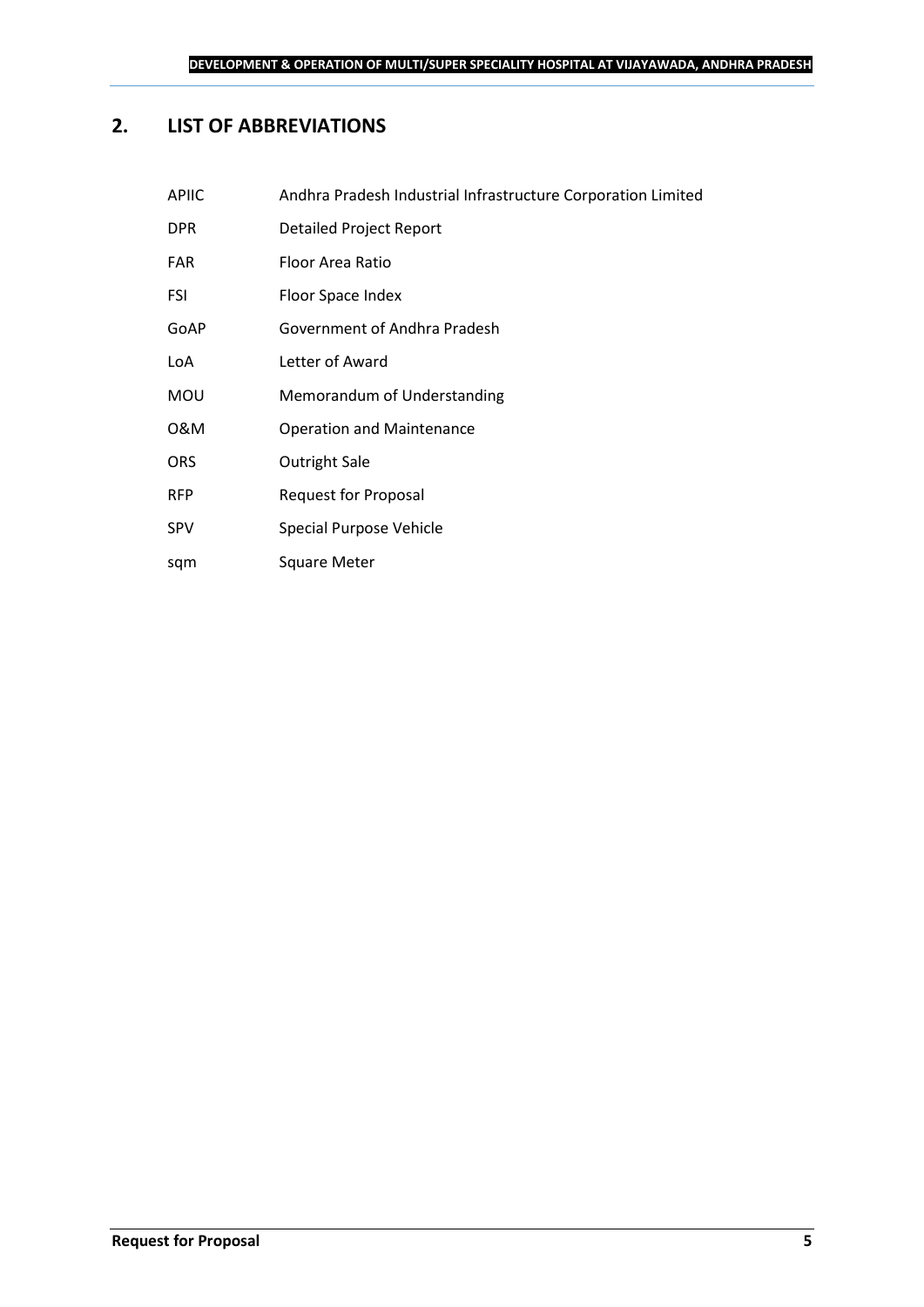#### <span id="page-5-0"></span>**3. DEFINITIONS**

#### **3.1 AGREEMENT**

The 'Agreement to Sell' that would be entered between APIIC and the Developer

#### **3.2 BID**

The Proposals submitted by the prospective Bidders in response to this Request for Proposal issued by APIIC.

#### **3.3 BIDDER**

Bidding Entity or Bidding Consortium, as defined below.

#### **3.4 BIDDING ENTITY**

If the bid for the Project is made by a single entity (Individual/ Proprietorship/ Partnership/ Firm/ Company), it shall be referred to as a Bidding Entity.

#### **3.5 BIDDING CONSORTIUM**

If the bid for the Project is made by more than one entity, then this group of entities shall be referred to as a Bidding Consortium.

#### **3.6 COMMENCEMENT DATE**

Commencement Date means the date of signing of the Agreement or the date of handing over of the Project Site, whichever is later.

#### **3.7 CONSORTIUM MEMBER**

Each entity in the Bidding Consortium shall be referred to as a Consortium Member.

#### **3.8 CRITICAL CLEARANCES**

All such clearances, licenses and permits, the obtaining of which are necessary for the construction of the Project.

#### **3.9 DEVELOPER**

Developer shall mean the corporate entity to be floated by the Selected Bidder under the Indian Companies Act 2013, to serve as the Special Purpose Vehicle for the execution of the Project. In the event that the Selected Bidder is a Consortium, the Consortium Members would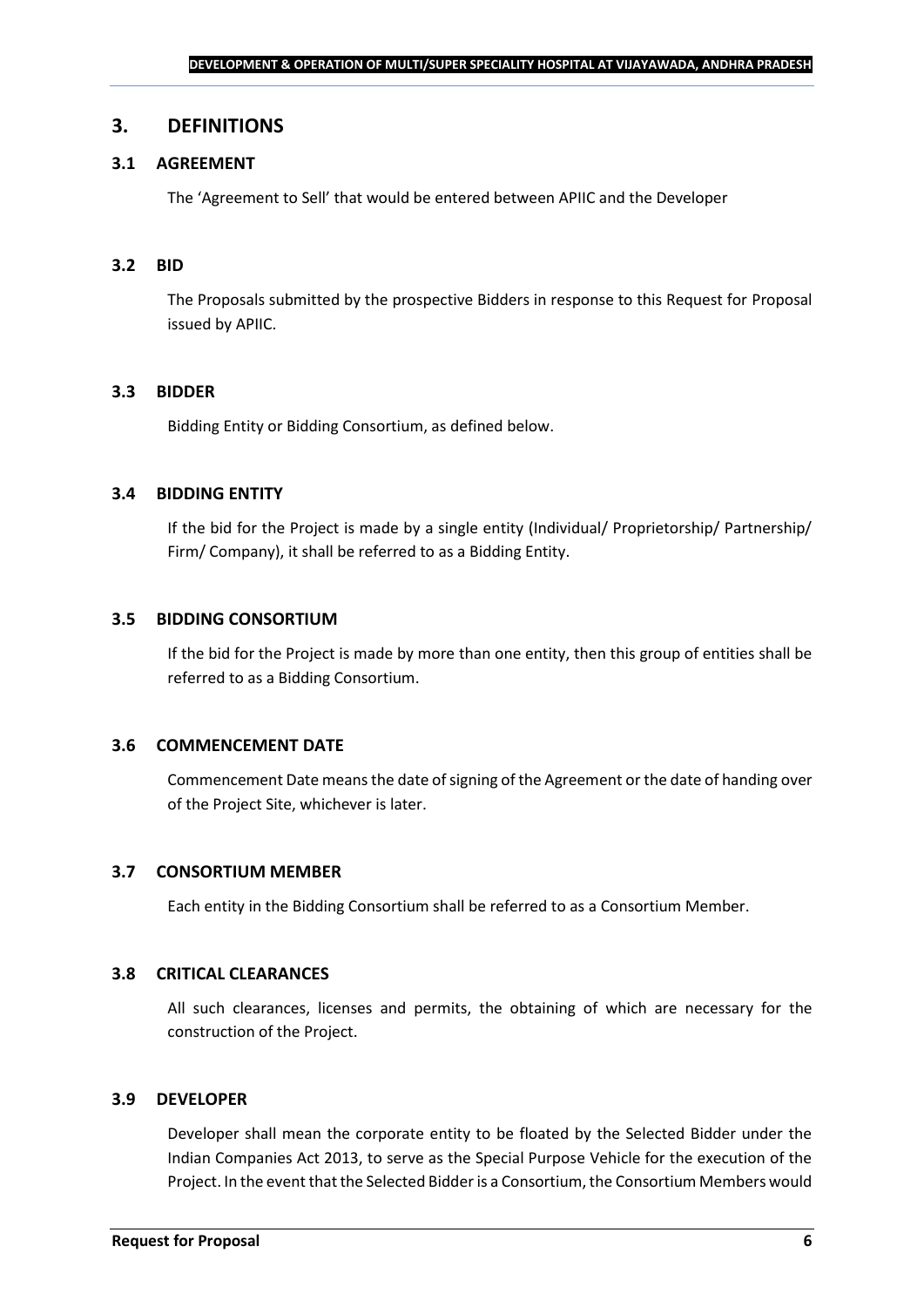be required to form the Developer with the same representative equity stock holding as was proposed by the Consortium Members in their Bid and reflecting the same roles and responsibilities detailed in the MOU submitted with the Bid, there shall not be any change in equity holding without prior approval of APIIC. The Agreements will be executed by APIIC with the Developer

#### **3.10 FINANCIALLY SIGNIFICANT CONSORTIUM MEMBER**

A Consortium Member having more than 26% (twenty six percent) shareholdings in the Bidding Consortium would be considered as a Financially Significant Consortium Member.

#### **3.11 LEAD MEMBER**

In case of a Bidding Consortium, members of the Bidding Consortium shall nominate one of the Financially Significant Consortium Member as the Lead Member, who shall have an equity share of at least 51% (fifty one percent) paid up and subscribed equity of the Developer.

#### **3.12 MEMORANDUM OF UNDERSTANDING**

The memorandum of understanding as described in Section 12/ Exhibit-5 of this RFP.

## **3.13 PROJECT**

The Project is to be developed on land parcel mentioned in Annexure  $-1$  of this RFP. The Hospital development in the Project shall be developed as per the conditions laid out in Annexure-3 of this RFP. The Project is to be developed as per the terms of this RFP and all items contracted to be created as per Agreement to be signed with the Selected Bidder.

## **3.14 PROJECT COMPLETION DATE**

Project Completion Date is the date of completion of construction of the Project as per the provisions of the Agreement to be entered between APIIC and the Developer.

## **3.15 REQUEST FOR PROPOSAL**

The document, issued to the prospective Bidders, asking for their Proposals.

## **3.16 RUPEES (Rs.)**

The official currency of the Republic of India.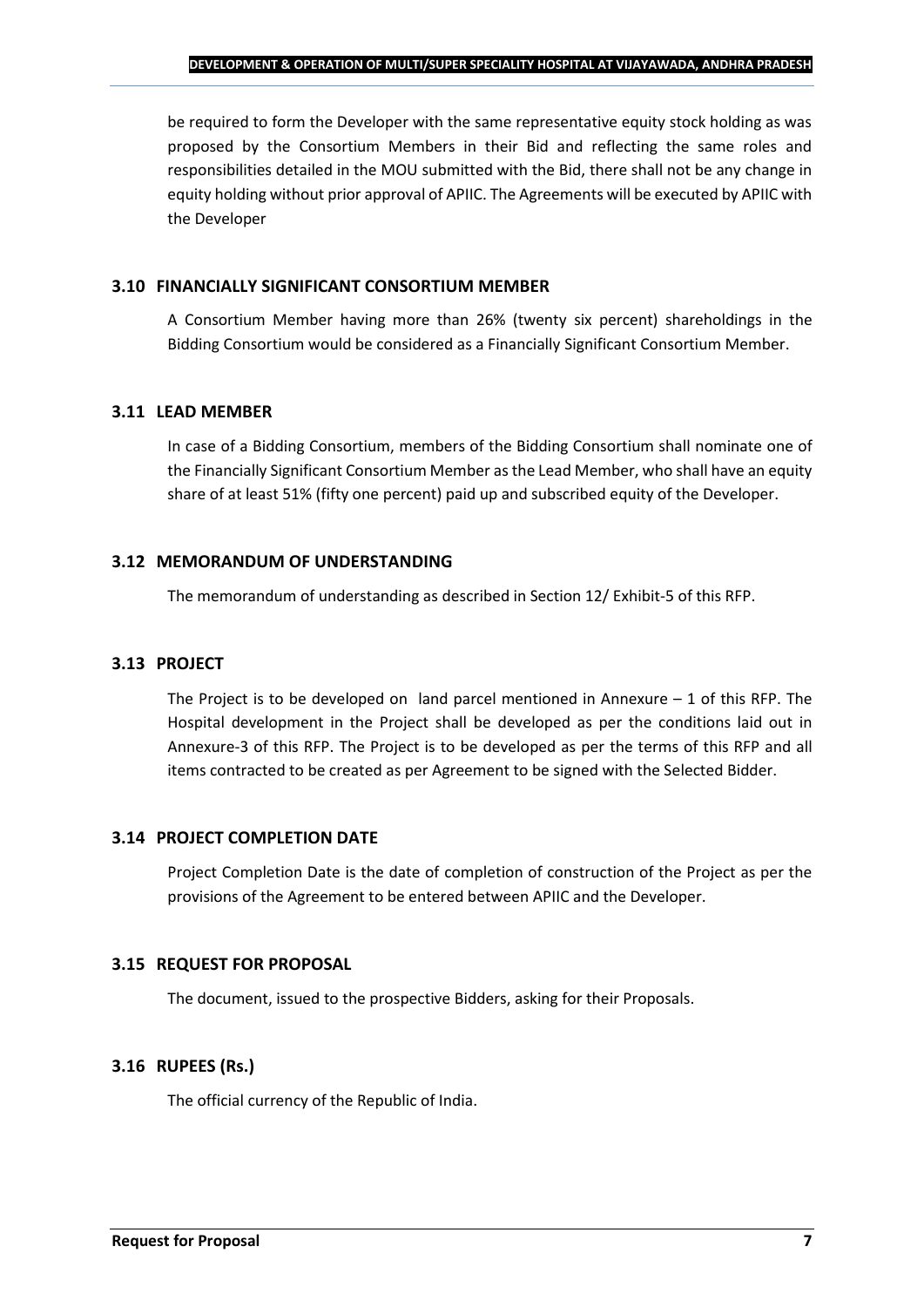#### **3.17 SELECTED BIDDER/ PREFERRED BIDDER**

The Bidder finally selected to develop the Project.

#### **3.18 SELECTION COMMITTEE**

The Selection Committee shall comprise of officers chosen by the Government of Andhra Pradesh to oversee the entire Bidding Process and exercise its discretion in recommendation of the Selected Bidders through the RFP Process in a fair and transparent manner.

#### **3.19 TECHNICAL MEMBER**

In case of a Bidding Consortium, a member who brings in substantial/ part project experience over and above the minimum Project experience as specified in RFP to qualify the consortium's proposal for the Bid shall be designated as the Technical Member.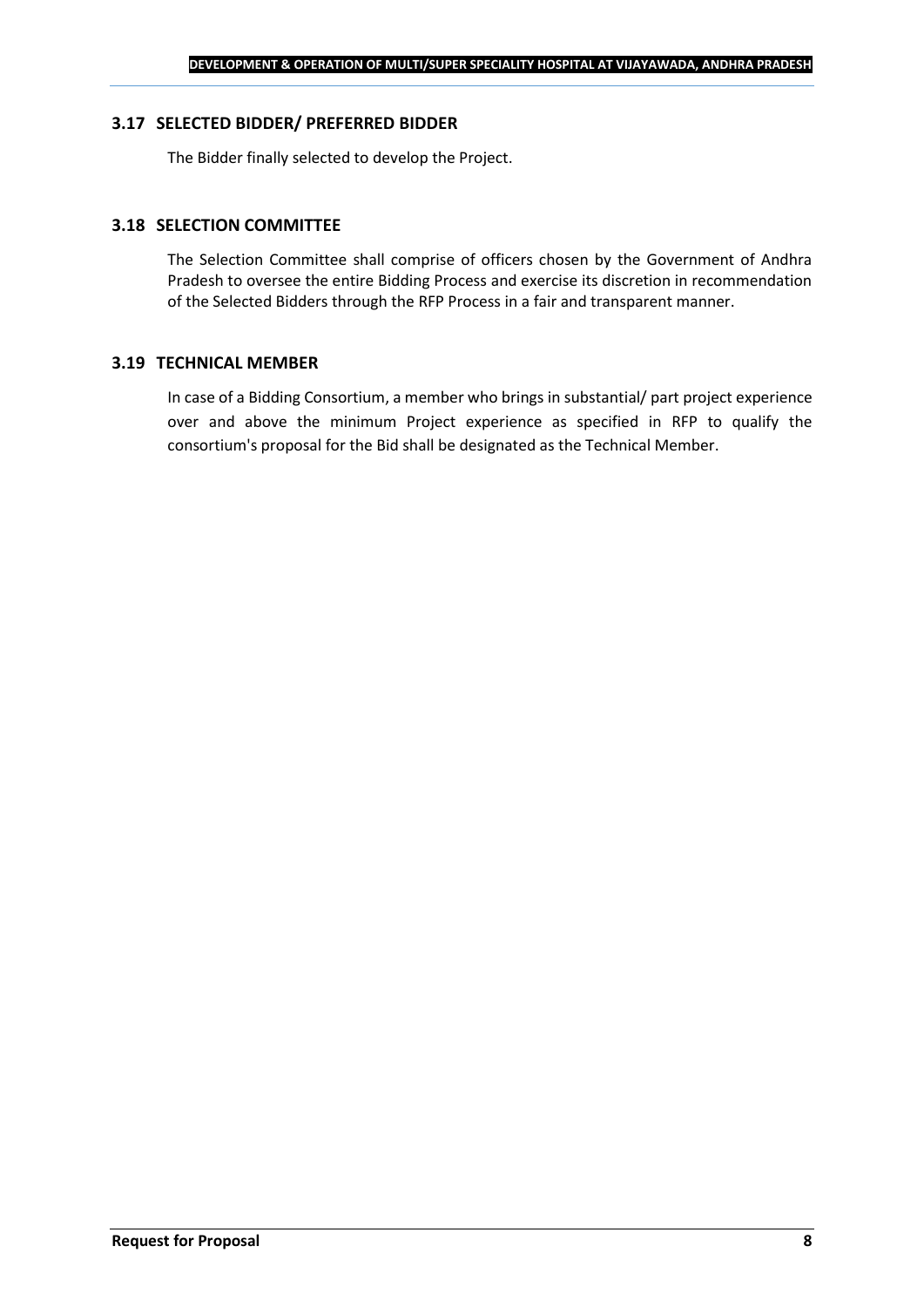## <span id="page-8-0"></span>**4. INTRODUCTION AND BACKGROUND**

#### **4.1 INTRODUCTION**

Andhra Pradesh is one of the most progressive, forward-looking and advanced states in the country when it comes to infrastructure development & employment generation efforts. Andhra Pradesh Industrial Infrastructure Corporation Limited (the **"APIIC"**), fully owned by the GoAP, is a progressive organization responsible for development of Industrial Infrastructure in the state of Andhra Pradesh. APIIC is known for creating landmark infrastructure projects in the state, which are fueling the economic growth in the state. APIIC has so far developed about 475 industrial parks/estates and created land banks for the future industrial development.

During the Covid-19 pandemic, it was realized that post bifurcation of the Andhra Pradesh, the state became deficient in tertiary healthcare sector as most of the multi/specialty hospitals were located in Hyderabad.

To overcome the said deficiency, APIIC has identified prime land parcels at multiple locations in Andhra Pradesh which would be handed over to Multi/Super Specialty Hospital Developers cum Operators free of cost provided that they commit the minimum investment threshold fixed by APIIC for that particular land parcel for which it chooses to bid so that it shall be handed over to the Developer on a free hold basis if it is the Selected Bidder.

Further the Selected Bidder shall also have to commit the presence of doctors and equipment for atleast one Multi/Super Specialty treatment and minimum 50% of the total bed capacity committed by the Selected Bidder has to be reserved for enrollment of patients under the Dr. YSR Aarogyasri Scheme. The method of selection of the Selected Bidder is described in this RFP.

#### **4.2 PROPOSED PROJECT**

With above background, APIIC has planned for the development of a Multi/Super Specialty Hospital over a 1.25 acre land parcel located at Gunadala, Vijayawada, Krishna District which shall cater to the tertiary healthcare requirements of people settled in Krishna District primarily and people from neighboring districts as well by collaborating with the experienced private sector healthcare players. APIIC has decided to undertake the development of the Project through private sector participation by allotting the land on Outright Sale (ORS) basis, and has decided to carry out the bidding process for selection of a private entity to whom the Project may be awarded as per the terms and conditions laid down in this Request for Proposal (**"RFP"**).

Following is the burden of disease for the Vijayawada location for the period of Financial Year 2020 as per the data made available by Dr. YSR Aarogyasri Trust.

| <b>S. No.</b> | <b>Name of Specialty</b>                  | No. of patients |
|---------------|-------------------------------------------|-----------------|
|               | ONCOLOGY                                  | 6,625           |
|               | <b>NEPHROLOGY</b>                         | 1,329           |
| 3             | <b>GYNAECOLOGY AND OBSTETRICS SURGERY</b> | 1,007           |
| 4             | CARDIAC AND CARDIOTHORACIC SURGERY        | 963             |
|               | OPHTHALMOLOGY SURGERY                     | 899             |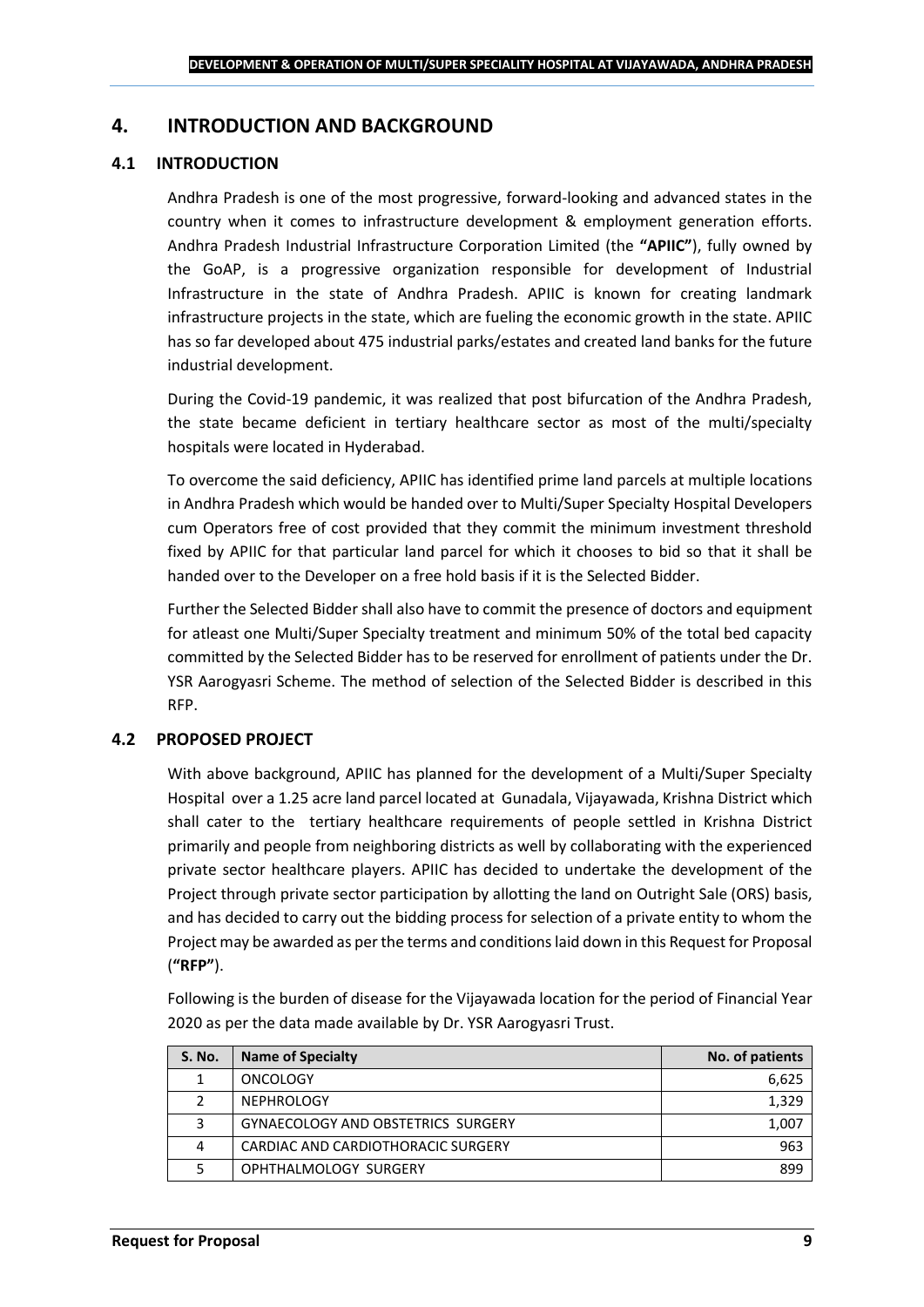#### **DEVELOPMENT & OPERATION OF MULTI/SUPER SPECIALITY HOSPITAL AT VIJAYAWADA, ANDHRA PRADESH**

| <b>S. No.</b>  | <b>Name of Specialty</b>          | No. of patients |
|----------------|-----------------------------------|-----------------|
| 6              | POLY TRAUMA                       | 870             |
| $\overline{7}$ | <b>GENITO URINARY SURGERIES</b>   | 608             |
| 8              | <b>GENERAL SURGERY</b>            | 482             |
| 9              | ORTHOPEDIC SURGERY AND PROCEDURES | 477             |
| 10             | <b>NEUROSURGERY</b>               | 424             |
| 11             | <b>CARDIOLOGY</b>                 | 342             |
| 12             | <b>NEUROLOGY</b>                  | 241             |
| 13             | <b>PEDIATRICS</b>                 | 225             |
| 14             | <b>ENT SURGERY</b>                | 144             |
| 15             | <b>GASTROENTEROLOGY</b>           | 119             |
| 16             | SURGICAL GASTRO ENTEROLOGY        | 106             |
| 17             | PULMONOLOGY                       | 105             |
| 18             | PEDIATRIC SURGERIES               | 54              |
| 19             | <b>PLASTIC SURGERY</b>            | 40              |
| 20             | <b>GENERAL MEDICINE</b>           | 38              |
| 21             | <b>ENDOCRINOLOGY</b>              | 20              |
| 22             | <b>CRITICAL CARE</b>              | 16              |
| 23             | <b>DERMATOLOGY</b>                | 8               |
| 24             | <b>COCHLEAR IMPLANT SURGERY</b>   | 6               |
| 25             | <b>RHEUMATOLOGY</b>               | 3               |
|                | <b>TOTAL</b>                      | 15,151          |

For this purpose, Proposals are invited from Bidders with the objective to select a developer, having the financial capability, project management and development experience to successfully develop, finance, build, operate and maintain the Project, who offers the highest and best investments and operational terms for bringing high quality and affordable healthcare to the residents of the state of Andhra Pradesh.

APIIC proposes to enter into an Agreement with the Bidder having the required strengths to:

- Design, finance and construct the proposed Project
- Operate and maintain the Project effectively.
- Market the Project to achieve optimum levels of capacity utilization and efficient, costcompetitive, value added service to the users.
- Provide at least 50% of the committed Bed Capacity towards patients enrolled under the Dr. YSR Aarogyasri Scheme.
- Commit certain minimum number of full time Vijayawada city stationed specialist doctors and equipment to offer multi/super specialty healthcare treatment as per the choice of the Selected Bidder

Towards this end, APIIC invites proposals from interested parties for implementation of the Project as per the terms and conditions of this RFP.

## **4.3 PROJECT STRUCTURE**

APIIC would provide the land for the development of the Project on 'Outright Sale (ORS) Basis' to the Selected Bidder. The relationship between APIIC and the Selected Bidder would be set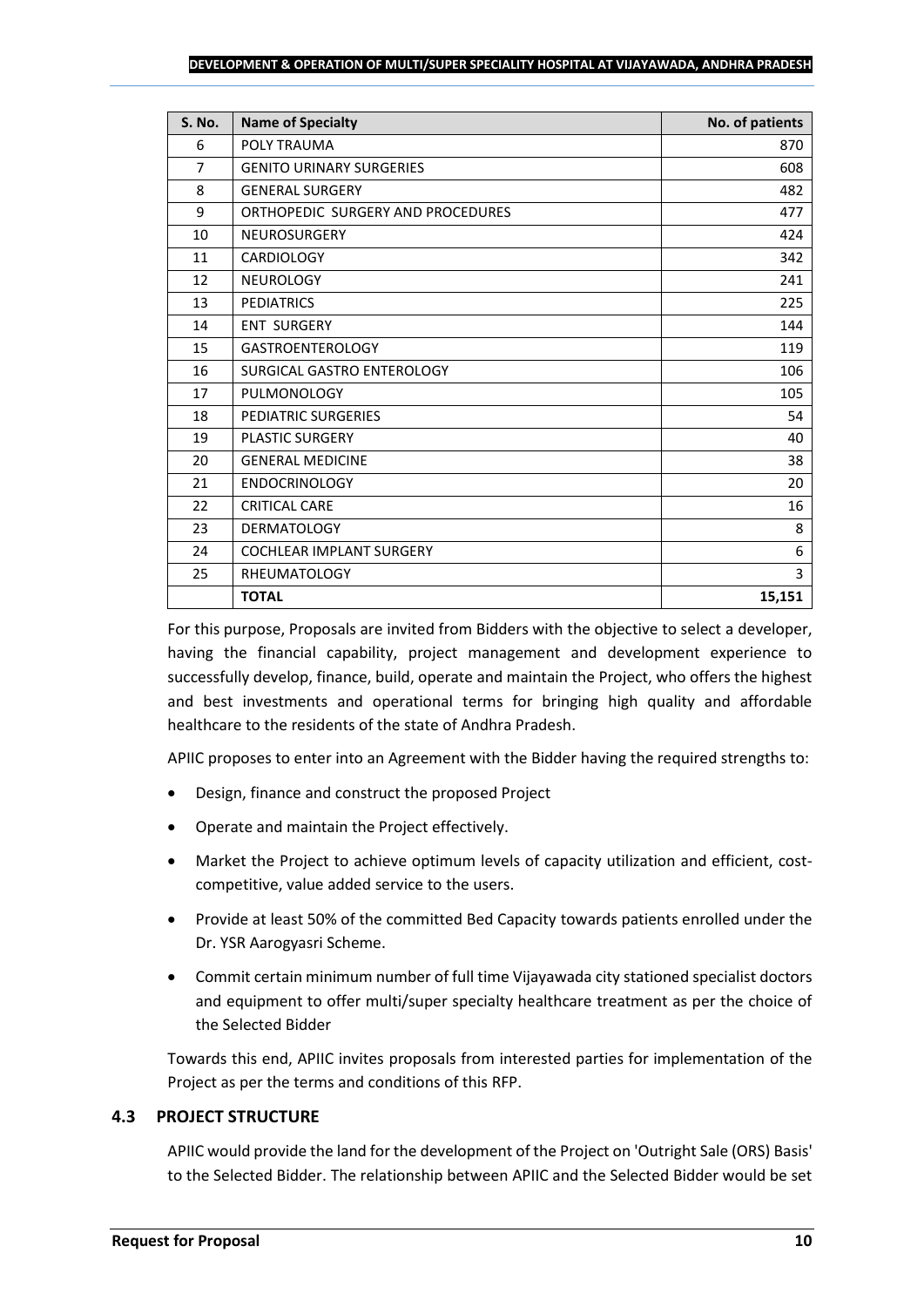forth and described under the terms and conditions of the Agreement to be entered between APIIC with the Developer.

#### **4.3.1 Responsibilities of the Selected Bidder**

The Selected Bidder shall be entirely responsible for:

- a) Payment of Performance Security to APIIC (as detailed in Annexure-2 of this RFP) within 30 (thirty) days of from the issuance of Letter of Award (LoA) by APIIC
- b) Submission of Detailed Project Report (DPR) within 30 (thirty) days from the date of issuance of Letter of Award (LoA) by APIIC. The DPR shall cover details including, but not limited to, detailed layout plan, building plans, elevation plans, construction schedule, cost estimates, no. of specialist doctors to be stationed at Vijayawada, bed capacity, etc.

APIIC shall reserve the right to solicit any clarifications/ modifications to the DPR and suggest modifications to the technical and architectural specifications of the Project which may result in a change in the Project Cost up to a maximum of 5% (five percent) as compared to the one estimated in the DPR. APIIC shall examine the DPR in order to verify whether the DPR adheres to the general guidelines (as specified in the RFP) for development of the Project and specific approval for the layout plan and designs need to be obtained from the concerned authorities.

- c) Mobilizing funds for the Project and achievement of financial closure within 3 (three) months from the Commencement Date.
- d) Procurement of all necessary approvals, sanctions, permits etc. required for commencing and implementing the Project within 3 (three) months from the Commencement Date,
- e) Start construction within 3 (three) months from the Commencement Date,
- f) Implementation of the Project as per specifications and time schedule given in the RFP & subsequently in the Agreement,
- g) Achievement of Project Completion Date within 2 (two) years from the Commencement Date,
- h) Marketing and promotion of the Project,
- i) Operation and maintenance of the Project safely and securely as per the standards to provide the required levels of service to its users,
- j) The upkeep of safety and quality standards at all facilities of the Project,
- k) Collection, appropriation and allocation of revenue, fees, charges from the users of the Project,
- l) Payment of all dues under the Agreement to APIIC.

The Selected Bidder may sub-contract/ franchise-out functions of operations/ maintenance / management of the Project with such agencies as it may consider competent and fit. However, the Developer would at all times be responsible for discharging all its obligations under the Agreement without any reference to any other party operating in the premises and all such subcontracts/ franchise shall be dependent of and co-terminus with the agreement.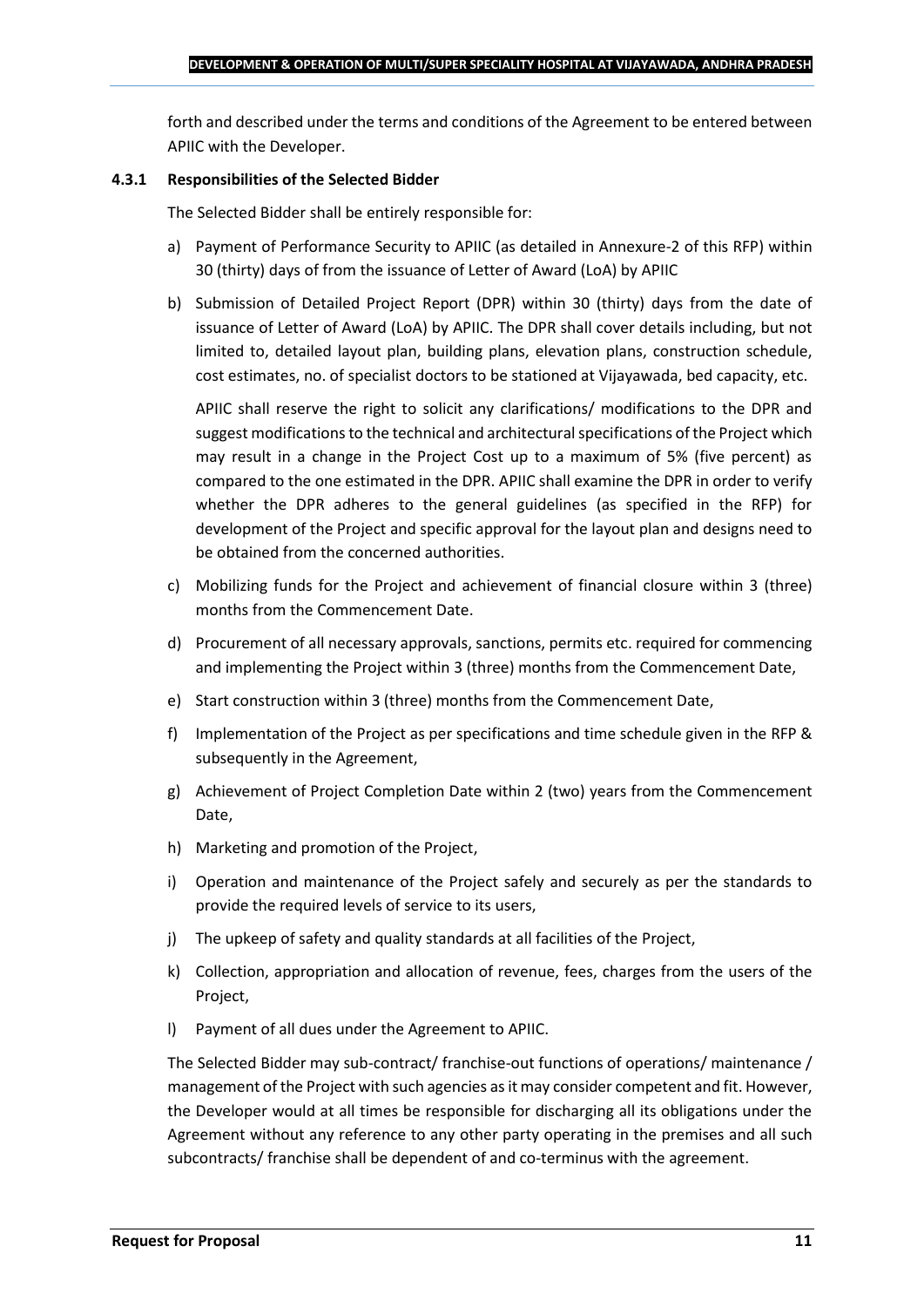#### **4.3.2 Role of APIIC**

- a) Allotment, transfer of land for free to the Selected Bidder on "as is where is basis", in accordance with the terms and conditions of the Agreement provided as Annexure-3 of this RFP, provided that the Concessionaire shall have given a bank guarantee to the APIIC as Performance Security in accordance with the terms hereof;
- b) Provide reasonable support and assistance to the Selected Bidder in procuring Applicable Permits required from any Government Instrumentality for implementation and operation of the Project
- c) Provide reasonable assistance to the Selected Bidder in obtaining access to all necessary infrastructure facilities and utilities, including water and electricity at rates and on terms no less favorable to the Selected Bidder than those generally available to commercial customers receiving substantially equivalent services

#### **4.3.3 Conditions Precedent for executing Agreement to Sell**

APIIC shall enter into an 'Agreement to Sell' with the Selected Bidder within 30 (thirty) days from the fulfillment of the below conditions:

a) Payment of Performance Security to APIIC (as detailed in Annexure-2 of this RFP) within 30 (thirty) days of from the issuance of Letter of Award (LoA) by APIIC

#### **4.3.4 Conditions Precedent for executing the Sale Deed**

Sale Deed will be issued by APIIC in favor of the Selected Bidder in one instance. Sale Deed for a particular land parcel will be issued upon meeting the following criteria: -

- a) 100% (hundred percent) construction completion of the built-up area proposed on that land parcel. The Selected Bidder shall achieve Project Completion Date within 2 (two) years from the Commencement Date. In case of failure to comply with this timeline, APIIC shall have right to cancel the allotment made through 'Agreement to Sell' and to resume the land.
- b) Achievement of license to operate the hospital with the bed capacity that shall be committed by the Selected Bidder in its Business Proposal in Section 13 / Exhibit – 6 of this RFP
- c) Installation of the bed capacity as per the number of Multi/Super Specialty that shall be committed by the Selected Bidder in its Business Proposal in Section 13 / Exhibit – 6 of this RFP.
- d) The Developer has on its rolls the number of Specialist Doctors that it commits in its Business Proposal in Section 13 / Exhibit – 6 of this RFP.
- e) The Developer has made the committed investment in the Project as stated in its Business Proposal in Section 13 / Exhibit – 6 of this RFP. The certificate for proof of investment shall be produced to certify the investment from a Chartered Accountant or Statutory Auditor of the SPV.
- f) The Developer has created a Board of Directors to oversee the proposed project and has appointed at least one official nominated by the Government, preferably of Joint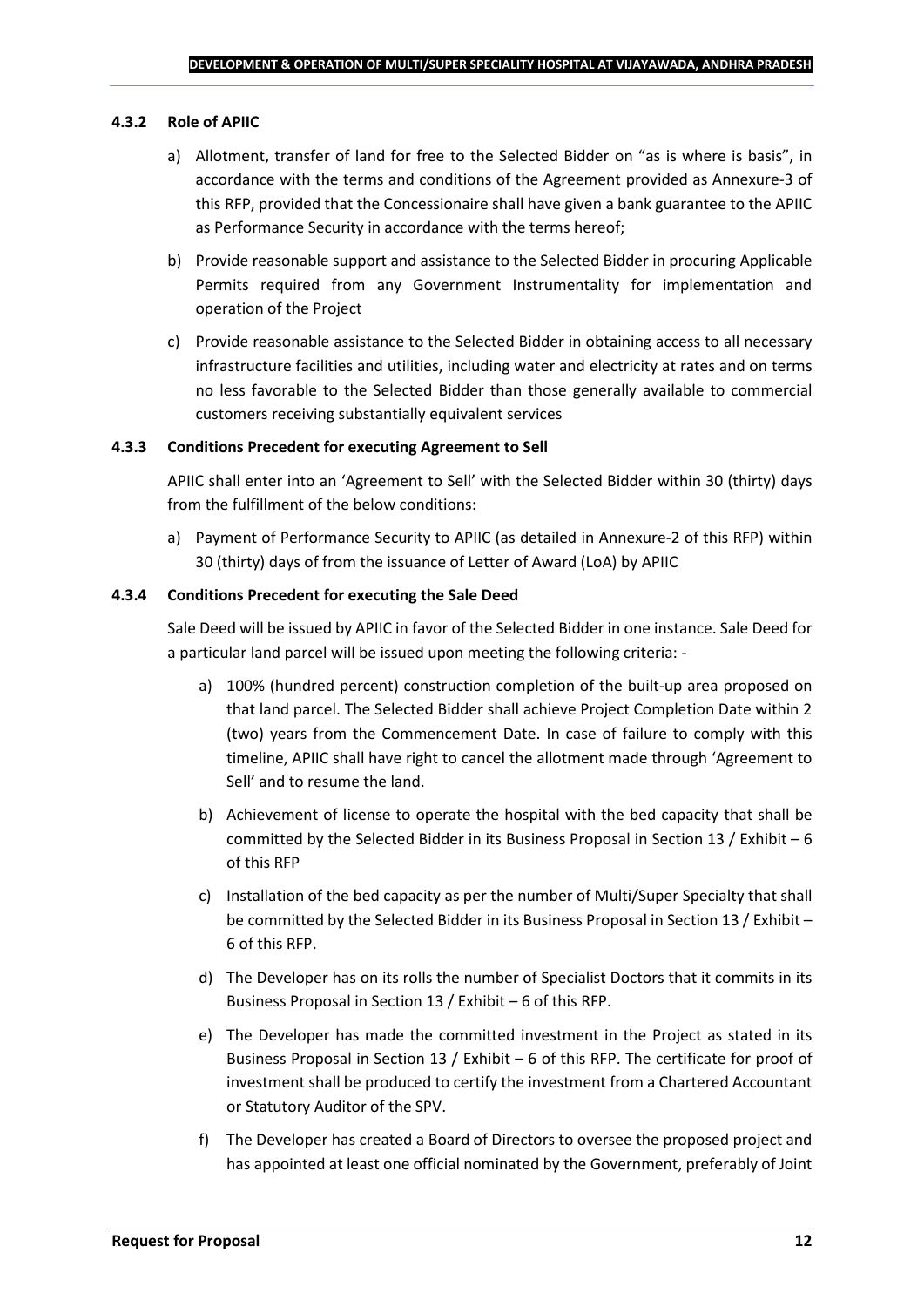Collector or above cadre, as recommended by the Government in the Board of SPV.

- g) The Developer has empaneled with the Dr. YSR Aarogyasri Health Care Trust and committed % of the Bed Capacity stated in the Business Proposal towards patients enrolled through the Dr. YSR Aarogyasri Health Care Scheme
- h) The Project is consistent with all applicable norms of the Andhra Pradesh Allopathic Private Medical Care Establishments (Registration and Regulation) Rules, 2007 published vide Notification No. G.O. Ms. No. 135, Health, Medical and Family Welfare (K2), dated 28.04.2007 and its subsequent modifications, if any

## **4.4 PROJECT CONCEPT**

The basic project concept conceived by APIIC requires the Selected Bidder to develop multi/super specialty hospital as per the terms of this RFP and all items contracted to be created/invested in as per Agreement to be signed with the Selected Bidder. The Bidders shall provide information concerning this as per the format specified in Exhibit-6.

## **4.5 CONFORMANCE TO STANDARDS**

The Selected Bidder shall conform and comply with all relevant laws, rules and regulations including the following:

- Project Design and Layout as approved by Competent Authority.
- Statutory guidelines issued by Central / State / Local Authority (ies) on development of Allopathic Private Medical Care Establishments .
- Compliance with relevant Zoning Regulations.
- Environmental Standards and Pollution Control Norms as laid down by Central / State Pollution Control Board.
- Standards / Restrictions as laid down by the relevant Central / State / Local Authority (ies) for proper treatment and discharge of solid and liquid waste.
- Energy efficient techniques to be utilized in the building design and operation.
- Rainwater management systems should be adopted to recharge ground water and reduce run-off.
- Existing local development controls, under law for the time being in force shall be binding if they are more limiting than the Project Specifications.

## **4.6 APPROVALS AND SUPPORT OF APIIC TO THE PROJECT**

It shall be the responsibility of the Bidder to secure all necessary approvals, sanctions, permits etc. from the concerned authorities for development & operation of the project at their cost and expense and APIIC and Department of Health, Medical and Family Welfare (GoAP) will provide reasonable assistance to the Selected Bidder in obtaining clearances and approvals.

## **4.7 COMMITMENT TO A FAIR AND TRANSPARENT PROCESS**

APIIC is keen to ensure that the process leading to the selection of the Bidder is fair, transparent, efficient, interactive, and protects the confidentiality of the information shared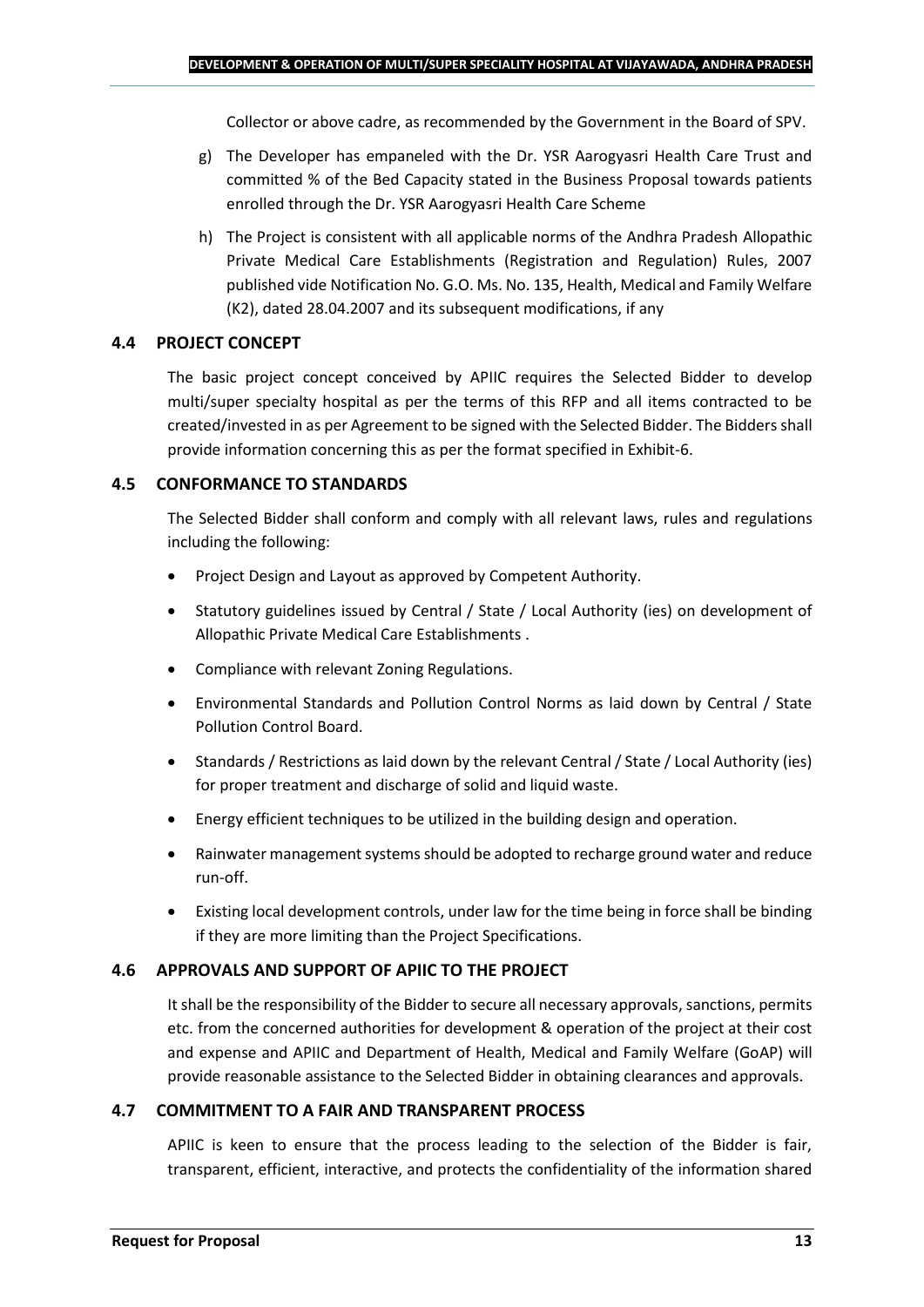by Bidders with it. The selection process has been designed keeping these objectives in mind, and APIIC shall take all steps to ensure that the above objectives are realized.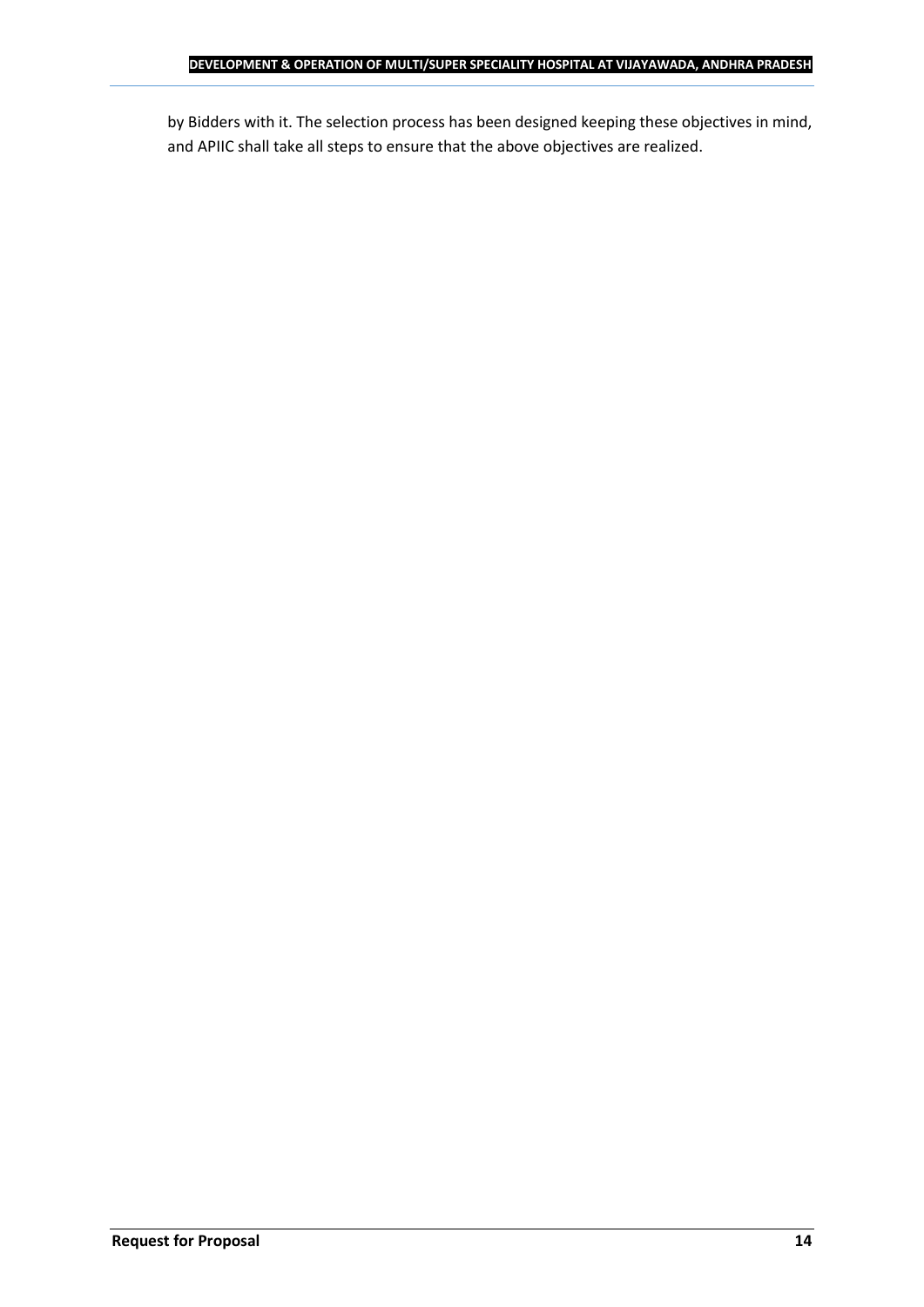## <span id="page-14-0"></span>**5. DESCRIPTION OF THE SELECTION PROCESS**

## **5.1 SELECTION PROCESS**

The submission of Bids by interested parties in response to the Request for Proposal is based on a single cover system as indicated below:

#### Cover: Business Proposal

The Bids received would be subject to a responsiveness check followed by a stepwise evaluation procedure as described below.

#### **5.2 RESPONSIVENESS OF BID**

The Bids submitted by Bidders shall be initially scrutinized to establish "Responsiveness". A Bid may be deemed "Non-responsive" if it does not satisfy any of the following conditions:

- It is not received within the time and date specified.
- It does not include sufficient information for evaluation and/or is not in the formats specified or incomplete in any respect.
- It is not signed and/or sealed in the manner and to the extent indicated in Section 6 of this RFP.
- It is not accompanied by the requisite Bid Processing Fee and/or the valid Bid Security.

Following is the process of Evaluation of Responsive Bids.

## **5.3 EVALUATION OF BUSINESS PROPOSAL**

The Evaluation Criteria for the Business Proposal and the information to be submitted are detailed in Section 7 of this RFP. The contents of the Business Proposal shall be first examined towards meeting the key requirements from the Applicant i.e.: -

- a. Any individual / public entity / private entity / consortium / not-for-profit organization / Joint Venture or any combination of the above shall be considered as a Bidder who can submit Business Proposal in response to the RFP.
- b. At least ₹100 crore investment in the Project needs to be committed in the Business Proposal.
- c. At least 100 beds in the Project needs to be committed in the Business Proposal. Out of the proposed number of beds, at least 50% of the beds shall be committed for patients availing the benefit under Dr. YSR Aarogyasri scheme.
- d. At least 40% equity contribution from Bidder out of the investment committed in the proposed hospital.
- e. Bidder should propose at least 2 specialty/super-specialty treatment in the proposed hospital.
- f. Timelines committed for 100% operationalizing the Project shall be within a period of 2 years from handing over of possession of land to the Selected Bidder.

All the Bidders who satisfy the above-mentioned criteria, will be termed as a 'Qualified Bidder'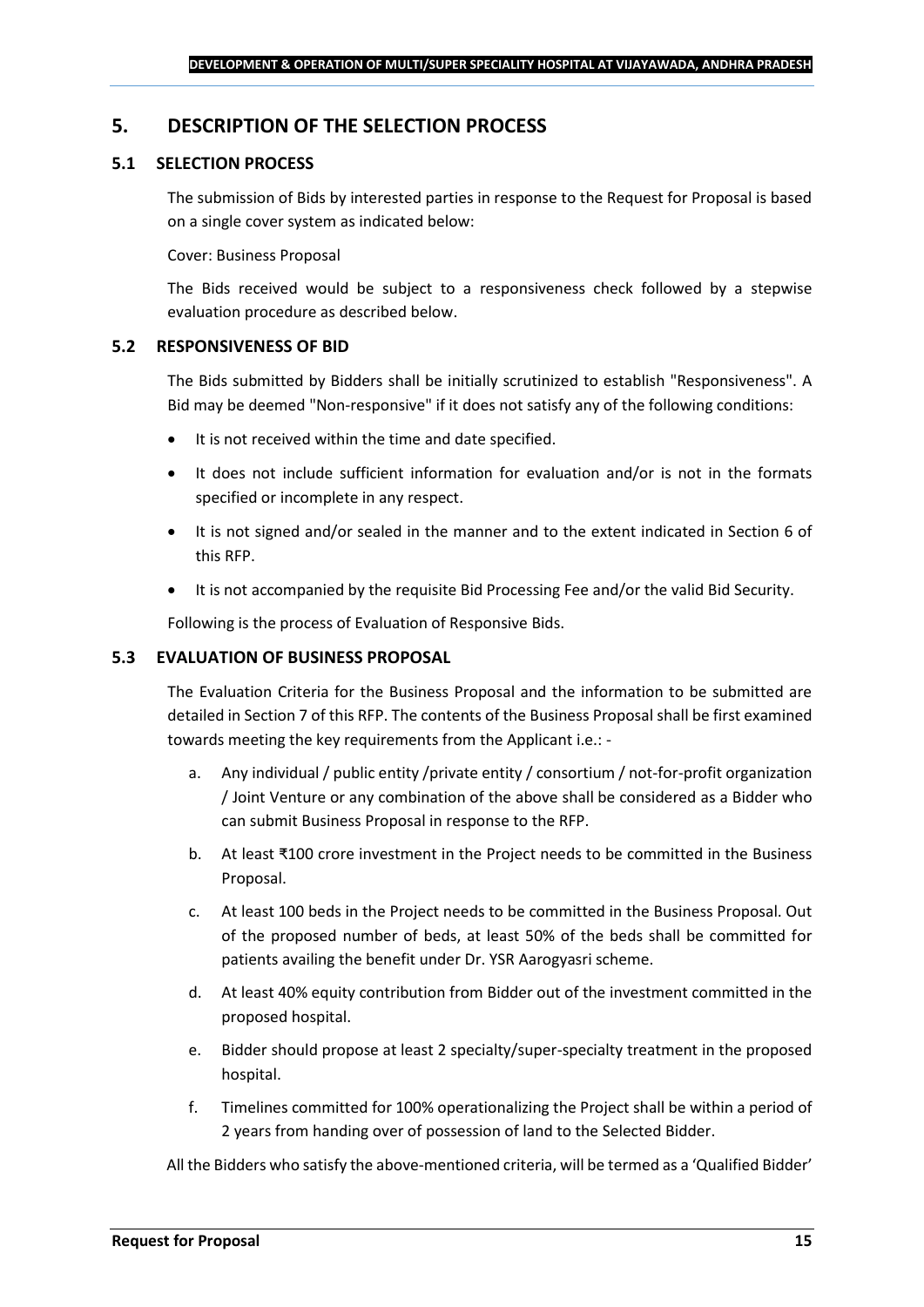and the bids submitted by the Qualified Bidders shall be shortlisted for scoring against the following parameters:

| <b>PARAMETERS</b>                                                                                                                                                                                                                                                                                                                                           | <b>Total Marks - 100</b> |
|-------------------------------------------------------------------------------------------------------------------------------------------------------------------------------------------------------------------------------------------------------------------------------------------------------------------------------------------------------------|--------------------------|
| A. INVESTMENT                                                                                                                                                                                                                                                                                                                                               | Max. Marks - 20          |
| Investment committed of ₹100 crore                                                                                                                                                                                                                                                                                                                          | 0 Mark                   |
| For every additional investment of ₹10 Crore proposed over<br>minimum stipulated investment of ₹100 crore                                                                                                                                                                                                                                                   | 1 Mark                   |
| <b>B. COMMITTED BED CAPACITY</b>                                                                                                                                                                                                                                                                                                                            | Max. Marks - 20          |
| Bed capacity committed for 100 beds                                                                                                                                                                                                                                                                                                                         | 0 Mark                   |
| For every 10 additional beds committed over minimum stipulated<br>bed capacity of 100 beds                                                                                                                                                                                                                                                                  | 1 Mark                   |
| PROPOSED NO. OF DR. YSR AAROGYASRI SCHEME BEDS<br>С. —                                                                                                                                                                                                                                                                                                      | Max. Marks-25            |
| For 100% of the bed capacity committed towards Dr. YSR Aarogyasri<br>Scheme                                                                                                                                                                                                                                                                                 | 25 marks                 |
| For bed capacity committed equal to or more than 90% and less<br>than 100 % towards Dr. YSR Aarogyasri Scheme                                                                                                                                                                                                                                               | 20 marks                 |
| For bed capacity committed equal to or more than 80% and less<br>than 90 % towards Dr. YSR Aarogyasri Scheme                                                                                                                                                                                                                                                | 15 marks                 |
| For bed capacity committed equal to or more than 70% and less<br>than 80 % towards Dr. YSR Aarogyasri Scheme                                                                                                                                                                                                                                                | 10 marks                 |
| For bed capacity committed equal to or more than 60% and less<br>than 70 % towards Dr. YSR Aarogyasri Scheme                                                                                                                                                                                                                                                | 05 marks                 |
| For bed capacity committed equal to or more than 50% and less<br>than 60 % towards Dr. YSR Aarogyasri Scheme                                                                                                                                                                                                                                                | 2.5 marks                |
| For bed capacity committed less than 50% towards Dr. YSR<br>Aarogyasri Scheme                                                                                                                                                                                                                                                                               | Disqualified             |
| <b>D. SPECIALTY TREATMENT</b><br>(The 'Selection Committee' shall be the adjudicator of<br>classification of the proposed treatment type by the Bidder as<br>Specialty/Super Specialty for award of marks. The decision of<br>the Committee in this regard shall be final and will hold true for<br>all the bidders who participate in the bidding process) | Max. Marks $-15$         |
| For any two or more-transplant surgical specialty is committed for<br>either kidney, liver, lung, heart or bone marrow                                                                                                                                                                                                                                      | 8 mark                   |
| For any one transplant surgical specialty is committed for either<br>kidney, liver, lung, heart or bone marrow                                                                                                                                                                                                                                              | 5 mark                   |
| For Oncology related specialties/Super specialties                                                                                                                                                                                                                                                                                                          | 4 mark                   |
| For Cardiology related specialties/Super specialties                                                                                                                                                                                                                                                                                                        | 4 mark                   |
| For Neurology related specialties/Super specialties                                                                                                                                                                                                                                                                                                         | 3 mark                   |
| For any other Super Specialty other than in<br>Oncology/Cardiology/Neurology                                                                                                                                                                                                                                                                                | 2 mark                   |
| For any other Specialty other than in<br>Oncology/Cardiology/Neurology                                                                                                                                                                                                                                                                                      | 1 mark                   |
| NO OF SPECIALIST DOCTORS PROPOSED TO BE PERMANENTLY<br>Ε.<br><b>STATIONED IN THE HOSPITAL</b>                                                                                                                                                                                                                                                               | Max. Marks $-20$         |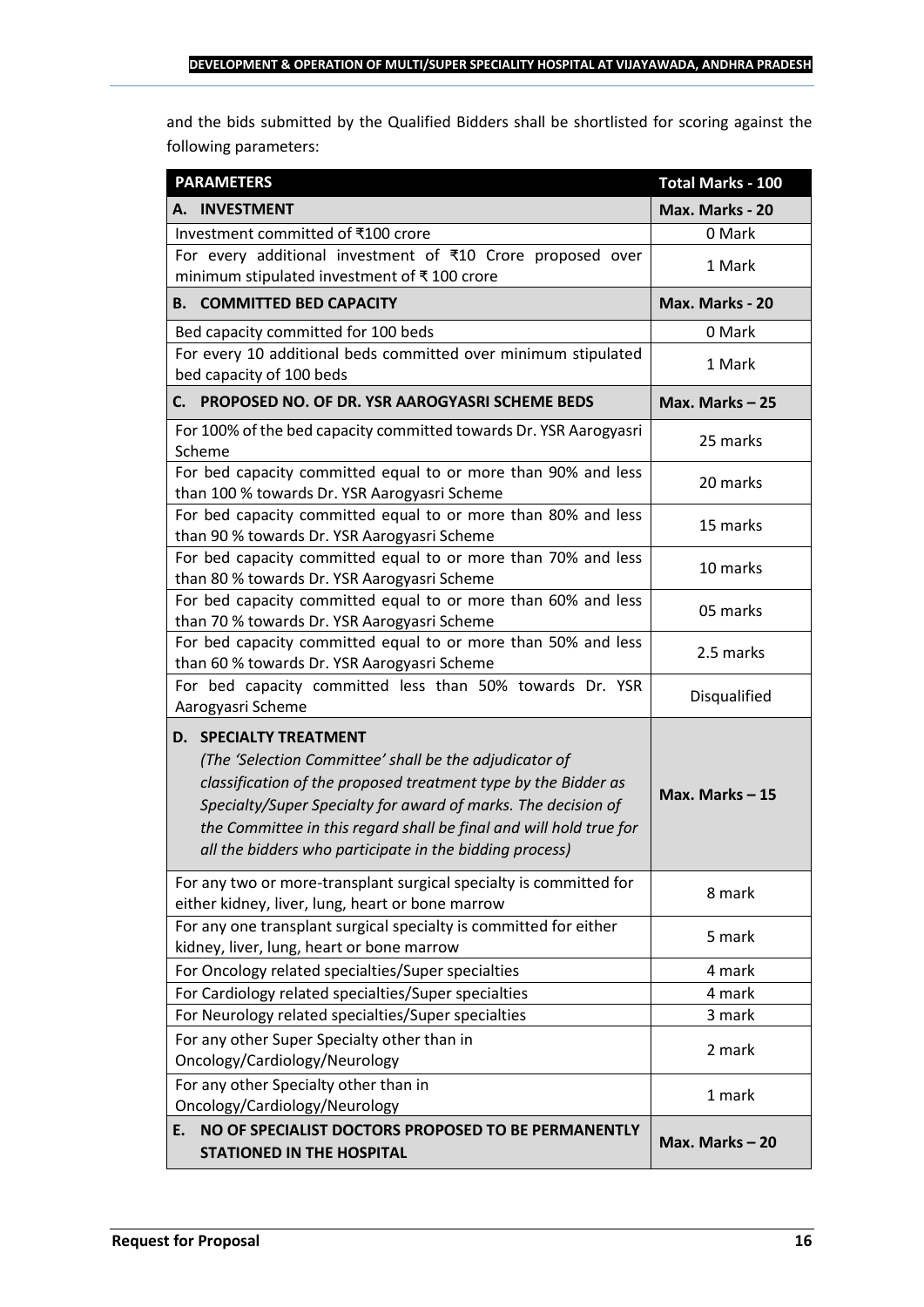#### **DEVELOPMENT & OPERATION OF MULTI/SUPER SPECIALITY HOSPITAL AT VIJAYAWADA, ANDHRA PRADESH**

| <b>PARAMETERS</b>                                                                 | <b>Total Marks - 100</b> |
|-----------------------------------------------------------------------------------|--------------------------|
| No. of beds per specialist doctor is equal to or less than 10                     | 20 marks                 |
| No. of beds per specialist doctor is equal to or less than 11 and<br>more than 10 | 15 marks                 |
| No. of beds per specialist doctor is equal to or less than 12 and<br>more than 11 | 10 marks                 |
| No. of beds per specialist doctor is equal to or less than 13 and<br>more than 12 | 5 marks                  |
| No. of beds per specialist doctor is equal to or less than 14 and<br>more than 13 | 2.5 marks                |
| No. of beds per specialist doctor is more than 14                                 | 0 marks                  |

The Qualified Bidder who secures the maximum marks out of 100 shall be the Selected Bidder. Ranking of the 'Qualified Bidders'shall be performed in the descending order of marks secured i.e. the Qualified Bidder who secures the highest marks shall be ranked 1<sup>st</sup>, the Qualified Bidder who scores the next highest marks shall be ranked 2<sup>nd</sup> so on and so forth.

The  $2^{nd}$  and the  $3^{rd}$  ranked Bidder shall be kept in 'Reserve' and upon the sole discretion of the Selection Committee, the  $2^{nd}$  and the  $3^{rd}$  ranked Bidder may be invited to invest in 'Public Interest', if balance land is available in immediate vicinity after allotment to Selected Bidder.

## **5.4 TIMETABLE AND MILESTONES**

| <b>S. No.</b> | <b>Milestones</b>                                                                                                                                                                                              | <b>Envisaged Schedule</b> |
|---------------|----------------------------------------------------------------------------------------------------------------------------------------------------------------------------------------------------------------|---------------------------|
| 1.            | Issuance of RFP                                                                                                                                                                                                | 05-11-2021                |
| 2.            | Last date for receiving queries/clarifications.<br>Bidders who are interested to participate in<br>Pre-Bid Meeting should confirm the same by<br>conformation<br>sending<br>email<br>an<br>(Refer Section 6.3) | 12:00 Hours on 11-11-2021 |
| 3.            | Pre-bid Meeting with prospective bidders<br>through Video Conference (Refer Section 6.3).<br>Link shall be shared with Bidders who have<br>provided email confirmation                                         | 15:00 Hours on 11-11-2021 |
| 4.            | Proposal Due Date - Last date for submission of<br>Proposals/Bids                                                                                                                                              | 15:00 hours on 25-11-2021 |
| 5.            | Opening of Sealed Envelope                                                                                                                                                                                     | 15:30 hours on 25-11-2021 |
| 6.            | <b>Declaration of Selected Bidder</b>                                                                                                                                                                          | by 15.12.2021             |

In order to enable APIIC meet the target dates, Bidders are requested to respond expeditiously to clarifications, if any, requested during the evaluation process. APIIC will adhere to the above schedule to the extent possible. APIIC, however, reserve the right to modify the same. Intimation to this effect will be posted on the Official Website (http://www.apiic.in/downloads\_tenders.html) for the benefit of all Bidders.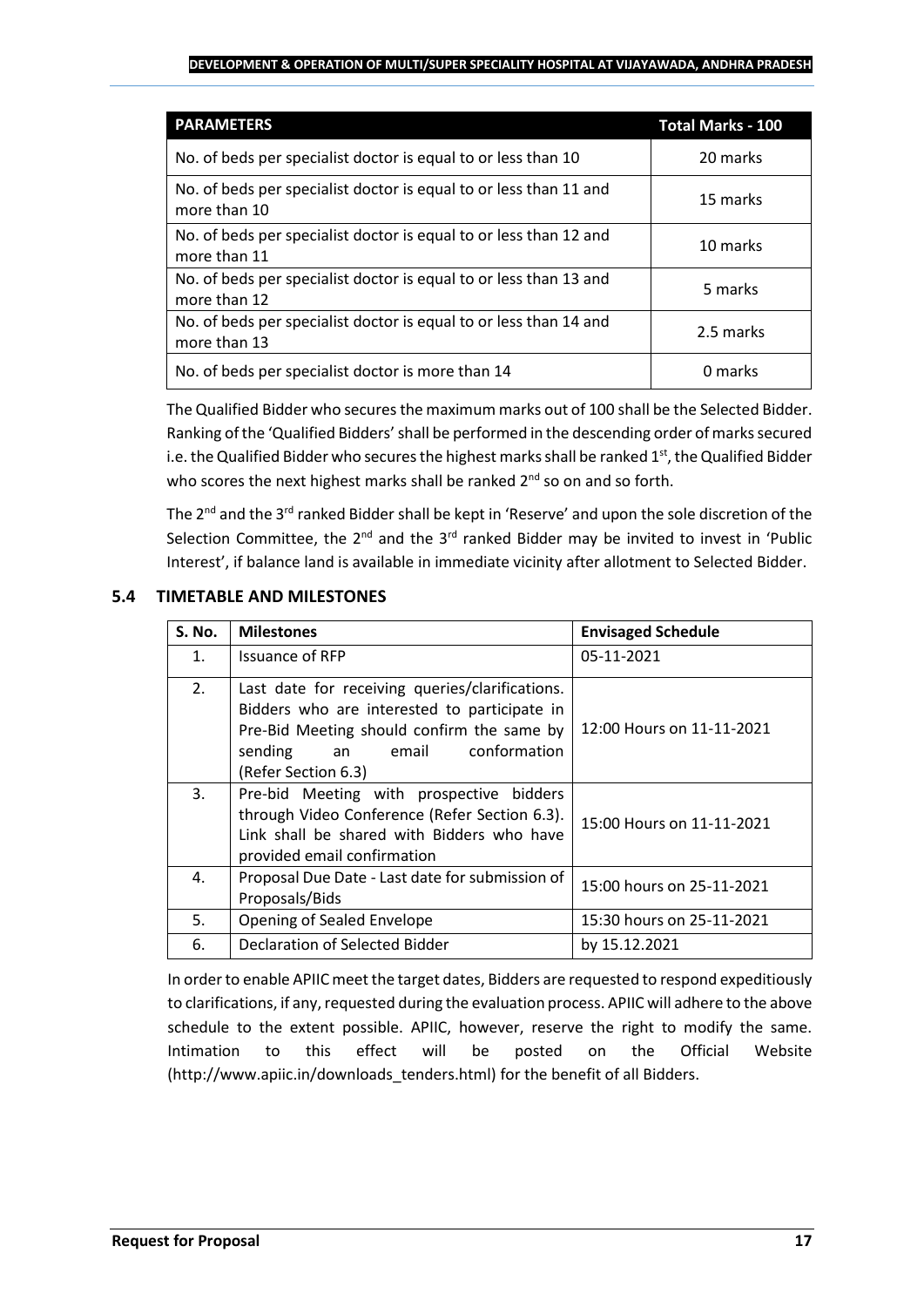## <span id="page-17-0"></span>**6. PROCEDURES TO BE FOLLOWED**

#### **6.1 REPLIES TO CLARIFICATIONS**

APIIC shall prepare a response to all the queries received on or before the date mentioned in Section 5.4. APIIC will post the reply to all such queries on the Official Website (specified in Section 5.4) without identifying the source of queries. APIIC reserves the right not to respond to any queries or provide any clarifications, in its sole discretion, and nothing in this RFP shall be construed as obliging APIIC to respond to any question or to provide any clarification.

Bidders are advised that their Bids be completely devoid of any conditions, whatsoever. Conditions, if any, may be addressed in writing before Proposal Due Date mentioned in Section 5.4 of this RFP. In respect of conditions received, the following shall apply:

- 1. APIIC reserves the right not to consider any condition that in the sole discretion of APIIC, is found unacceptable.
- 2. If in APIIC's opinion, certain conditions are acceptable, in whole or in part, the same shall be finalized by APIIC and the "Common Accepted Conditions" will be made available to all Bidders by posting it on the Official Website (specified in Section 5.4 of this RFP).
- 3. In respect of suggestions / alterations proposed in the Project Concept or other aspects of the Project, APIIC will consider them and the result will be made available to all Bidders by posting it on the Official Website (specified in Section 5.4 of this RFP).
- 4. In case any conditions accepted by APIIC has material impact on the proposal, the bidding process will be annulled, and fresh proposals will be invited.

At any time prior to the deadline for submission of Bids, APIIC may, for any reason, whether at its own initiative or in response to clarifications requested by a Bidder, modify the RFP by the issuance of Addendum/ Amendment and posting it on the Official Website (specified in Section 5.4 of this RFP).

## **6.2 ENQUIRIES & CLARIFICATIONS**

Enquiries, if any, shall be addressed to:

**Sri. CHSS Prasad,** Engineer-in-Chief Andhra Pradesh Industrial Infrastructure Corporation Limited 9 th floor, APIIC Towers, Plot No. 1, IT Park, Mangalagiri, Guntur - 522503 Phone No.: (+91)95050 15007 Email: engineer-in-chief@apiic.in

#### **6.3 PRE-BID MEETING**

Pre-Bid meeting of the Bidders shall be convened at the designated date and time. Bidders who are interested to participate in Pre-Bid Meeting should confirm the same by sending an email conformation to the email IDs provided at Section 6.2 of this RFP. The email confirmation shall be sent or before the date mentioned in Section 5.4 of this RFP. Invitation to the meeting will be sent against the receipt of email conformation only. Pre-Bid meeting will be conducted in video conference mode only.

During the course of Pre-Bid meeting, the Bidders will be free to seek clarifications and make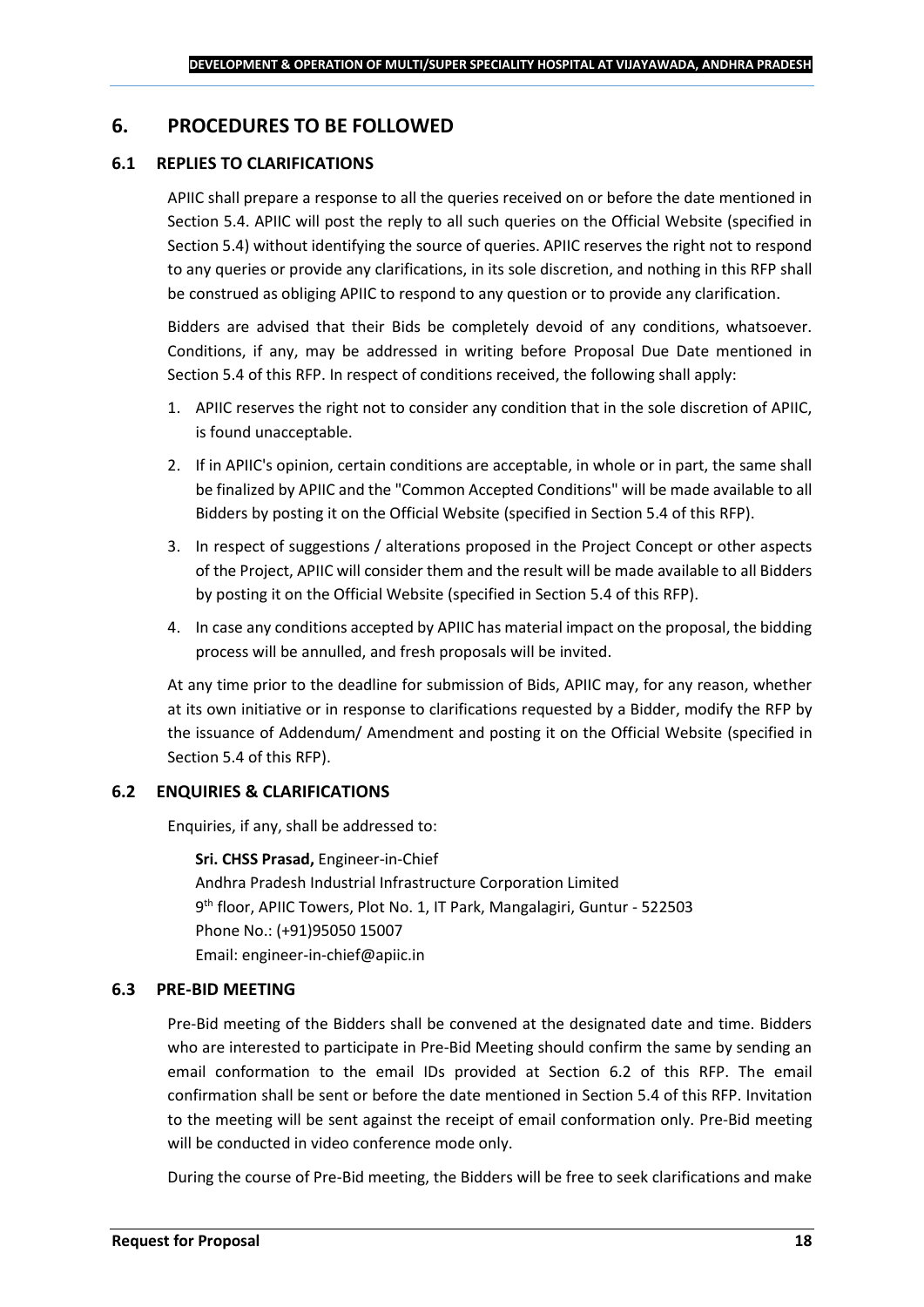suggestions for consideration of APIIC. APIIC shall endeavor to provide clarifications and such further information as it may, in its sole discretion, consider appropriate for facilitating a fair, transparent and competitive Bidding Process.

#### **6.4 SITE VISIT AND SURVEY**

Bidders may prior to submitting their Bid for the Project, visit and inspect the site of the Project and its surroundings at their own expense and obtain and ascertain for themselves, at their own responsibility, all technical data, market data and any other information necessary for preparing their Bids including, inter alia, the actual nature and conditions at the site, availability of materials, stores, labour, probable sites for labour camps, etc. and the extent of lead and lift required for the execution of the work over the entire duration of the construction period, after taking into account the local conditions, traffic restrictions, obstructions in work, if any, etc.

For the above purpose, APIIC will endorse prospective Bidders' request for permission for a site visit. APIIC may or may not depute a representative to accompany the Bidder. The Bidders shall be responsible for all arrangements and shall release and indemnify APIIC and/or its agents from and against all liability in respect thereof and shall be responsible for any personal injury, loss of or damage to property or any other loss, damage, costs or expenses, however caused, which, but for the exercise of such permission, would not have arisen.

The Bidders shall be deemed to have full knowledge of the site, whether physically inspected or not.

#### **6.5 SUBMISSION OF THE BID**

#### **6.5.1 Cover: Technical Proposal**

The information to be submitted by the Bidders in its Proposal is described in Section 7 of this RFP.

The Bidder shall place one (1) original + one (1) copy of its Proposal in a sealed envelope, which shall be inscribed as under:

#### **"Cover - Proposal**

**Submitted by: \_\_\_\_\_\_\_\_\_\_\_\_\_\_\_\_\_\_\_\_\_\_\_\_\_\_\_\_\_\_\_\_\_\_\_\_\_\_. (Name of Bidder)"**

#### **6.5.2 Submission of the Bid**

The cover of the Bid organized as above, shall be placed in a sealed outer envelope with the following inscription:

**"RFP for Selection of Developer of Development & Operation of Multi/Super Specialty Hospital at Vijayawada, Andhra Pradesh"**

Name of the Bidder: **We are also asset to the Bidder**:

The cover should be addressed to: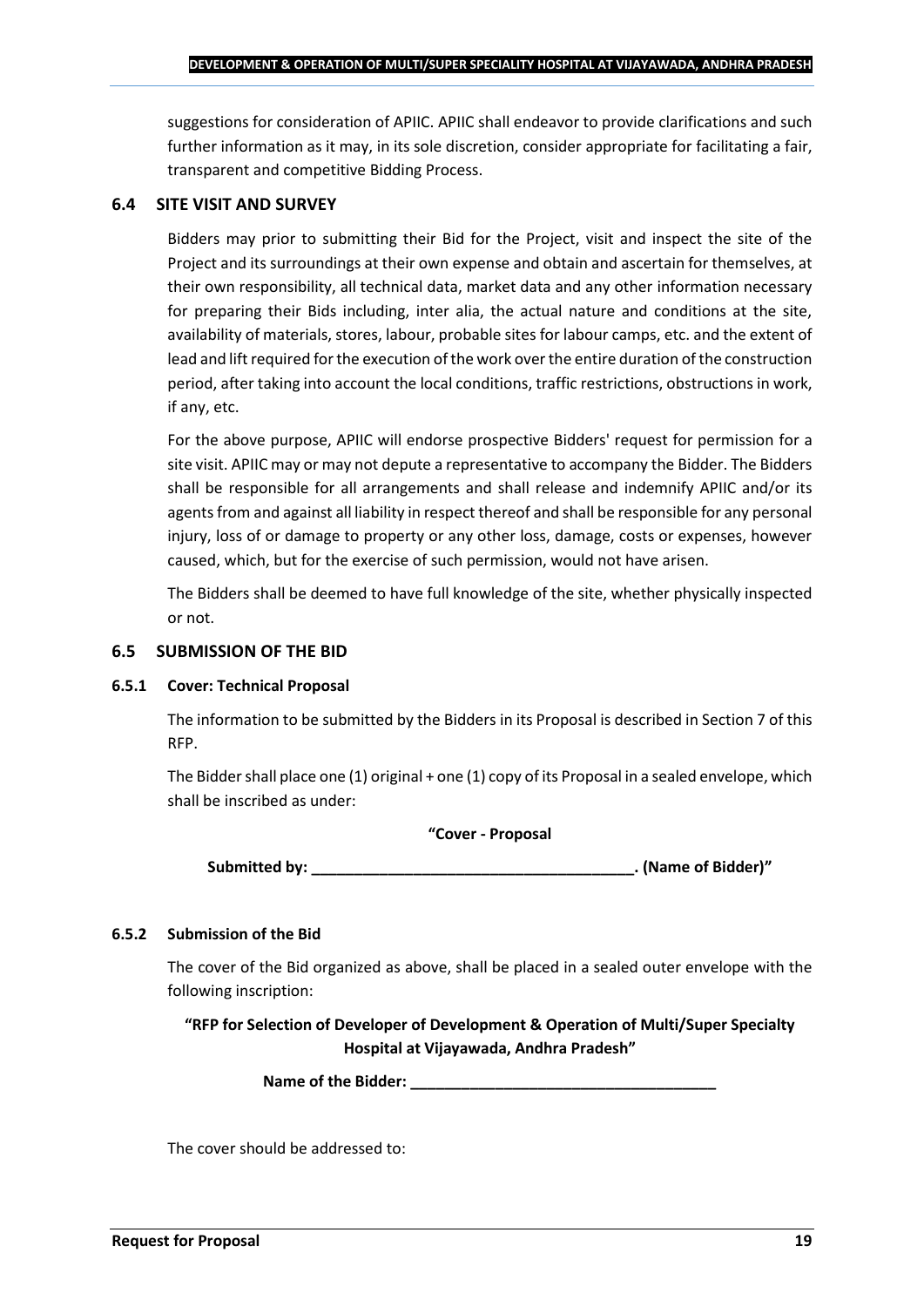Sri. CHSS Prasad, Engineer-in-Chief Andhra Pradesh Industrial Infrastructure Corporation Limited 9 th floor, APIIC Towers, Plot No. 1, IT Park, Mangalagiri, Guntur – 522503 Phone No.: (+91)95050 15007 Email: engineer-in-chief@apiic.in

The envelope shall bear on top, the following:

#### **"Do not open, except in presence of the Authorized Person of APIIC"**

If the envelope is not sealed and marked as instructed above, APIIC assumes no responsibility for the misplacement or premature opening of the contents of the Proposal submitted and consequent losses, if any, suffered by the Bidder.

The Bidder can submit the Bid by registered post/ courier or submit the Bid in person, so as to reach the designated address by the time and date stipulated in Section 5.4 of this RFP. APIIC shall not be responsible for any delay in submission of the Bids. Any Bid received by APIIC after the deadline for submission of the Bids stipulated in Section 5.4 of this RFP shall not be opened.

#### **6.6 INITIALLING OF THE BIDS**

Each page of the Bid should be initialed by the Authorized Representative and Signatory of the Bidding Entity/ Bidding Consortium.

#### **6.7 INSTRUCTIONS TO BIDDERS**

All Bidders should note the following:

- 1. Bids that are incomplete in any respect or those that are not consistent with the requirements as specified in this Request for Proposal or those that do not contain the Covering Letter or Letters of Acceptance as per the specified formats may be considered non-responsive and may be liable for rejection.
- 2. Strict adherence to formats, wherever specified, is required. Non-adherence to formats may be a ground for declaring the Bid non-responsive.
- 3. For a Bidding Consortium, the Bid submitted by the Consortium should contain signed letters submitted by each of the Consortium Members, stating that the entire Bid has been examined and each key element of the Bid is agreed to, in the format as specified in Exhibit-2.
- 4. In case a Bidding Consortium is identified as the Selected Bidder, the Lead Member shall continue to remain the representative of the Developer and shall be responsible to APIIC for the fulfilment of all contractual obligations binding on the Developer.
- 5. All communications and information should be provided in writing and in English language only.
- 6. The metric system shall be followed for all units of measurement.
- 7. All communication and information provided should be legible, and wherever the information is given in figures, the same should also be mentioned in words. In case of conflict between amounts stated in figures and words, the amount stated in words will be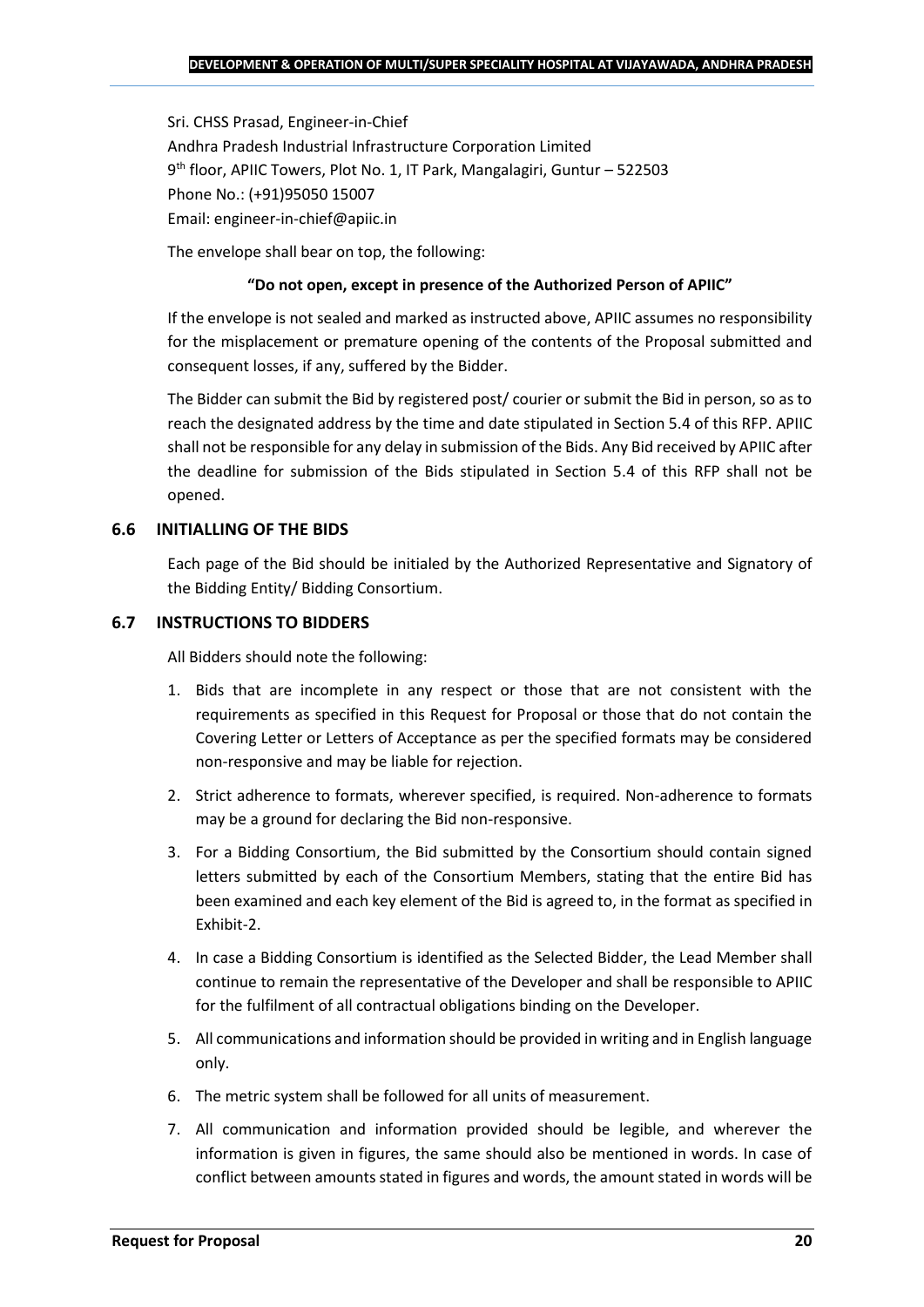taken as correct.

- 8. No change in or supplementary information to a Bid shall be accepted once submitted. However, APIIC reserves the right to seek additional information from the Bidders, if found necessary during the course of evaluation of the Bid. In case of non-submission, incomplete submission or delayed submission of such additional information or clarifications sought by APIIC, the Bid would be evaluated solely on the basis of the available information.
- 9. The Bids shall be evaluated as per the criteria specified in this RFP. However, within the broad framework of the evaluation parameters as stated in the Request for Proposal, APIIC reserves the right to make modifications to the stated evaluation criteria, which would be uniformly applied, to all the Bidders.
- 10. The Bidder should designate one person (**"Authorized Representative and Signatory"**) authorized to represent the Bidder in its dealings with APIIC. The **"Authorized Representative and Signatory"** shall hold the Power of Attorney and be authorized to perform all tasks including but not limited to providing information, responding to enquiries, entering into contractual commitments on behalf of the Bidder etc. The Covering Letter submitted by the Bidder shall be signed by the Authorized Signatory and shall bear the stamp of the entity thereof.
- 11. The Bid (and any additional information requested subsequently) shall also bear the initials of the Authorized Signatory and stamp of the entity thereof on each page of the Bid.
- 12. For a Bidding Consortium, no change in the membership of the consortium, in responsibilities or in equity commitments of any Consortium Member whose strengths are being credited for evaluation, shall be permitted after submission of the Bid.
- 13. The Bidder / Consortium should commit to hold at least 76% (seventy six percent) of the aggregate shareholding of the Developer at least till the fifth anniversary of the Project Completion Date. The equity may be brought down to 51% (fifty one percent) with the prior approval of APIIC. In case of Consortium,
	- (i) The Technical Member would be required to commit to hold a minimum equity stake equal to 26% (twenty six percent) of the aggregate shareholding of the Developer at least till the fifth anniversary of Project Completion Date.
	- (ii) The Financially Significant Consortium Member would be required to commit to hold a minimum equity stake equal to 26% (twenty six percent) of the aggregate shareholding of the Developer, at least till the fifth anniversary of Project Completion Date.
	- (iii) In case the Technical Member is also a Financially Significant Consortium Member, then such member is required to commit to hold a minimum equity stake equal to 26% (twenty six percent) of the aggregate shareholding of the Developer, at least till the fifth anniversary of Project Completion Date.
	- (iv) In any case, notwithstanding the above, the Lead Member, shall not be allowed to change its equity contribution, if it results in its equity holding becoming less than 51%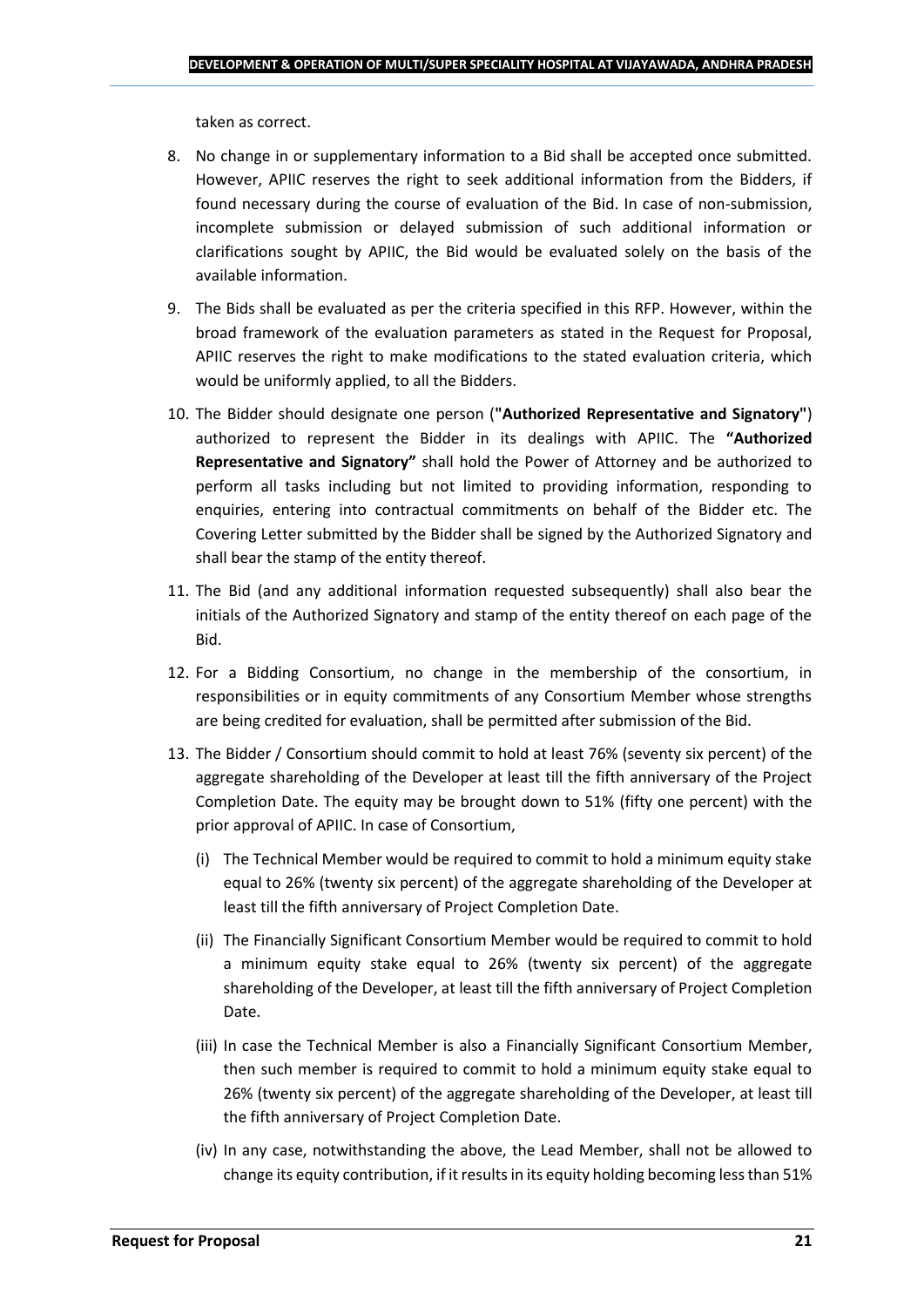(fifty one percent) at any time till the fifth anniversary of Project Completion Date.

- 14. APIIC reserves the right to vet and verify any or all information submitted by the Bidder.
- 15. If any claim made or information provided by the Bidder in the Bid or any information provided by the Bidder in response to any subsequent query by APIIC, is found to be incorrect or is a material misrepresentation of facts, then the Bid will be liable for rejection. Mere clerical errors or bona-fide mistakes may be treated as an exception at the sole discretion of APIIC and if APIIC is adequately satisfied.
- 16. The Selected Bidder would be required to form a Special Purpose Vehicle of the nature of the 'Developer' as was defined in the Section 3.9 of this RFP for the implementation and operations of the project.
- 17. The Bidder shall be responsible for all the costs associated with the preparation of the Bid. APIIC shall not be responsible in any way for such costs, regardless of the conduct or outcome of this process.
- 18. A Bidder shall not have a conflict of interest (the **"Conflict of Interest"**) that affects the bidding process. Any Bidder found to have a Conflict of Interest shall be disqualified. In the event of disqualification, APIIC shall be entitled to forfeit and appropriate the Bid Security or the Performance Security paid by the Selected Bidder, as the case may be, as mutually agreed genuine pre-estimated loss and damage likely to be suffered and incurred by APIIC and not by way of penalty for, inter alia, the time, cost and effort of APIIC, including consideration of such Bidder's proposal (the **"Damages"**), without prejudice to any other right or remedy that may be available to APIIC under the Bidding Documents and/ or the Agreement or otherwise. Without limiting the generality of the above, a Bidder shall be deemed to have a Conflict of Interest affecting the bidding process, if:
	- i. the Bidder, its Consortium Member or Associate (or any constituent thereof) and any other Bidder, its Consortium Member or any Associate thereof (or any constituent thereof) have common controlling shareholders or other ownership interest; provided that this disqualification shall not apply in cases where the direct or indirect shareholding of a Bidder, its Consortium Member or an Associate thereof (or any shareholder thereof having a shareholding of more than 5% (five percent) of the paid up and subscribed share capital of such Bidder, Consortium Member or Associate, as the case may be) in the other Bidder, its Consortium Member or Associate, is less than 5% (five per cent) of the subscribed and paid up equity share capital thereof; provided further that this disqualification shall not apply to any ownership by a bank, insurance company, pension fund or a public financial institution referred to in sub-section (72) of section 2 of the Companies Act, 2013. For the purposes of this Section 6.6.(19), indirect shareholding held through one or more intermediate persons shall be computed as follows: (a) where any intermediary is controlled by a person through management control or otherwise, the entire shareholding held by such controlled intermediary in any other person (the **"Subject Person"**) shall be taken into account for computing the shareholding of such controlling person in the Subject Person; and (b) subject always to sub-section (a) above, where a person does not exercise control over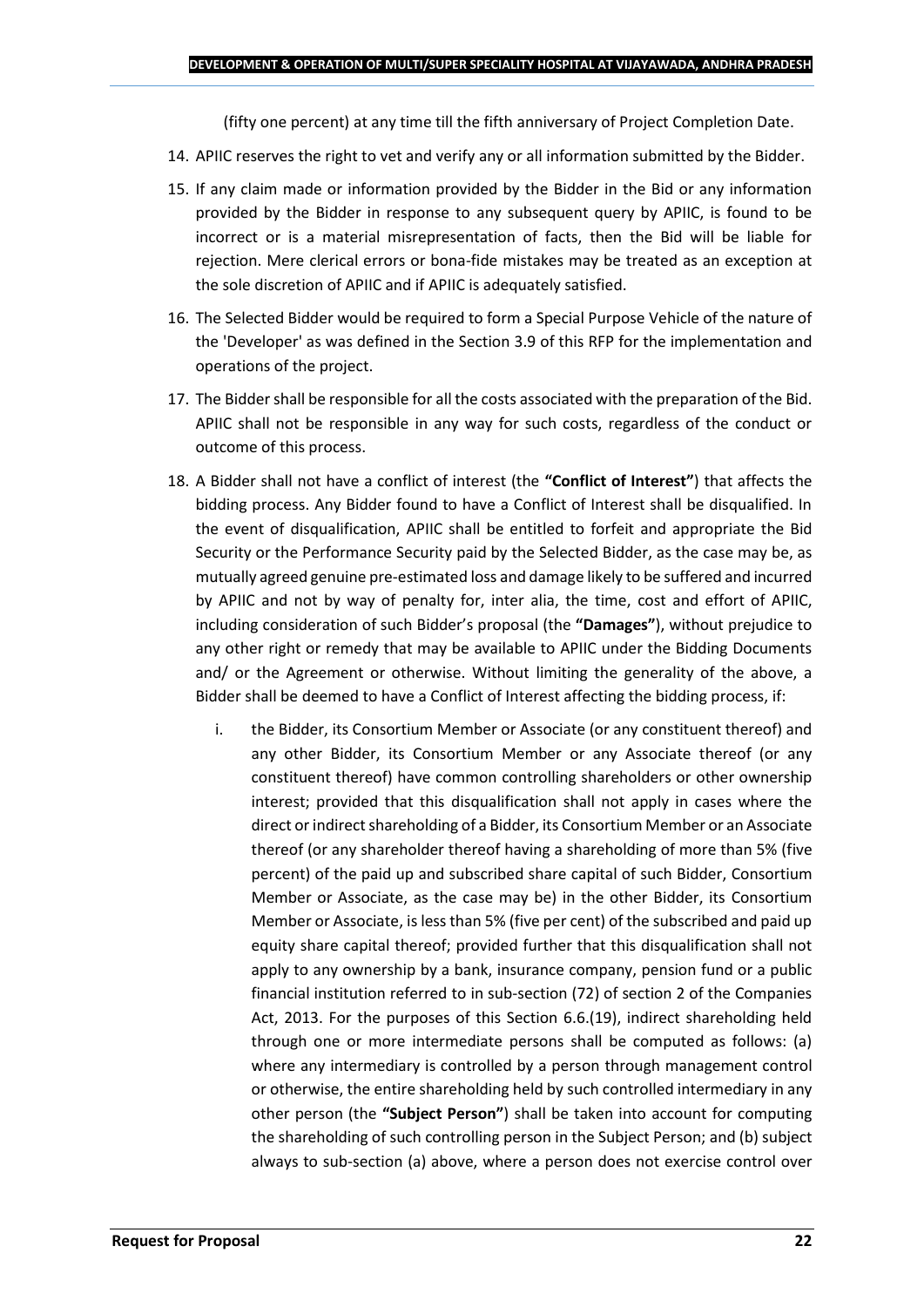an intermediary, which has shareholding in the Subject Person, the computation of indirect shareholding of such person in the Subject Person shall be undertaken on a proportionate basis; provided, however, that no such shareholding shall be reckoned under this sub-section (b) if the shareholding of such person in the intermediary is less than 26% of the subscribed and paid up equity shareholding of such intermediary; or

- ii. a constituent of such Bidder is also a constituent of another Bidder; or
- iii. such Bidder, its Consortium Member or any Associate thereof receives or has received any direct or indirect subsidy, grant, concessional loan or subordinated debt from any other Bidder, its Consortium Member or Associate, or has provided any such subsidy, grant, concessional loan or subordinated debt to any other Bidder, its Consortium Member or any Associate thereof; or
- iv. such Bidder has the same legal representative for purposes of this Bid as any other Bidder; or
- v. such Bidder, or any Associate thereof, has a relationship with another Bidder, or any Associate thereof, directly or through common third party/ parties, that puts either or both of them in a position to have access to each other's information about, or to influence the Bid of either or each other; or
- vi. such Bidder or any Associate thereof has participated as a consultant to APIIC in the preparation of any documents, design or technical specifications of the Project.

For purposes of this RFP, Associate means, in relation to the Bidder, a person who controls, is controlled by, or is under the common control with such Bidder, or is deemed or published as an **"Associate Office"**; or has a formal arrangement such as tie up for client referral or technology sharing, joint venture with the Bidder (the **"Associate"**); provided, however, that if the Bidder has any formal arrangement such as consortium membership in a consortium of advisers/ consultants for a particular assignment/ project, not being this project, with any other person, then such other person shall not be treated to be an Associate of the Bidder solely due to the reason of forming such consortium. As used in this definition, the expression **"control"**  means, with respect to a person which is a company or corporation, the ownership, directly or indirectly, of more than 50% (fifty percent) of the voting shares of such person, and with respect to a person which is not a company or corporation, the power to direct the management and policies of such person by operation of law or by contract.

## **6.8 FRAUD AND CORRUPT PRACTICES**

The Bidders and their respective officers, employees, agents and advisers shall observe the highest standard of ethics during the bidding process and subsequent to the issue of the Letter of Award (LoA) and during the subsistence of the Agreement. Notwithstanding anything to the contrary contained herein, or in the LoA or the Agreement, APIIC may reject a Bid, withdraw the LoA, or terminate the Agreement, as the case may be, without being liable in any manner whatsoever to the Bidder or Selected Bidder, as the case may be, if it determines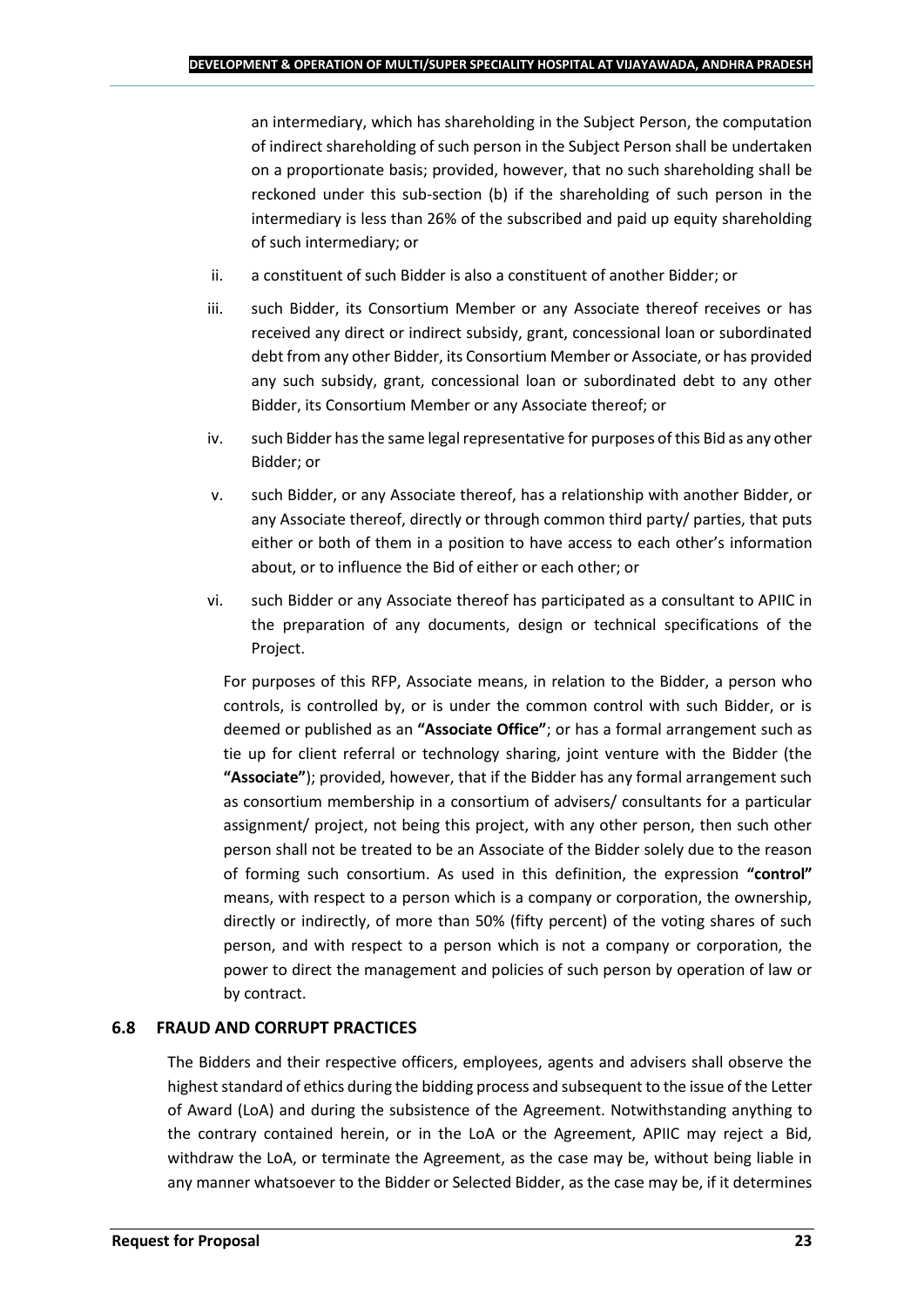that the Bidder or Selected Bidder, as the case may be, has, directly or indirectly or through an agent, engaged in corrupt practice, fraudulent practice, coercive practice, undesirable practice, false statement, misrepresentation, restrictive practice in the bidding process or has violated the terms of the Bid. In such an event, APIIC shall be entitled to cancel the Bid and forfeit and appropriate the Bid Security or the Performance Security paid by the Selected Bidder, as the case may be, as Damages, without prejudice to any other right or remedy that may be available to APIIC under the Bidding Documents and/or the Agreement, or otherwise. In such an event, the Bidder will not be entitled to any compensation whatsoever, or refund of any other amount.

Without prejudice to the rights of APIIC hereinabove and the rights and remedies which APIIC may have under the LoA or the Agreement, or otherwise if a Bidder or Selected Bidder, as the case may be, is found by APIIC to have directly or indirectly or through an agent, engaged or indulged in any corrupt practice, fraudulent practice, coercive practice, undesirable practice or restrictive practice during the bidding process, or after the issue of the LoA or the execution of the Agreement, such Bidder or Selected Bidder, as the case may be, shall not be eligible to participate in any tender or RFP issued by APIIC during a period of 2 (two) years from the date such Bidder or Selected Bidder, as the case may be, is found by APIIC to have directly or indirectly or through an agent, engaged or indulged in any corrupt practice, fraudulent practice, coercive practice, undesirable practice or restrictive practices, as the case may be.

For the purposes of this Section 6.8, the following terms shall have the meaning hereinafter respectively assigned to them:

- (a) **"corrupt practice"** means the offering, giving, receiving, or soliciting, directly or indirectly, of anything of value to influence the actions of any person connected with the bidding process (for avoidance of doubt, offering of employment to or employing or engaging in any manner whatsoever, directly or indirectly, any official of APIIC who is or has been associated in any manner, directly or indirectly, with the bidding process or the LoA or has dealt with matters concerning the Agreement or arising therefrom, before or after the execution thereof, at any time prior to the expiry of one year from the date such official resigns or retires from or otherwise ceases to be in the service of APIIC, shall be deemed to constitute influencing the actions of a person connected with the bidding process);
- (b) **"fraudulent practice"** means a misrepresentation or omission of facts or suppression of facts or disclosure of incomplete facts, to influence the bidding process.
- (c) **"coercive practice"** means impairing or harming, or threatening to impair or harm, directly or indirectly, any person or property to influence any person's participation or action in the bidding process;
- (d) **"undesirable practice"** means (i) establishing contact with any person connected with or employed or engaged by APIIC with the objective of canvassing, lobbying or in any manner influencing or attempting to influence the bidding process; or (ii) having a Conflict of Interest; and
- (e) **"restrictive practice"** means forming a cartel or arriving at any understanding or arrangement among Bidders with the objective of restricting or manipulating a full and fair competition in the bidding process.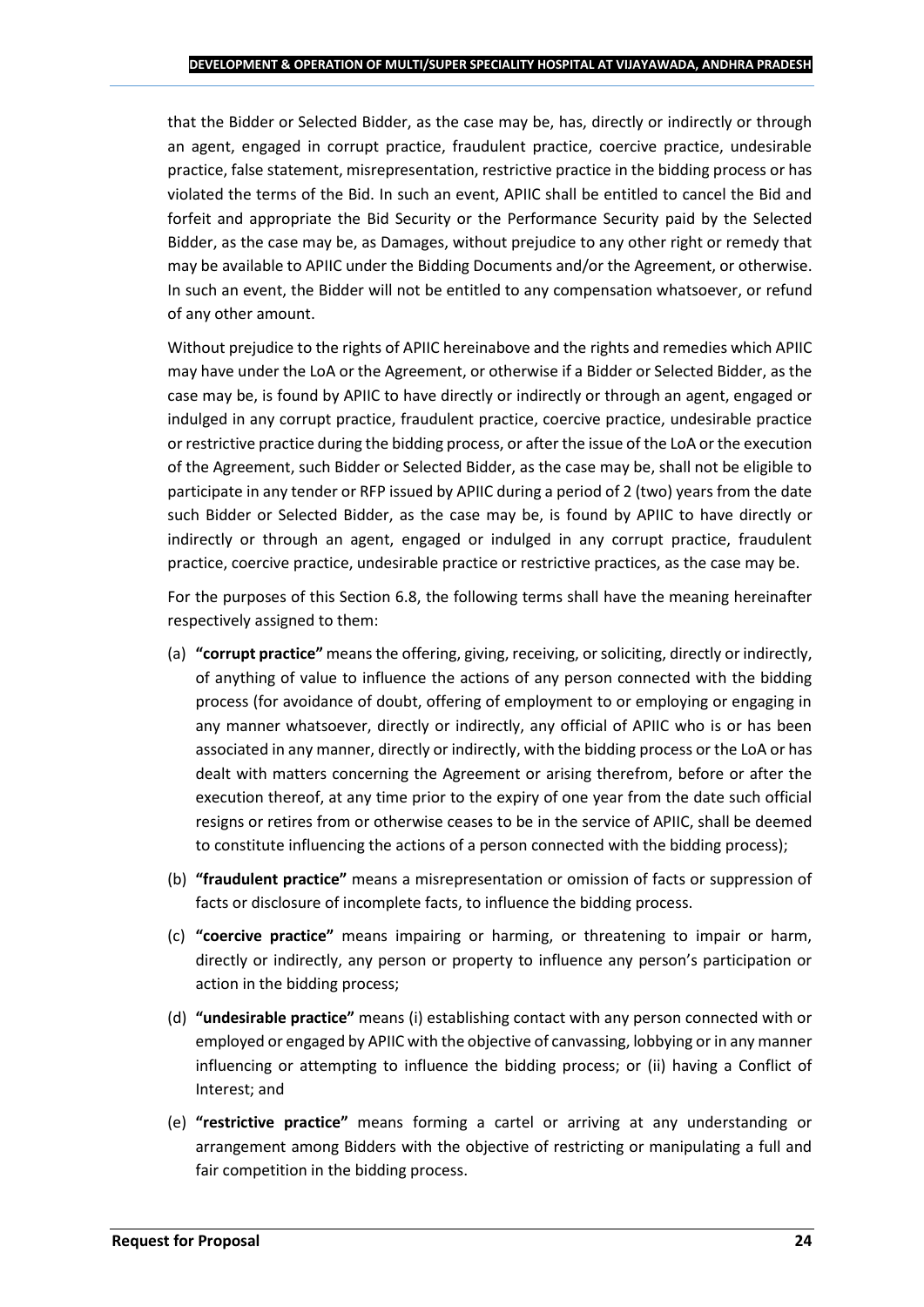#### **6.9 VALIDITY OF TERMS OF THE BID**

Each Bid shall indicate that it is a firm and irrevocable offer and shall remain valid and open for a period of not less than 6 (six) months from the last date for submission of the Bid. Nonadherence to this requirement may be a ground for declaring the Bid as non-responsive. However, APIIC may solicit the Bidder's consent for extension of the period of validity. Requests for additional Information or for extension of validity are procedural and do not indicate qualification of the Bidder in the process. The Bidder agrees to reasonably consider such a request. The request and response shall be in writing. A Bidder accepting APIIC's request for extension of validity shall not be permitted to modify his Bid in any other respect.

#### **6.10 FEES AND DEPOSITS TO BE PAID BY THE BIDDERS**

#### **6.10.1 Bid Processing Fee**

Bidders are requested to pay a non-refundable Bid Processing Fee for an amount specified in the **Annexure-2** of this RFP. This will be paid in the form of a Demand Draft Payable to APIIC and must accompany Cover 1. Bids that are not accompanied by the above bid-processing fee shall be rejected by APIIC as non-responsive.

#### **6.10.2 Bid Security**

Bidders are required to submit a Bid Security for an amount specified in the Annexure-2 of this RFP valid for 6 (six) months from the last date for submission of the Bid and shall accompany Cover 1. The Bid Security shall be in the form of a Bank Guarantee from any Scheduled Bank. In case of Foreign Bidders, the Bank Guarantee shall have to be from the corresponding local branch of the Foreign Bank. The form of the Bank Guarantee shall be as per the Format indicated in Exhibit-3.

Bids, which are not accompanied by the above bid security, shall be rejected by APIIC as nonresponsive. APIIC shall reserve the right to forfeit the Bid Security (by invoking the Bank Guarantee) under the following circumstances:

- a) If the Bidder engages in a corrupt practice, fraudulent practice, coercive practice, undesirable practice or restrictive practice as specified in Section 6.8 of this RFP;
- b) If the Bidder withdraws the bid at any time during the stipulated period of Bid validity as per Section 6.9 of this RFP (or as may be extended)
- c) If the Bidder, for the period of Bid validity: (i) In APIIC's opinion, commits a material breach of any of the terms and/or conditions contained in the RFP and/or subsequent communication from APIIC in this regard and/or (ii) Fails or refuses to execute the Letter of Award (in the event of the award of the Project to it) and/or (iii) Fails or refuses to pay the Performance Security within the stipulated time and/or (iv) Fails or refuses to sign the Agreement.

The Bid Security of the unsuccessful Bidders can cease to be in force after 30 (thirty) days following the announcement of award of the Project to the Selected Bidder and the issuance of the Letter of Award.

The Bid Security of the Selected Bidder shall be returned on issuance of Letter of Award as specified in the Annexure-2 of this RFP.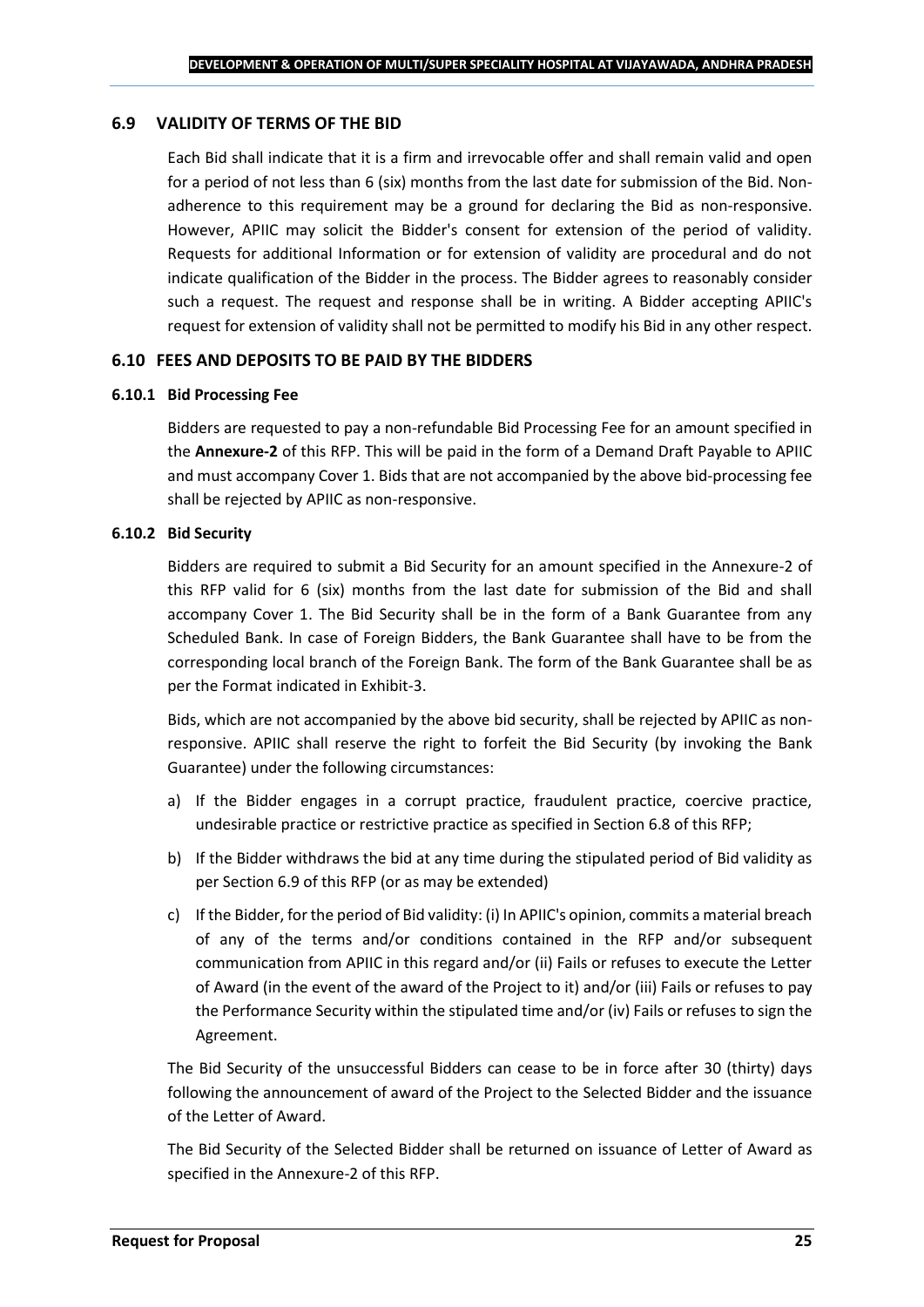## <span id="page-25-0"></span>**7. COVER: TECHNICAL PROPOSAL EVALUATION**

## **7.1 THE OBJECTIVE OF THE TECHNICAL EVALUATION**

The objective of the Technical evaluation is to check whether the Bidder:

- Committed at least ₹100 crore investment in the proposed hospital in its Proposal
- Committed to operationalize at least 100 beds in the proposed hospital in its Proposal
- Has proposed at least 2 specialty/super-specialty treatment in the proposed hospital.
- Has proposed at least 40% equity contribution in the financing of the proposed project
- If any Bidder fails to satisfy even one of the above-mentioned criteria, then it shall be disqualified. All the Bidders who shall meet the above stated criteria shall be shortlisted for scoring to identify the Selected Bidder

## **7.2 ELIGIBILITY CRITERIA**

#### **7.2.1 Entities Eligible to bid for the project**

The following entities would be eligible to bid for the project either individually or as a Consortium.

- Individuals
- Proprietorship Firm
- Partnership Firm
- Private Limited Company
- Public Limited Company
- Not for Profit organizations
- Trusts
- Joint Venture
- **Consortium**

However, the conditions prescribed in this RFP apply to the Bidding Entity or the Bidding Consortium.

#### **7.3 TECHNICAL PROPOSAL: INFORMATION FORMATS**

#### **7.3.1 INFORMATION TO BE SUBMITTED WITH THE BID:**

- (i) Bid Processing Fee for an amount specified in the Annexure-2 of this RFP;
- (ii) Covering Letter as per the format given in Exhibit-1;
- (iii) For a Bidding Consortium, Letter of Acceptance from Consortium members as per format given in Exhibit-2;
- (iv) Bid security as per the format given in Exhibit-3;
- (v) Description of the Bidder as per the format given in Exhibit-4;
- (vi) Memorandum of Understanding incorporating the Principles listed in Exhibit-5;
- (vii) Information submission as per format given in Exhibit-6.
- (viii) Performance Security as given in Exhibit-7

#### **7.3.2 BUSINESS PROPOSAL: EVALUATION CRITERIA**

The objective of the Business Proposal is to ascertain the profile of the Bidder and to assess the plan of the Bidder for execution of proposed project which can be evaluated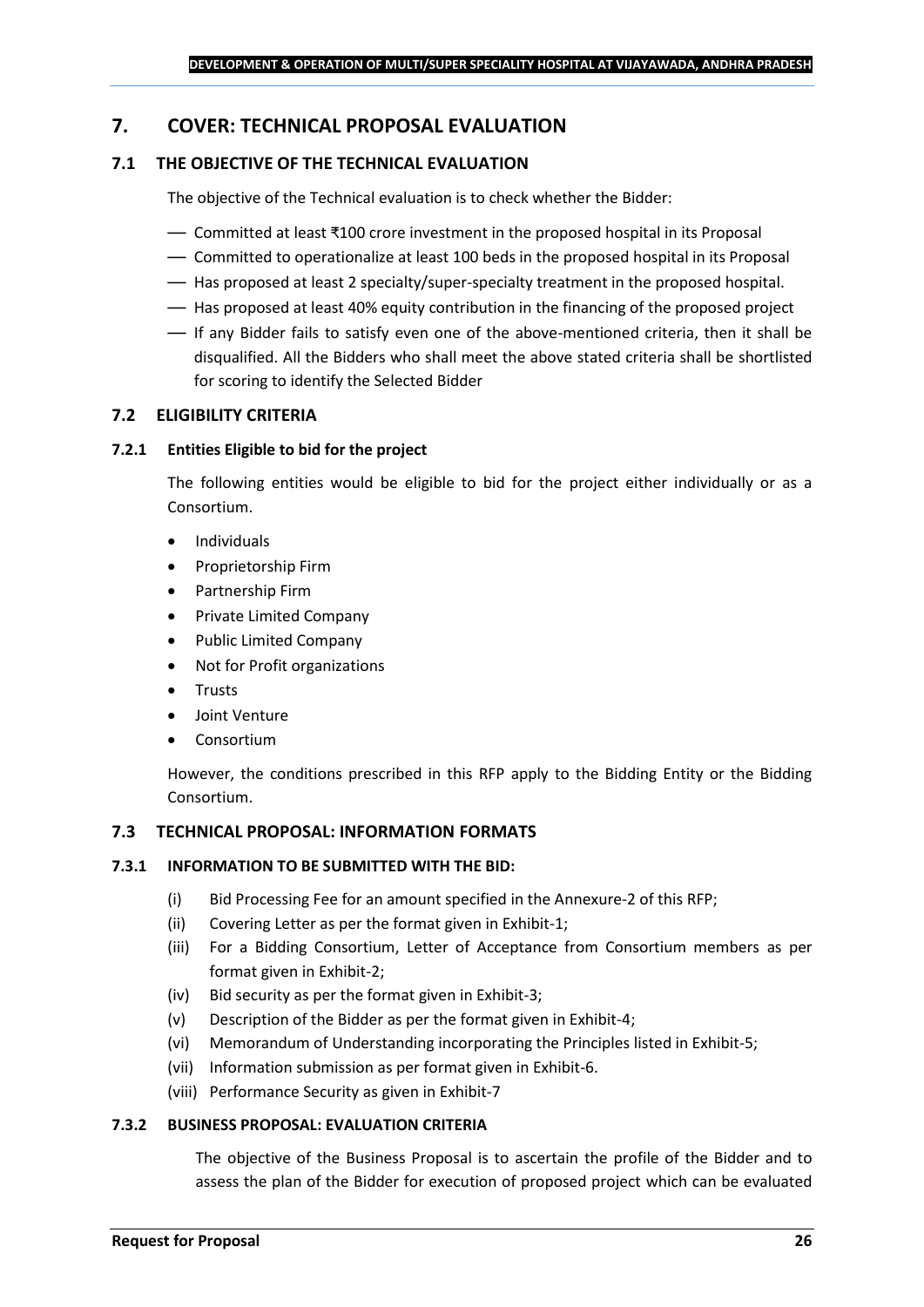on the basis of the criteria outlined in Section 5.3 of this RFP.

#### **7.4 EVALUATION PROCESS**

In evaluating the Business Proposal, APIIC reserves the right to seek clarifications from the Bidders. The Bidders shall be required to furnish such clarifications.

Further to the evaluation, if in APIIC's opinion, the Business Proposal is materially deficient or inconsistent in any aspect; the Bid shall be declared Non-Responsive and shall not be considered for further evaluation.

Only the Qualified Bidders shall be considered for evaluation of the Financial Proposals.

## **7.5 BUSINESS PROPOSAL: INFORMATION FORMATS**

The information requirements for submission of the Business Proposal are detailed in Exhibit-6.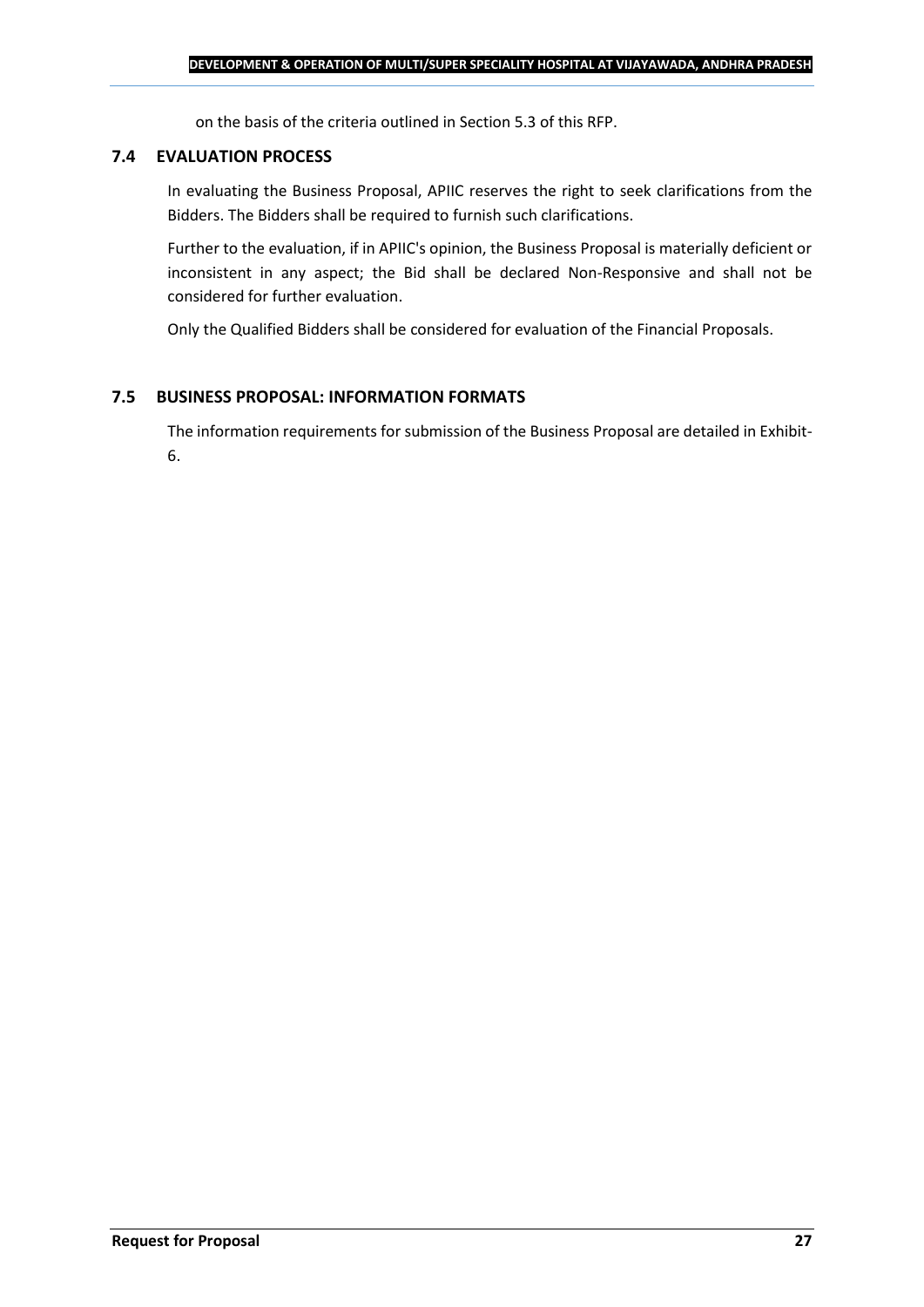## <span id="page-27-0"></span>**8. EXHIBIT-1: FORMAT OF THE COVERING LETTER**

*(The covering letter is to be submitted by the Bidding entity or the Lead Member of a Bidding Consortium, along with the Cover 1 of the Bid)*

Date:

Place:

**To,**

The Vice Chairman & Managing Director Andhra Pradesh Industrial Infrastructure Corporation Limited 11<sup>th</sup> floor, APIIC Towers, Plot No. 1, IT Park, Mangalagiri, Guntur Andhra Pradesh - 522503

Dear Sir,

## **Sub: Bid for Development & Operation of Multi/Super Specialty Hospital at Vijayawada, Andhra Pradesh**

Please find enclosed, our Bid for Development & Operation of Multi/Super Specialty Hospital at Vijayawada, Andhra Pradesh in response to the Request for Proposal (RFP) dated issued by Andhra Pradesh Industrial Infrastructure Corporation Limited (APIIC).

We hereby confirm the following:

1. The Bid is being submitted by **the intervalle in the Sidding entity**) who is the Bidder in accordance with the conditions stipulated in the RFP.

The Bid is being submitted by **the inclusive in the Solution Contract Contract Contract Contract Contract Contract Contract Contract Contract Contract Contract Contract Contract Contract Contract Contract Contract Contract** the Lead Member of the Bidding Consortium comprising *(mention the names of the entities who are the Consortium Members)*, in accordance with the conditions stipulated in the RFP. Our Bid includes the Letter(s) of Acceptance in the format specified in the RFP.

- 2. We have examined in detail and have understood its content and the terms and conditions stipulated in the RFP issued by APIIC and in any subsequent communication sent by APIIC. We agree and undertake to abide by all these terms and conditions. Our Bid is consistent with all the requirements of submission as stated in the RFP or in any of the subsequent communications from APIIC.
- 3. The information submitted in our Bid is complete, is strictly as per the requirements as stipulated in the RFP and is correct to the best of our knowledge and understanding. We

*Please strike out whichever is not applicable*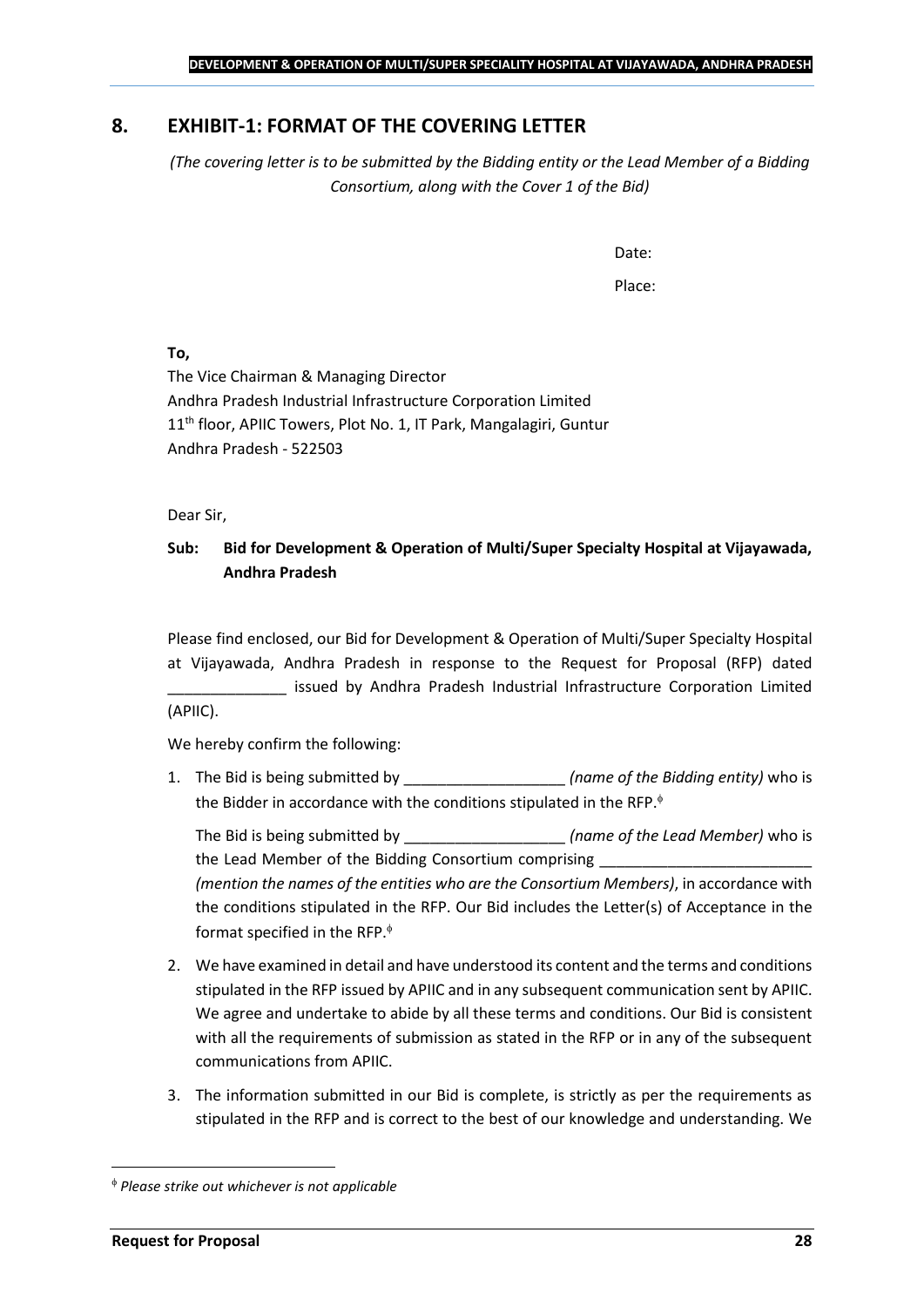would be solely responsible for any errors or omissions in our Bid.

4. The Bidding Company satisfies the legal requirements and meets all the eligibility criteria laid down in the RFP.  $\phi$ 

The Bidding Consortium of which we are the Lead Member satisfies the legal requirements and meets all the eligibility criteria laid down in the RFP.

5. We as the Bidding Company/ Lead Member<sup> $\phi$ </sup>, designate Mr./ Ms.  $\frac{1}{\sqrt{1-\frac{1}{2}}\sqrt{1-\frac{1}{2}}\sqrt{1-\frac{1}{2}}\sqrt{1-\frac{1}{2}}\sqrt{1-\frac{1}{2}}\sqrt{1-\frac{1}{2}}\sqrt{1-\frac{1}{2}}\sqrt{1-\frac{1}{2}}\sqrt{1-\frac{1}{2}}\sqrt{1-\frac{1}{2}}\sqrt{1-\frac{1}{2}}\sqrt{1-\frac{1}{2}}\sqrt{1-\frac{1}{2}}\sqrt{1$ *(mention name, designation, contact address, phone no., fax no., etc.)*, as our Authorized Representative and Signatory who is authorized to perform all tasks including, but not limited to providing information, responding to enquiries, entering into contractual commitments etc. on behalf of the us in respect of the Project.

For and on behalf of : Signature : the state of the state of the state of the state of the state of the state of the state of the state of the state of the state of the state of the state of the state of the state of the state of the state of th

(Authorized Representative and Signatory of the Bidding Entity or Lead Member of the Bidding Consortium)

Name of the Person : Designation : Company Seal :

*Note: Power of Attorney authorizing the Representative is to be attached.*

*Please strike out whichever is not applicable*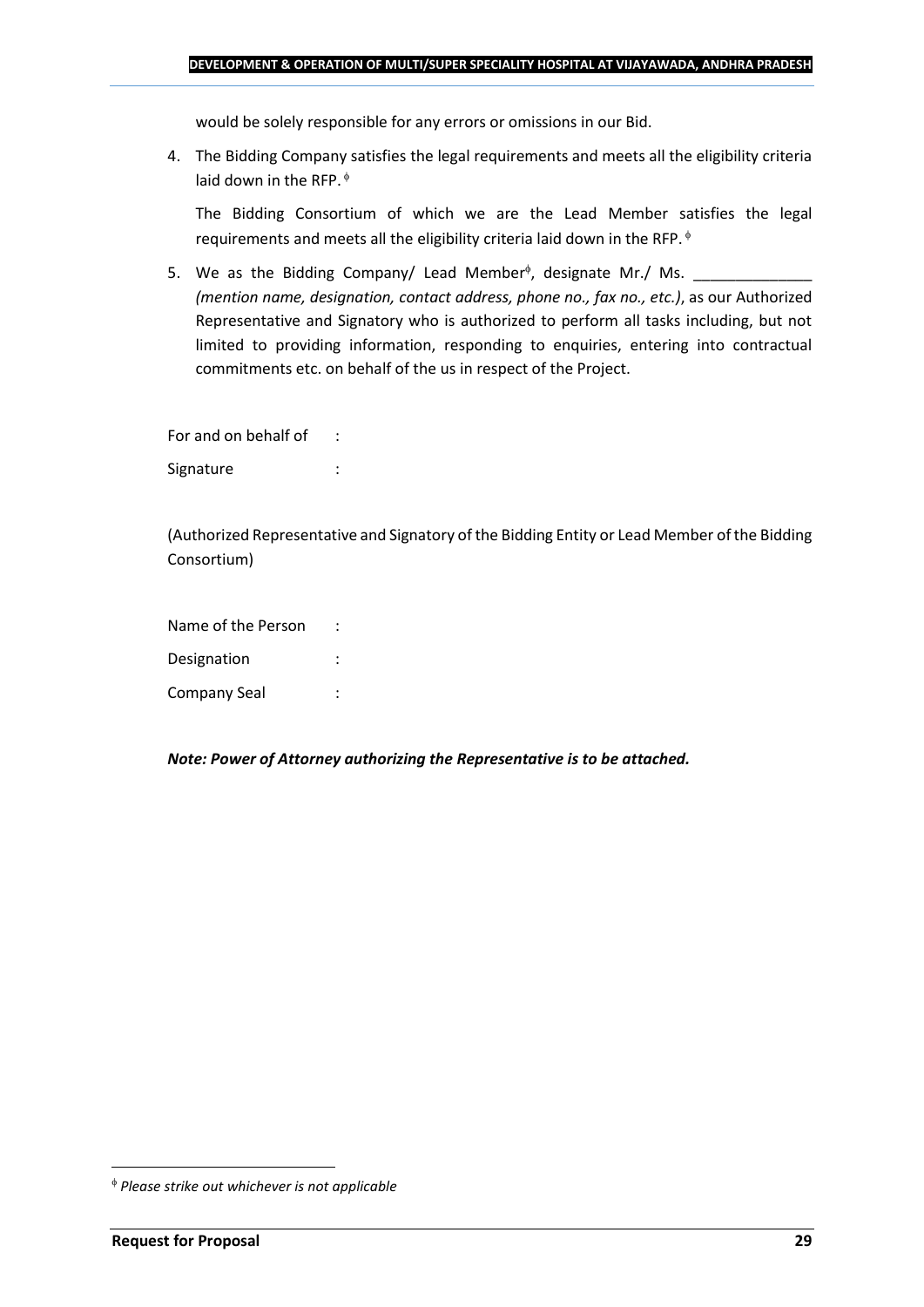#### **Format for Power of Attorney for Authorized Representative**

*(To be executed by the Bidding Entity or by all members in case of Consortium)*

Know all men by these presents, We, the state of the firm and address of the registered office) do hereby irrevocably constitute, nominate, appoint and authorise Mr. / Ms (Name), son/daughter/wife of \_\_\_\_\_\_\_\_\_\_\_\_\_\_\_\_\_\_\_\_\_\_\_\_ and presently residing at who is [presently employed with us/ the Lead Member of our Consortium and holding the position of  $\Box$  . The position of  $\Box$  as our true and lawful attorney (hereinafter referred to as the "Attorney") to do in our name and on our behalf, all such acts, deeds and things as are necessary or required in connection with or incidental to submission of our Bid for the Development & Operation of Multi/Super Specialty Hospital at Vijayawada, Andhra Pradesh proposed by Andhra Pradesh Industrial Infrastructure Corporation Limited (APIIC) (the "Authority") including but not limited to signing and submission of all applications, Bids and other documents and writings, participate in Bidders' and other conferences and providing information / responses to the Authority, representing us in all matters before the Authority, signing and execution of all contracts/agreements and undertakings consequent to acceptance of our Bid, and generally dealing with the Authority in all matters in connection with or relating to or arising out of our Bid for the said Project and/or upon award thereof to us and/or till the entering into the Agreement with the Authority.

AND we hereby agree to ratify and confirm and do hereby ratify and confirm all acts, deeds and things lawfully done or caused to be done by our said Attorney pursuant to and in exercise of the powers conferred by this Power of Attorney and that all acts, deeds and things done by our said Attorney in exercise of the powers hereby conferred shall and shall always be deemed to have been done by us.

| IN WITNESS WHEREOF WE,                  |        | THE ABOVE NAMED PRINCIPAL HAVE |  |
|-----------------------------------------|--------|--------------------------------|--|
| EXECUTED THIS POWER OF ATTORNEY ON THIS | DAY OF | $20**$                         |  |

For  $\Box$ 

(Signature)

(Name, Title and Address)

Witnesses:

Accepted [Notarised]

(Signature)

(Name, Title and Address of the Attorney)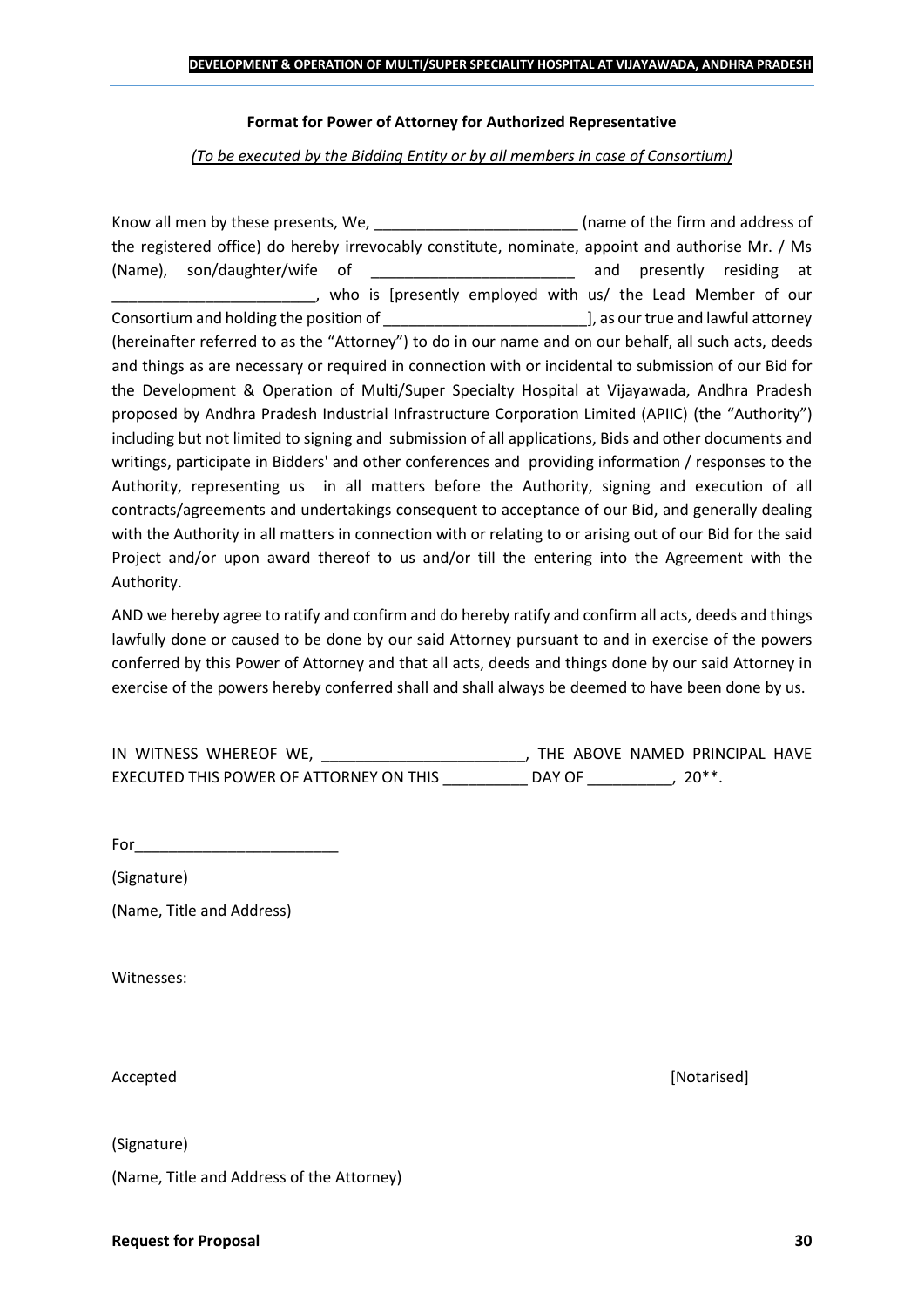#### *Notes:*

*The mode of execution of the Power of Attorney should be in accordance with the procedure, if any, laid down by the applicable law and the charter documents of the executant(s) and when it is so required, the same should be under common seal affixed in accordance with the required procedure*.

*Also, wherever required, the Bidder should submit for verification the extract of the charter documents and documents such as a resolution/power of attorney in favour of the person executing this Power of Attorney for the delegation of power hereunder on behalf of the Bidder.* 

For a Power of Attorney executed and issued overseas, the document will also have to be legalised by the *Indian Embassy and notarised in the jurisdiction where the Power of Attorney is being issued.*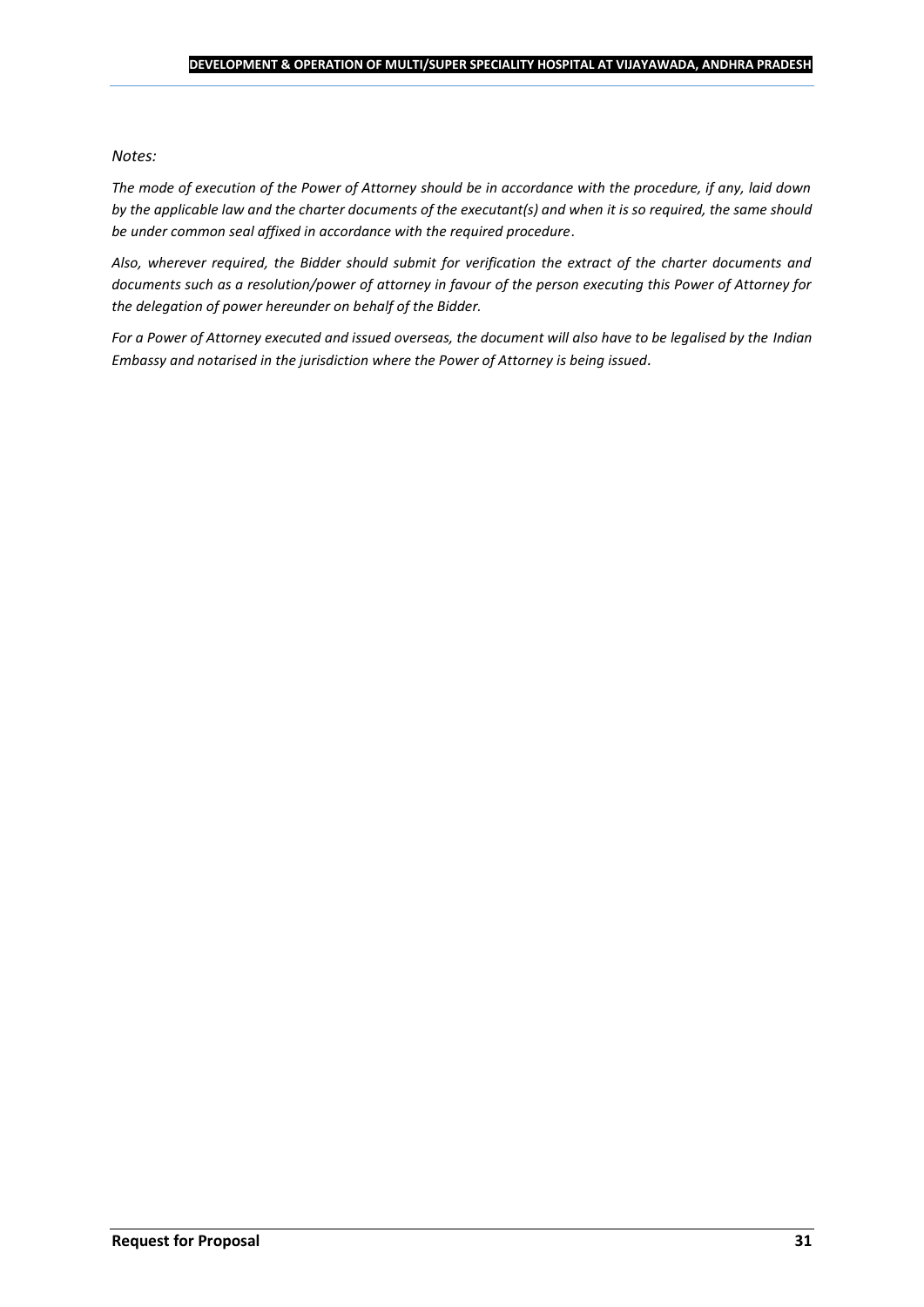#### **Format for Power of Attorney for Lead Member of Consortium**

*(To be executed by all members in case of Consortium)*

Whereas Andhra Pradesh Industrial Infrastructure Corporation Limited (APIIC) ("the Authority") has invited Bids for the Development & Operation of Multi/Super Specialty Hospital at Vijayawada, Andhra Pradesh ("the Project").

Whereas, \_\_\_\_\_\_\_\_\_\_\_\_, \_\_\_\_\_\_\_\_\_\_\_, and \_\_\_\_\_\_\_\_\_\_\_\_ (collectively the "Consortium") being Members of the Consortium are interested in bidding for the Project in accordance with the terms and conditions of the Request for Proposal and other connected documents in respect of the Project, and

Whereas, it is necessary for the Members of the Consortium to designate one of them as the Lead Member with all necessary power and authority to do for and on behalf of the Consortium, all acts, deeds and things as may be necessary in connection with the Consortium's Bid for the Project and its execution.

#### NOW THEREFORE KNOW ALL MEN BY THESE PRESENTS

We, \_\_\_\_\_\_\_\_\_\_\_\_\_ having our registered office at \_\_\_\_\_\_\_\_\_\_\_\_\_, M/s. \_\_\_\_\_\_\_\_\_\_\_, having our registered office at \_\_\_\_\_\_\_\_\_\_\_, and M/s. \_\_\_\_\_\_\_\_\_\_\_, having our registered office at \_\_\_\_\_\_\_\_\_\_\_\_, [the respective names and addresses of the registered office] (hereinafter collectively referred to as the "Principals") do hereby irrevocably designate, nominate, constitute, appoint and authorise M/s \_\_\_\_\_\_\_\_\_\_\_, having its registered office at \_\_\_\_\_\_\_, being one of the Members of the Consortium, as the Lead Member and true and lawful attorney of the Consortium (hereinafter referred to as the "Attorney") and hereby irrevocably authorise the Attorney (with power to sub-delegate) to conduct all business for and on behalf of the Consortium and any one of us during the bidding process and, in the event the Consortium is awarded the Right/ Contract, during the execution of the Project, and in this regard, to do on our behalf and on behalf of the Consortium, all or any of such acts, deeds or things as are necessary or required or incidental to the submission of its Bid for the Project, including but not limited to signing and submission of all applications, Bids and other documents and writings, participate in Bidders' and other conferences, respond to queries, submit information/ documents, sign and execute contracts/agreements and undertakings consequent to acceptance of the Bid of the Consortium and generally to represent the Consortium in all its dealings with the Authority, and/ or any other Government Agency or any person, in all matters in connection with or relating to or arising out of the Consortium's Bid for the Project and/ or upon award thereof till the Agreement is entered into with the Authority.

AND hereby agree to ratify and confirm and do hereby ratify and confirm all acts, deeds and things lawfully done or caused to be done by our said Attorney pursuant to and in exercise of the powers conferred by this Power of Attorney and that all acts, deeds and things done by our said Attorney in exercise of the powers hereby conferred shall and shall always be deemed to have been done by us/ Consortium.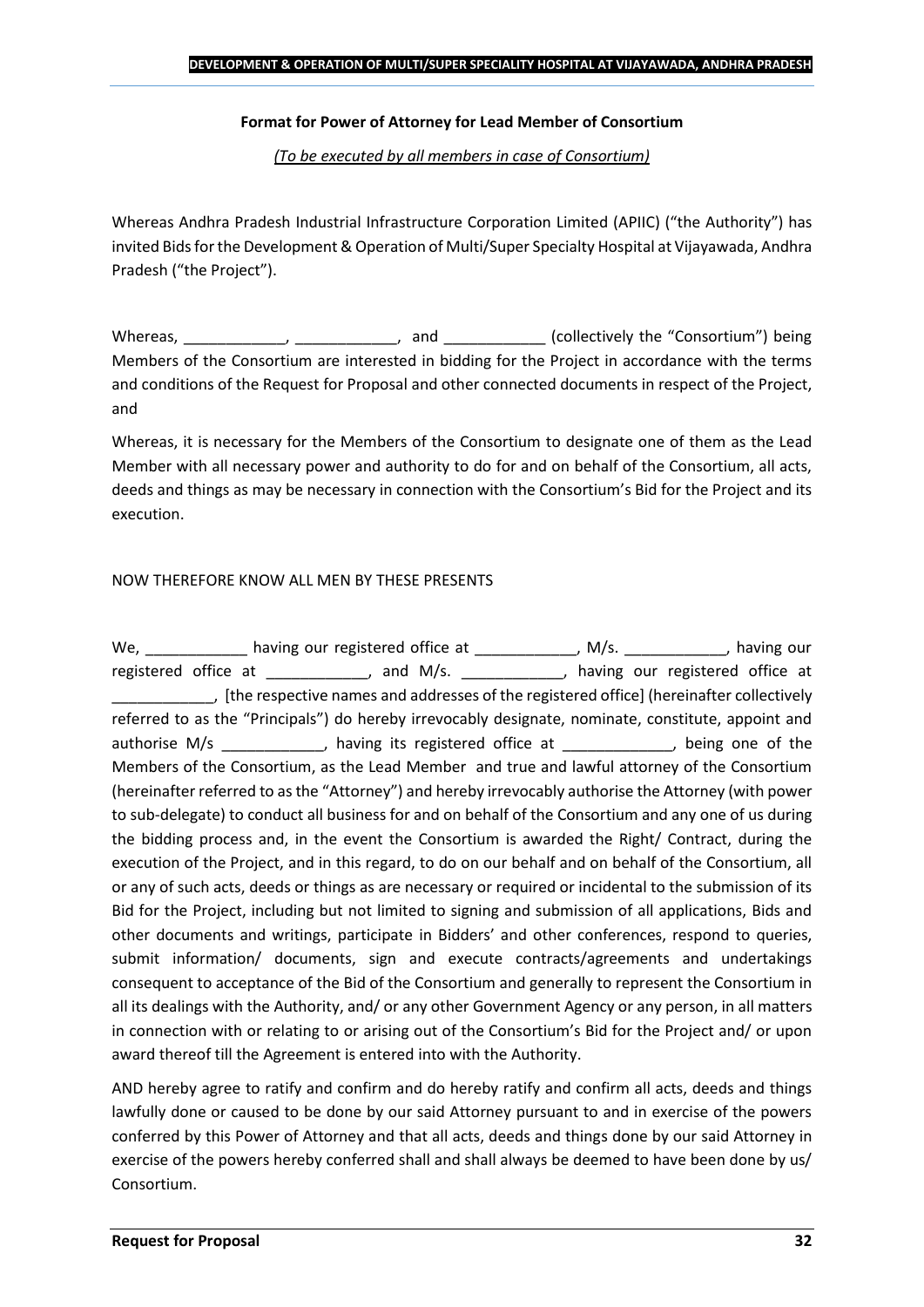IN WITNESS WHEREOF WE THE PRINCIPALS ABOVE NAMED HAVE EXECUTED THIS POWER OF ATTORNEY ON THIS \_\_\_\_\_\_\_\_ DAY OF \_\_\_\_\_\_\_ 20\*\*.

For \_\_\_\_\_\_\_\_\_\_\_\_ (Name & Title)

For  $(Name & Title)$ 

Witnesses:

1

2

#### (Executants)

(To be executed by all the Members of the Consortium)

#### *Notes:*

*The mode of execution of the Power of Attorney should be in accordance with the procedure, if any, laid down by the applicable law and the charter documents of the executant(s) and when it is so required, the same should be under common seal affixed in accordance with the required procedure*.

*Also, wherever required, the Bidder should submit for verification the extract of the charter documents and documents such as a resolution/ power of attorney in favour of the person executing this Power of Attorney for the delegation of power hereunder on behalf of the Bidder.* 

*For a Power of Attorney executed and issued overseas, the document will also have to be legalised by the Indian Embassy and notarised in the jurisdiction where the Power of Attorney is being issued. However, the Power of Attorney provided by Bidders from countries that have signed the Hague Legislation Convention 1961 are not required to be legalised by the Indian Embassy if it carries a conforming Appostille certificate.*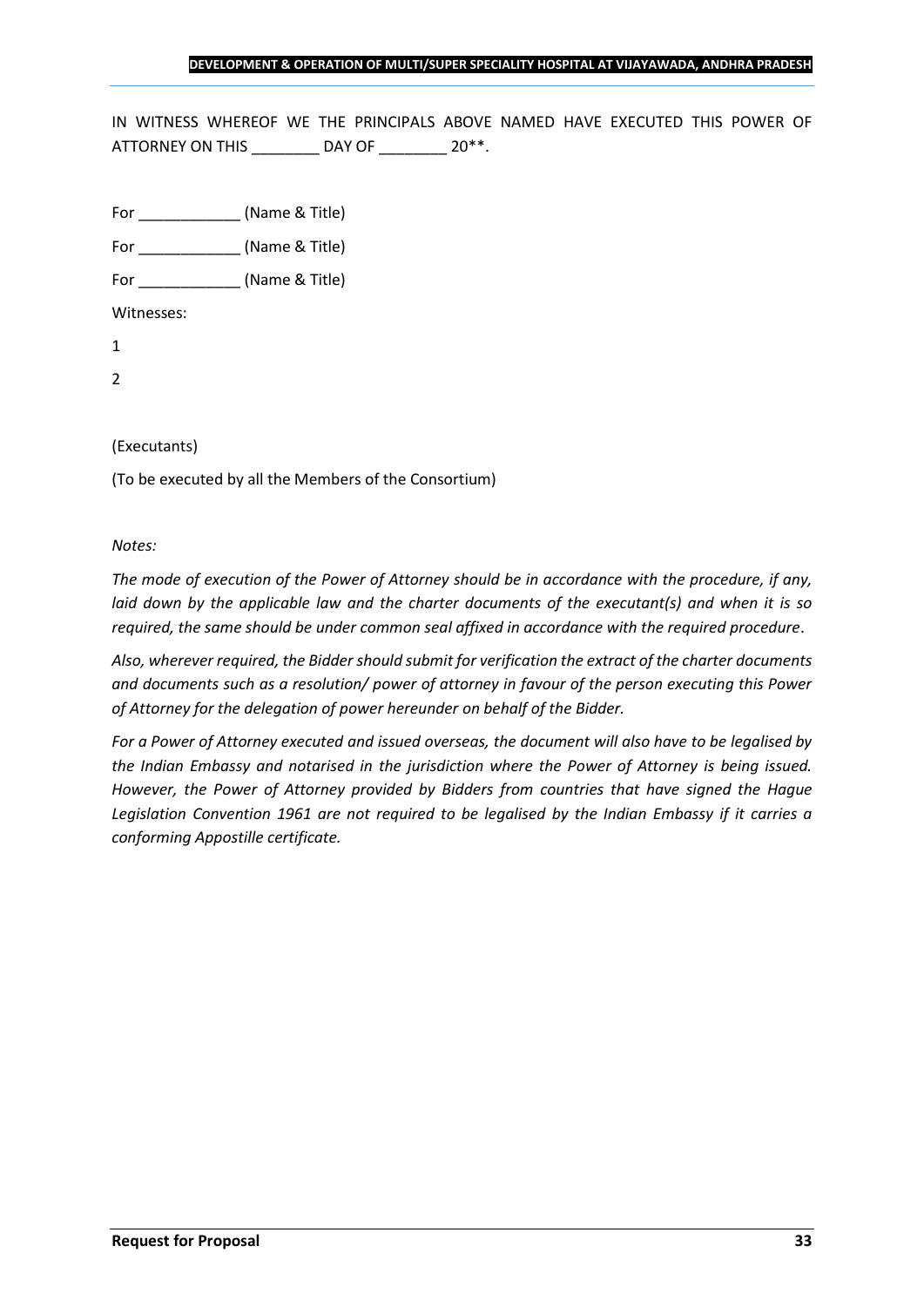## <span id="page-33-0"></span>**9. EXHIBIT-2: FORMAT OF LETTER OF ACCEPTANCE (IN CASE OF A BIDDING CONSORITUM)**

*(The Letter of Acceptance is to be submitted by each Consortium Member of the Bidding Consortium)*

Date:

Place:

**To,**

Vice Chairman & Managing Director Andhra Pradesh Industrial Infrastructure Corporation Limited APIIC Towers, Plot No. 1, IT Park, Mangalagiri, Guntur - 522503 Andhra Pradesh

Dear Sir,

## **Sub: Bid for Development and Operation of Multi/Super Specialty Hospital at Vijayawada, Andhra Pradesh**

This has reference to the Bid being submitted by *(mention the name of the Lead Member of the Bidding Consortium)*, as Lead Member of the Bidding Consortium comprising *(mention name of the Consortium Members)* for Development and Operation of Multi/Super Specialty Hospital at Vijayawada, Andhra Pradesh in response to the Request for Proposal (RFP) dated

issued by Andhra Pradesh Industrial Infrastructure Corporation Limited (APIIC).

We hereby confirm the following:

- 1. We \_\_\_\_\_\_\_\_\_\_\_\_\_\_\_\_\_\_\_\_\_\_\_\_\_\_\_\_\_\_\_\_\_\_ *(name of the Consortium Member furnishing the Letter of Acceptance)*, have examined in detail and have understood and satisfied ourselves regarding the contents including in respect of the following:
	- The RFP issued by APIIC;
	- All subsequent communications between APIIC and the Bidder, represented by \_\_\_\_\_\_\_\_\_\_\_\_\_ *(Mention name of the Lead Member)*.
	- The MoU signed between/ among \_\_\_\_\_\_\_\_\_\_\_\_\_\_\_\_\_\_\_\_\_\_\_\_\_\_ *(names of the Consortium Members)*, as members of the Bidding Consortium; and
	- The Bid being submitted by \_\_\_\_\_\_\_\_\_\_\_\_\_\_\_\_\_\_\_\_\_\_\_\_\_\_\_\_\_\_\_\_ *(name of the Lead Member)*
- 2. We have satisfied ourselves regarding our role (as specified in the Bid) in the Project. If the Bidding Consortium is awarded the Project, we shall perform our role as outlined in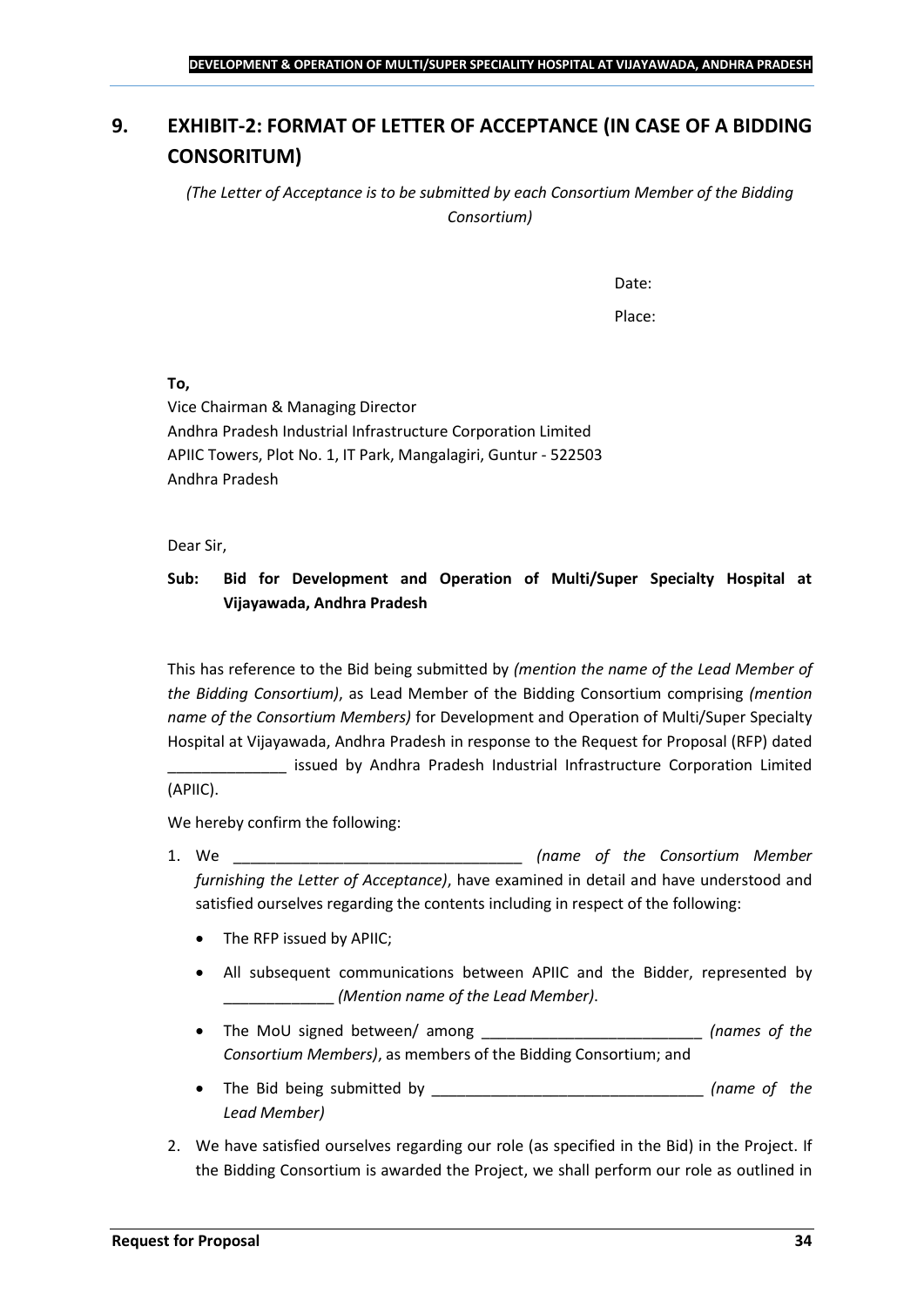the Bid to the best of our abilities. We have examined the Bid in detail and the commitments made in the same. We agree and undertake to abide by the Bid and the commitments made therein.

- 3. We authorize \_\_\_\_\_\_\_\_\_\_\_\_\_\_\_\_\_\_\_\_\_\_\_\_\_\_\_\_\_\_\_\_\_\_\_\_\_\_ *(name of the Lead Member)*, as the Lead Member and authorize the same to perform all tasks including, but not limited to providing information, responding to enquiries, entering into contractual commitments etc. on behalf of the consortium in respect of this Project.
- 4. We understand that, no change in the membership in the Bidding Consortium, in the role and form of responsibility of any Consortium Member shall be permitted after submission of the Bid. After selection, if any change in the equity in the Consortium (whose strengths have been credited for evaluation) is desired, it would need to be communicated to APIIC in writing for its approval. APIIC would reserve the right to reject such requests for a change of consortium structure, if in its opinion; it would adversely affect the same.
- 5. [Notwithstanding the above, we undertake that our equity stake in the Bidding Consortium shall not be less than 51% (fifty one percent) for the period of the Lock-in as detailed in the RFP] $\triangleq$ .

For and on behalf of :

Signature : :

(Authorized Signatory of respective Consortium Member)

| Name of the Person |  |
|--------------------|--|
| Designation        |  |
| Company Seal       |  |

To be inserted only in the Acceptance Letter to be submitted by Lead Member of the Bidding Consortium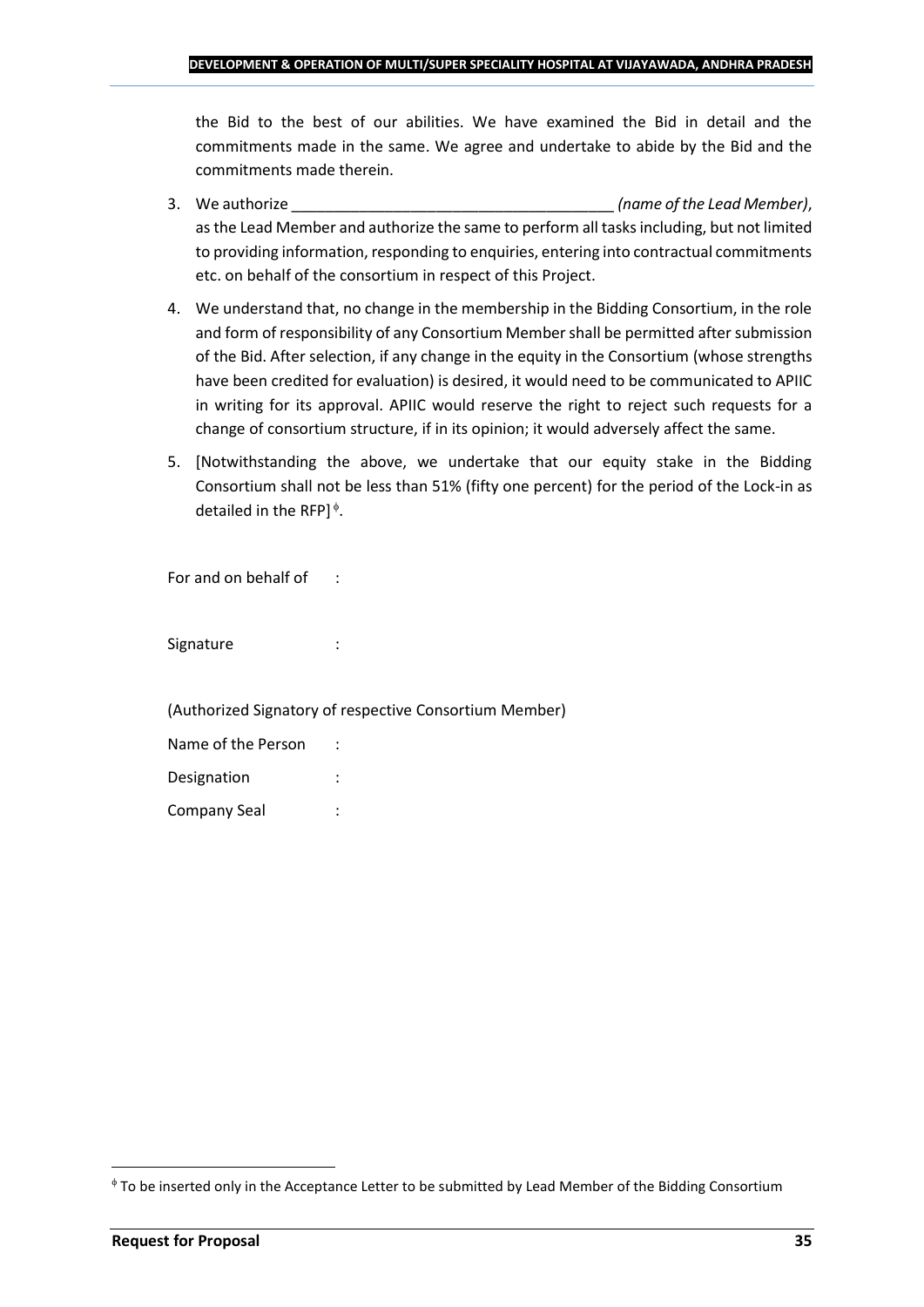### <span id="page-35-0"></span>**10. EXHIBIT-3: PROFORMA OF BANK GUARANTEE FOR BID SECURITY**

*(To be executed on appropriate value of Non-Judicial Stamp Paper as per Stamp Act prevailing in the State of Andhra Pradesh)*

WHEREAS, \_\_\_\_\_\_\_\_\_\_\_\_\_\_\_\_\_\_\_\_\_\_\_\_\_\_\_ *(name of the Bidding Entity / Lead Member of the Bidding Consortium)*, hereinafter called "the Bidder", wishes to submit his Bid for, Development and Operation of Multi/Super Specialty Hospital at Vijayawada, Andhra Pradesh in response to the Request for Proposal (RFP) issued by Andhra Pradesh Industrial Infrastructure Corporation Limited (APIIC), hereinafter called "the Bid",

|    | KNOW ALL MEN by these presents that we                      |        |     |                                                                                             | (name of bank) |         |
|----|-------------------------------------------------------------|--------|-----|---------------------------------------------------------------------------------------------|----------------|---------|
| 0f | (country)                                                   | having | our | registered                                                                                  | office         | at      |
|    |                                                             |        |     | (hereinafter called "the                                                                    |                |         |
|    |                                                             |        |     | bank") are bound to the Andhra Pradesh Industrial Infrastructure Limited, or its successor, |                |         |
|    | (hereinafter referred to as "APIIC") in the sum of Rs.      |        |     |                                                                                             |                | (Rupees |
|    |                                                             |        |     | only) which payment can truly be made to APIIC. The Bank binds                              |                |         |
|    | themselves, their successors and assigns by these presents. |        |     |                                                                                             |                |         |

Sealed with the Common Seal of the Bank this day of  $\qquad \qquad$  2021.

THE CONDITIONS of this obligation for invoking the guarantee (APIIC) are:

- (a) If the Bidder engages in a corrupt practice, fraudulent practice, coercive practice, undesirable practice or restrictive practice as specified in Section 6.8 of the RFP;
- (b) If the Bidder withdraws its Bid at any time during the stipulated period of 6 (six) months of Bid Validity specified in the Request for Proposal (or such period of validity as may be extended as per Section 6.8 of the RFP)
- (c) If the Bidder, for the period of the Bid Validity as per Section 6.9 of the RFP:
	- (i) in APIIC's opinion, commits a material breach of any of the terms and/ or conditions contained in the RFP and/ or subsequent communication from APIIC in this regard; and/ or
	- (ii) fails or refuses to accept the Letter of Award (in the event of the award of the Project to it); and/or
	- (iii) Fails or refuses to pay the Performance Security within the stipulated time; and/or
	- (iv) Fails or refuses to sign the Agreement as defined in the RFP.

The Guarantee will remain in force up to and including the date of expiry of the period of Bid Validity as stated in the RFP or as extended by APIIC at any time as per Section 6.9 of the RFP, notice of which extension to the Bank being hereby waived.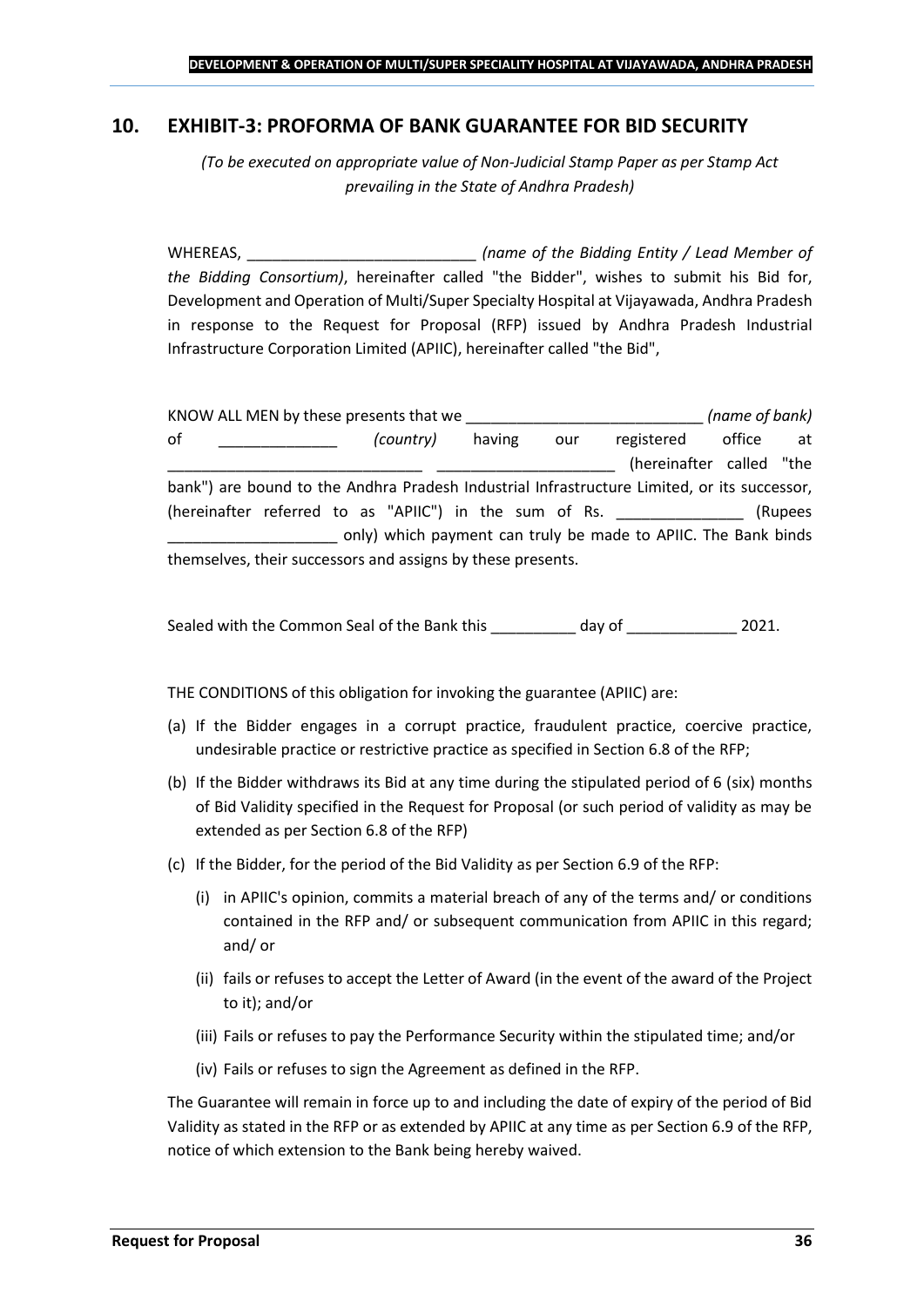Provided however, that

• In the event that Bidder is selected for award of the Project through the issuance of the Letter of Award, the Bid Security shall remain in force until the payment of Performance Security by such Bidder.

OR

• In the event this Bidder is not selected for award of the Project, the Bid Security shall remain in force up to and including a period of 30 (thirty) days after the announcement of award of the Project to the Selected Bidder and the issuance of the Letter of Award awarding the same.

Notwithstanding anything contained herein above:

- 1. our liability under this guarantee shall not exceed Rs. \_\_\_\_\_\_\_\_\_\_\_\_\_\_\_ (Rupees  $\begin{array}{c} \begin{array}{c} \begin{array}{c} \end{array} \end{array}$
- 2. this guarantee is valid from to be to to to the state of the state of the state of the state of the state o
- 3. we are liable to pay guaranteed amount or part thereof only if you serve upon us a written claim or demand on or before

Any demand in respect this Guarantee should reach the Bank not later than the date of expiry (as defined above) of this Guarantee.

| Signature of Authorized Representative of the Bank | $\mathcal{L}=\frac{1}{\sqrt{2\pi}}\left\{ \frac{1}{\sqrt{2\pi}}\right\}$                                                              |
|----------------------------------------------------|---------------------------------------------------------------------------------------------------------------------------------------|
| Name and Designation                               | the contract of the contract of the contract of the contract of the contract of the contract of                                       |
| Seal of the Bank                                   | the control of the control of the control of the control of the control of                                                            |
| Signature of the Witness                           |                                                                                                                                       |
| Name of the Witness                                | en de la componentación de la componentación de la componentación de la componentación de la componentación de<br>A la componentación |
| Address of the Witness                             |                                                                                                                                       |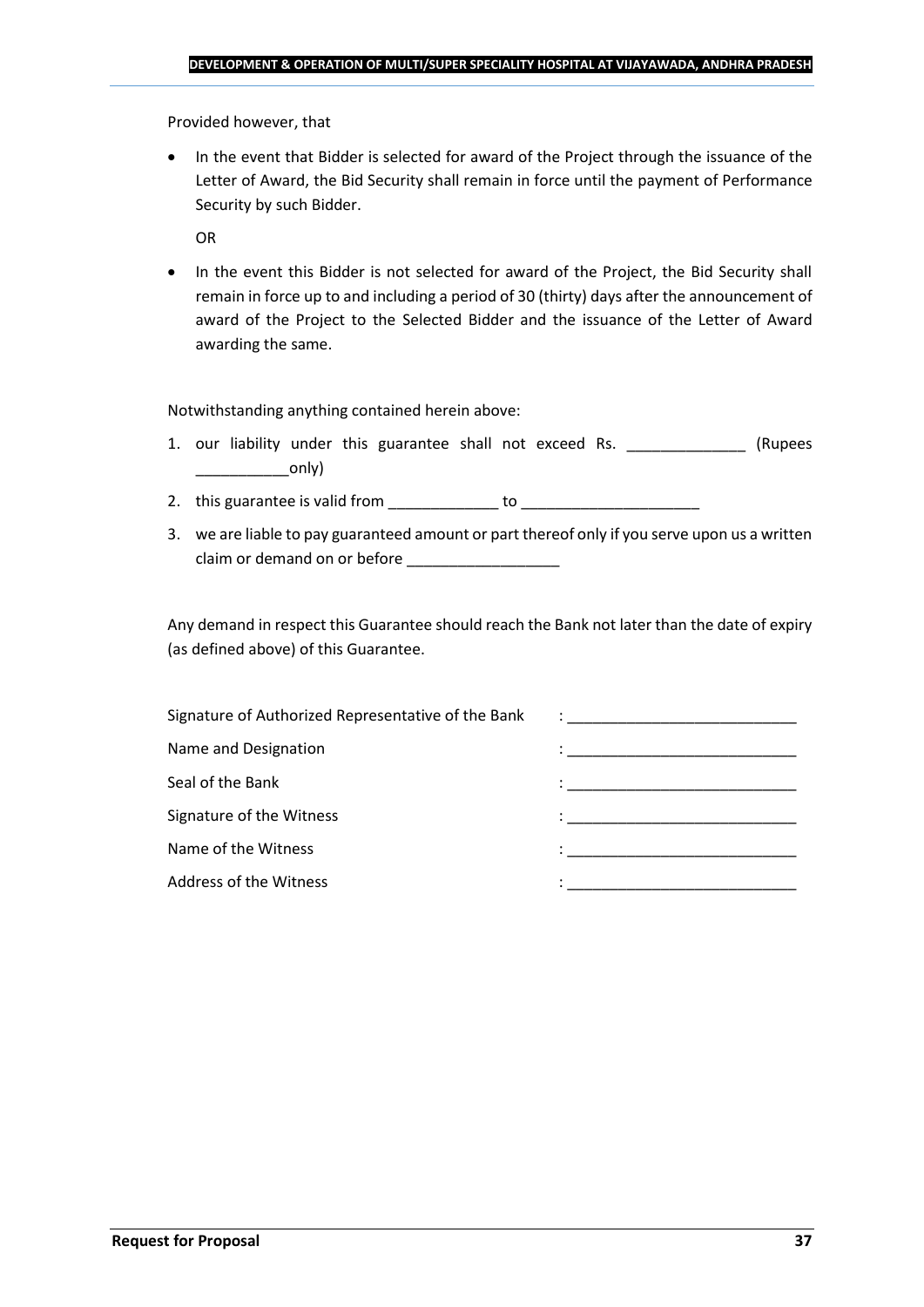## <span id="page-37-0"></span>**11. EXHIBIT-4: DESCRIPTION OF THE BIDDING ENTITY/ BIDDING CONSORTIUM**

| Name of the Bidding Entity / Bidding<br>Consortium                  |  |
|---------------------------------------------------------------------|--|
| Name of the Lead Member (In case of a<br><b>Bidding Consortium)</b> |  |

## In case of a Bidding Consortium:

| S.<br>No. | Name of Each Consortium<br>Member | Proposed $%$ equity Role as per the MOU<br>contribution into the<br>project | signed by and between<br>all the consortium<br>members |
|-----------|-----------------------------------|-----------------------------------------------------------------------------|--------------------------------------------------------|
|           |                                   |                                                                             |                                                        |
|           |                                   |                                                                             |                                                        |
|           |                                   |                                                                             |                                                        |
|           |                                   |                                                                             |                                                        |
|           |                                   |                                                                             |                                                        |
|           |                                   |                                                                             |                                                        |
|           |                                   |                                                                             |                                                        |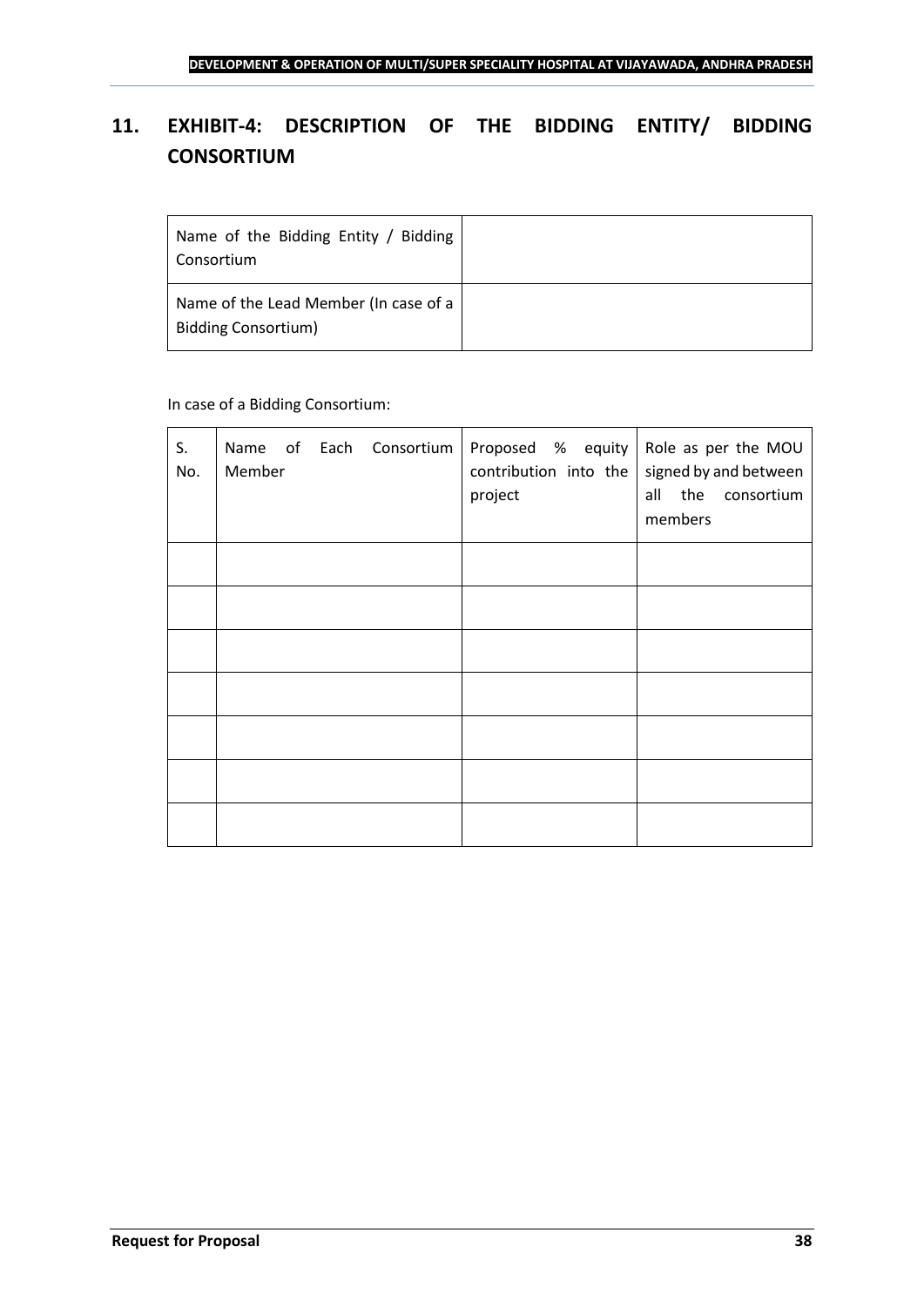## <span id="page-38-0"></span>**12. EXHIBIT-5: PRINCIPLES OF THE MEMORANDUM OF UNDERSTANDING (MOU) TO BE EXECUTED BETWEEN THE MEMBERS OF A CONSORTIUM**

The principles based on which the Memorandum of Understanding (MOU) shall be executed between/ among the Consortium Members, are stated below:

- 1. The MOU should clearly specify the roles and responsibilities of each of the Members. It is expected that the individual members have role definitions not conflicting with that of the other members of the consortium. The operational responsibility should be assigned to only one of the Members.
- 2. The MOU should clearly designate one of the Members as the Lead Member.
- 3. The Lead Member shall be responsible for tying up the complete financing required for the Project.
- 4. All Members of the Bidding Consortium shall be jointly and severally liable for the execution of the Project
- 5. The Technical Member of the bidding consortium should hold equity not less than 26% (twenty six percent) in the Developer at least till the fifth anniversary of Project Completion Date.
- 6. The Financially Significant Consortium Member should hold equity not less than 26% (twenty six percent) of the aggregate shareholding of the Developer, at least till the fifth anniversary of Project Completion Date.
- 7. In case the Technical Member is also a Financially Significant Consortium Member, then such member is required to commit to hold equity not less than 26% (twenty six percent) of the aggregate shareholding of the Developer, at least till the fifth anniversary of Project Completion Date.
- 8. The Lead Member should hold equity not less than 51% (fifty one percent) of the aggregate shareholding of the Developer, at least till the fifth anniversary of Project Completion Date.
- 9. The Lead Member should be authorized to perform all tasks including, but not limited to providing information, responding to enquiries, entering into contractual commitments on behalf of the Bidders, etc. in respect of the Project
- 10. The MOU should be duly signed by each Member of the consortium.
- 11. The MOU should be executed on an appropriate stamp paper.
- 12. The MOU should be specific to the Project
- 13. The MOU should be valid for a minimum of 9 (nine) months from the last date for submission of the Bid. The validity period of the MOU should be extendible on the original terms, if required by APIIC.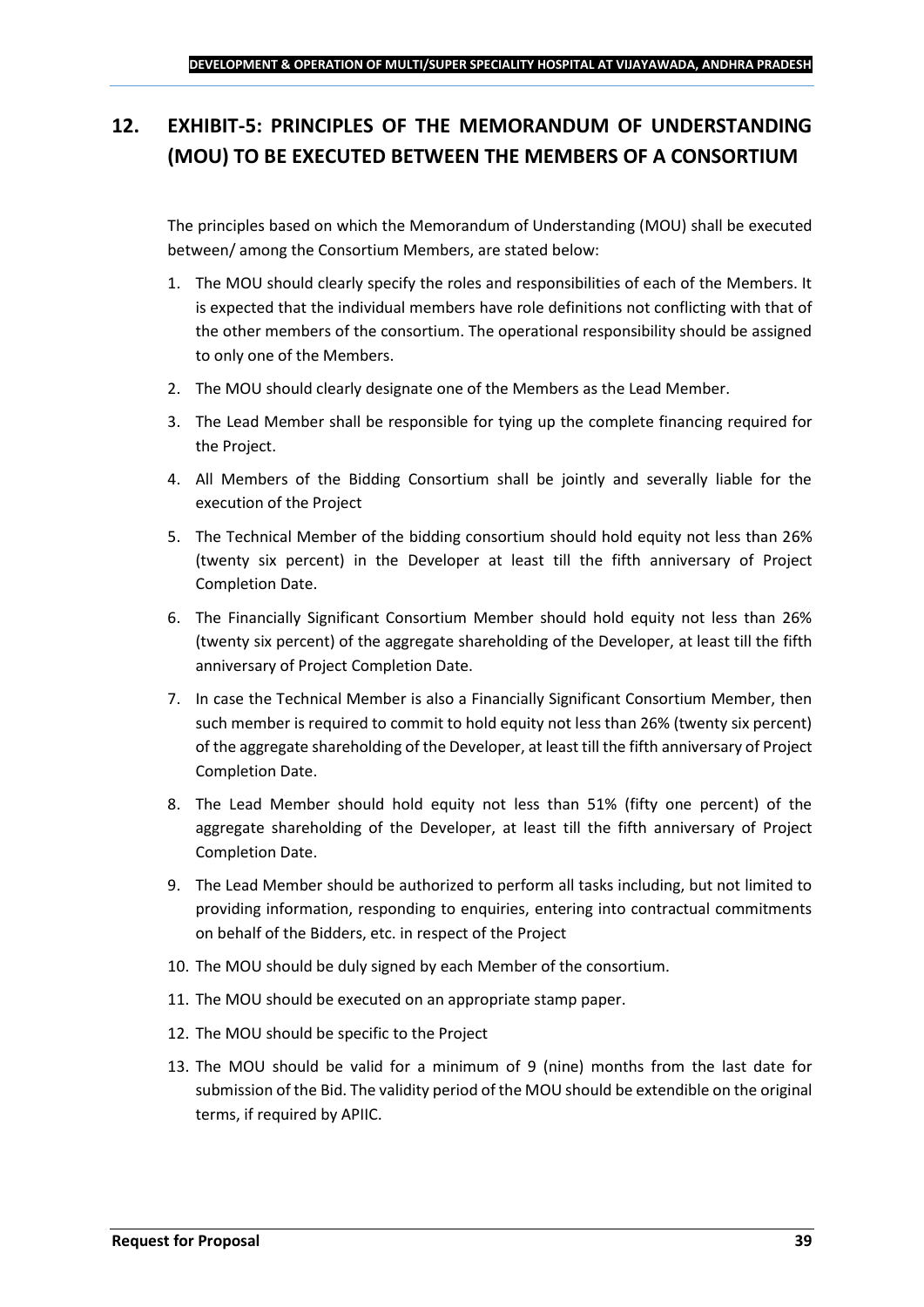## <span id="page-39-0"></span>**13. EXHIBIT-6: FORMAT FOR INFORMATION SUBMISSION FOR BUSINESS PROPOSAL** *(Refer Clause 5.3 of the RFP)*

The Business Proposal shall consist of following information and be presented as per the below produced format:

### **1. Brief summary on the profile of Bidder.**

- i. Year of incorporation
- ii. Promoters and shareholding
- iii. Experience in healthcare sector
- iv. Geographic presence
- v. Details of specialist doctors on rolls of the Bidder as on Bid Submission Date:

| <b>S. No.</b> | <b>Doctor Name</b> | Specialization | <b>Educational</b><br>qualification | Yrs. of<br>experience |
|---------------|--------------------|----------------|-------------------------------------|-----------------------|
|               |                    |                |                                     |                       |
| 2.            |                    |                |                                     |                       |
| 3.            |                    |                |                                     |                       |
| 4.            |                    |                |                                     |                       |
| n.            |                    |                |                                     |                       |

#### **2. Plan for execution of proposed hospital project**

i. Proposed bed capacity in the Project

Bed Capacity in number

ii. Percentage of bed capacity in the Project to be reserved for the Dr. YSR Aarogyasri Scheme

Percentage of Bed Capacity reserved for patients enrolled through Dr. YSR Aarogyasri Scheme

iii. Details of specialty/ super specialty treatments proposed including any organ transplant specialty

| <b>S. No.</b> | List of Proposed Specialty /<br><b>Super Specialty / Organ</b><br><b>Transplant Specialty</b> | <b>Bed Capacity dedicated against</b><br>each proposed Specialty / Super<br><b>Specialty</b><br><b>Transplant</b><br>Organ<br><b>Specialty</b> |
|---------------|-----------------------------------------------------------------------------------------------|------------------------------------------------------------------------------------------------------------------------------------------------|
|               |                                                                                               |                                                                                                                                                |
| 2.            |                                                                                               |                                                                                                                                                |
| 3.            |                                                                                               |                                                                                                                                                |
| 4.            |                                                                                               |                                                                                                                                                |
| n.            |                                                                                               |                                                                                                                                                |

iv. Number of Specialist Doctors proposed to be employed in the Project at Vijayawada

Number of Specialist Doctors proposed to be employed in the Project at Vijayawada

v. Land extent required for the proposed hospital project in acres: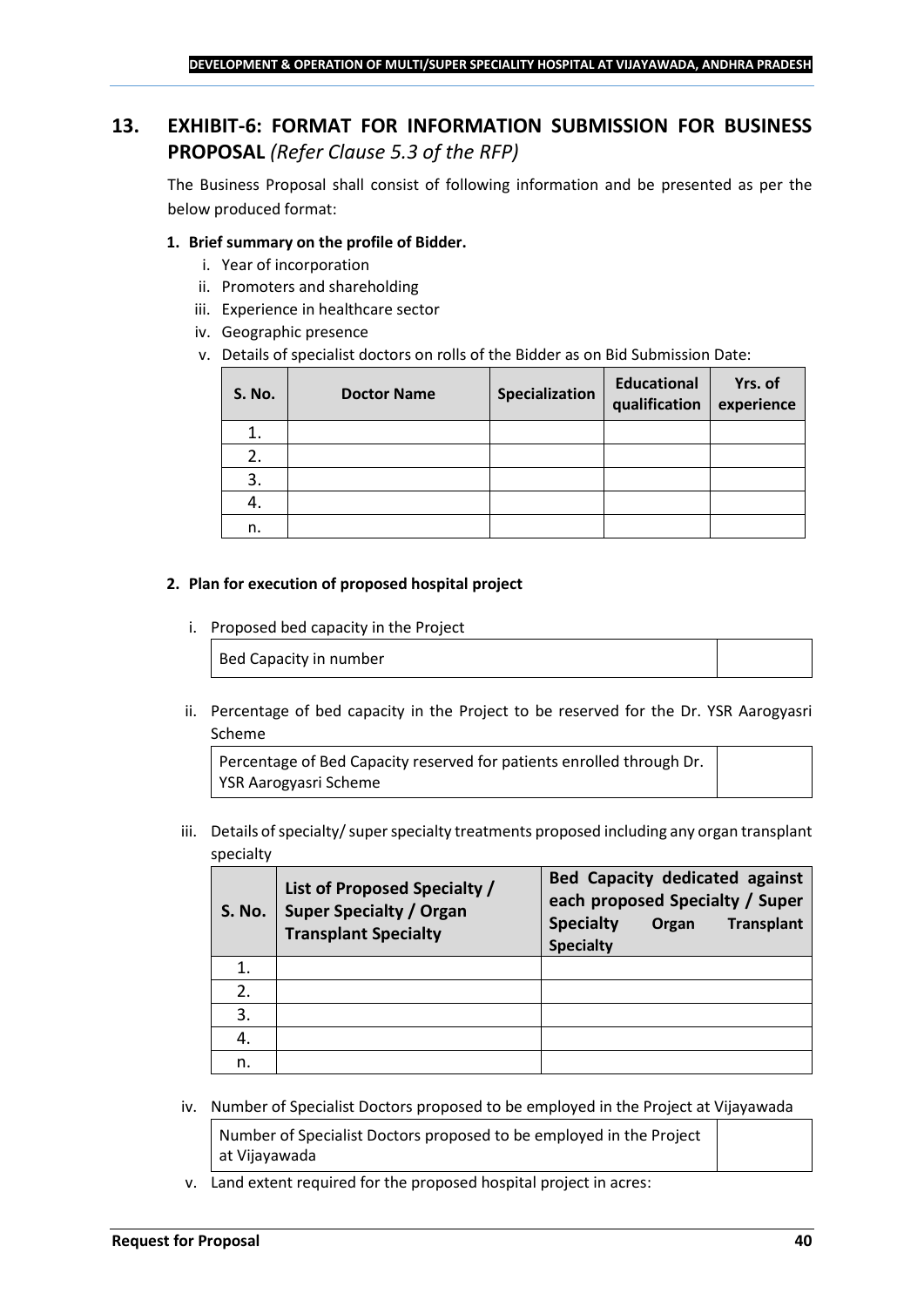#### vi. Investment committed towards proposed project:

| <b>Details of Project Cost</b>                                                 | In Rs. Lakhs |
|--------------------------------------------------------------------------------|--------------|
| Site development                                                               |              |
| Civil Works                                                                    |              |
| Hospital Equipment & Machinery                                                 |              |
| Consultancy Expenses (Architectural / Technical / Project<br>Management, etc.) |              |
| <b>Interest During Construction</b>                                            |              |
| Any other, please specify                                                      |              |
| ΤΟΤΑL                                                                          |              |

## *a. Proposed means of finance*

The proposed capital structure shall be given in the following format:

| <b>Capital Structure</b> | Amount (Rs) |
|--------------------------|-------------|
| Equity                   |             |
| Debt                     |             |

Details regarding proposed Equity shall be given in the following format: -

| Name of the Equity Investor | Amount (Rs) |
|-----------------------------|-------------|
|                             |             |
|                             |             |

*\*\*The Bidder shall submit either Income Tax Return for last 3 financial years preceding the proposal submission date or the certificate of net worth as on 31.03.2021 from statutory auditor / chartered accountant.*

Details regarding proposed Debt shall be given in the following format: -

| Name of the Financial Institution | Amount (Rs) |
|-----------------------------------|-------------|
|                                   |             |
|                                   |             |

*\*\*The Bidder shall submit a comfort letter from the financial institution(s) regarding the amount proposed as debt in the capital structure of the project*

Proposed Project Implementation Schedule:

| Period from the date of signing of the<br>Agreement, or the date of handing over of the<br>site, whichever is later | Percentage of<br>Work to be<br>completed in<br>physical terms | Percentage of<br>Work to be<br>completed in<br>cost terms |
|---------------------------------------------------------------------------------------------------------------------|---------------------------------------------------------------|-----------------------------------------------------------|
| At the end of 6 months                                                                                              |                                                               |                                                           |
| At the end of 12 months                                                                                             |                                                               |                                                           |
| At the end of 18 months                                                                                             |                                                               |                                                           |
| At the end of 24 months                                                                                             |                                                               |                                                           |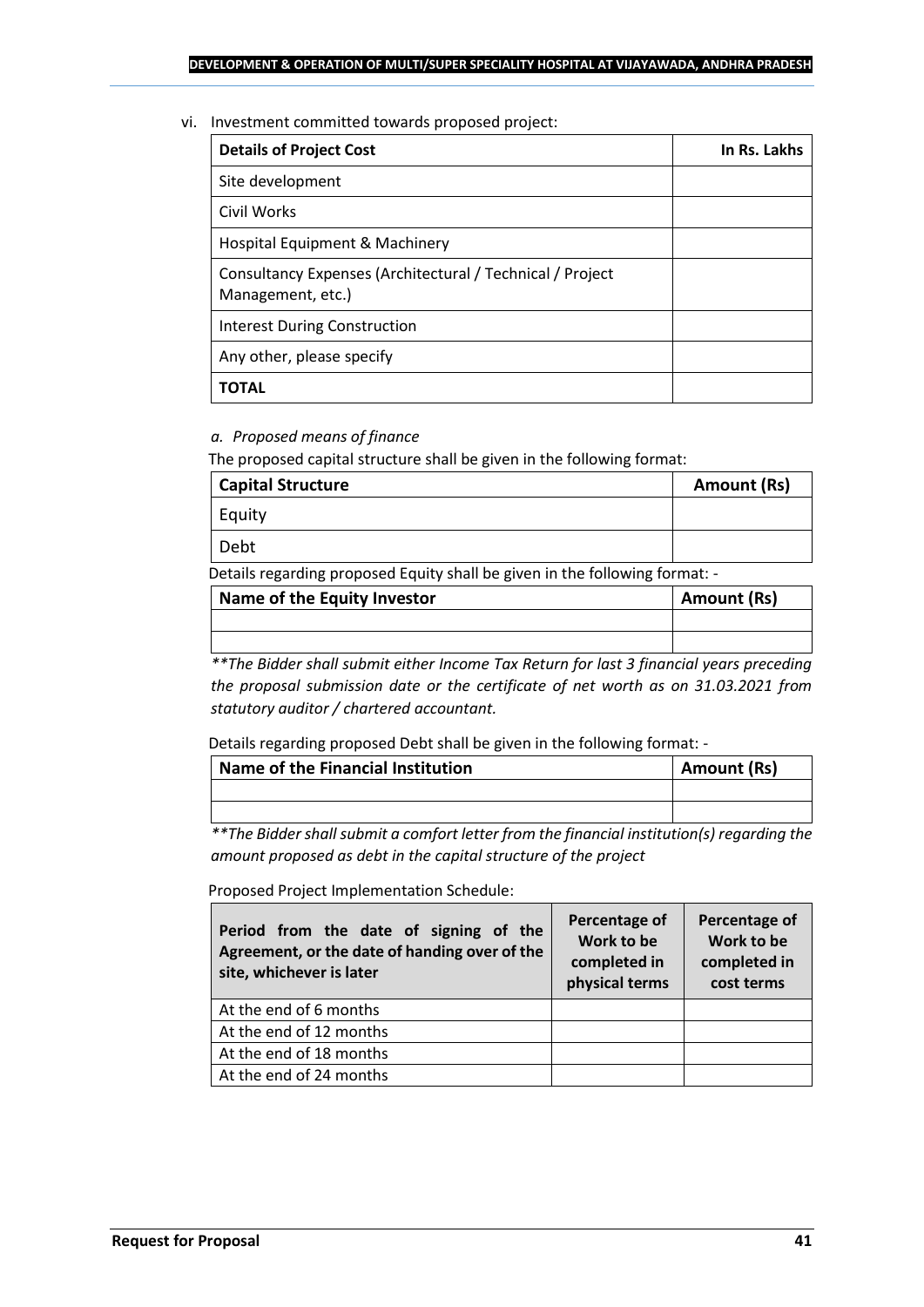## <span id="page-41-0"></span>**14. EXHIBIT-7: PROFORMA OF BANK GUARANTEE FOR PERFORMANCE SECURITY**

#### To,

Vice Chairman & Managing Director Andhra Pradesh Industrial Infrastructure Corporation Limited 11<sup>th</sup> floor, APIIC Towers, Plot No. 1, IT Park, Mangalagiri, Guntur - 522503 Andhra Pradesh

#### WHEREAS:

- (A) ……………….. (the **"Selected Bidder"**) and the ……………… (the **"APIIC"**) have entered into a Sale Agreement dated …………….. (the "Agreement") whereby the APIIC has agreed to the Selected Bidder undertaking the development of the Project, subject to and in accordance with the provisions of the Agreement.
- (B) The Agreement requires the Selected Bidder to furnish a Performance Security to the APIIC in a sum of Rs. 15 Crore (Indian Rupees fifteen crore only) (the **"Guarantee Amount"**) as security for due and faithful performance of its obligations, under and in accordance with the Sale Agreement entered into with APIIC.
- (C) We,………………….. through our Branch at…………………. (the "Bank") have agreed to furnish this Bank Guarantee by way of Performance Security.

NOW, THEREFORE, the Bank hereby, unconditionally and irrevocably, guarantees and affirms as follows:

- 1. The Bank hereby unconditionally and irrevocably guarantees and undertakes to pay to the APIIC upon occurrence of any failure or default in due and faithful performance of all or any of the Selected Bidder's obligations, under and in accordance with the provisions of the Sale Agreement, on its mere first written demand, and without any demur, reservation, recourse, contest or protest, and without any reference to the Selected Bidder, such sum or sums upto an aggregate sum of the Guarantee Amount as the APIIC shall claim, without the APIIC being required to prove or to show grounds or reasons for its demand and/or for the sum specified therein.
- 2. A letter from the APIIC, under the hand of an Officer not below the rank of Vice Chairman and Managing Director in the APIIC, that the Selected Bidder has committed default in the due and faithful performance of all or any of its obligations under and in accordance with the Agreement shall be conclusive, final and binding on the Bank. The Bank further agrees that the APIIC shall be the sole judge as to whether the Selected Bidder is in default in due and faithful performance of its obligations during the Construction Period under the Agreement and its decision that the Selected Bidder is in default shall be final, and binding on the Bank, notwithstanding any differences between the APIIC and the Selected Bidder, or any dispute between them pending before any court, tribunal, arbitrators or any other authority or body, or by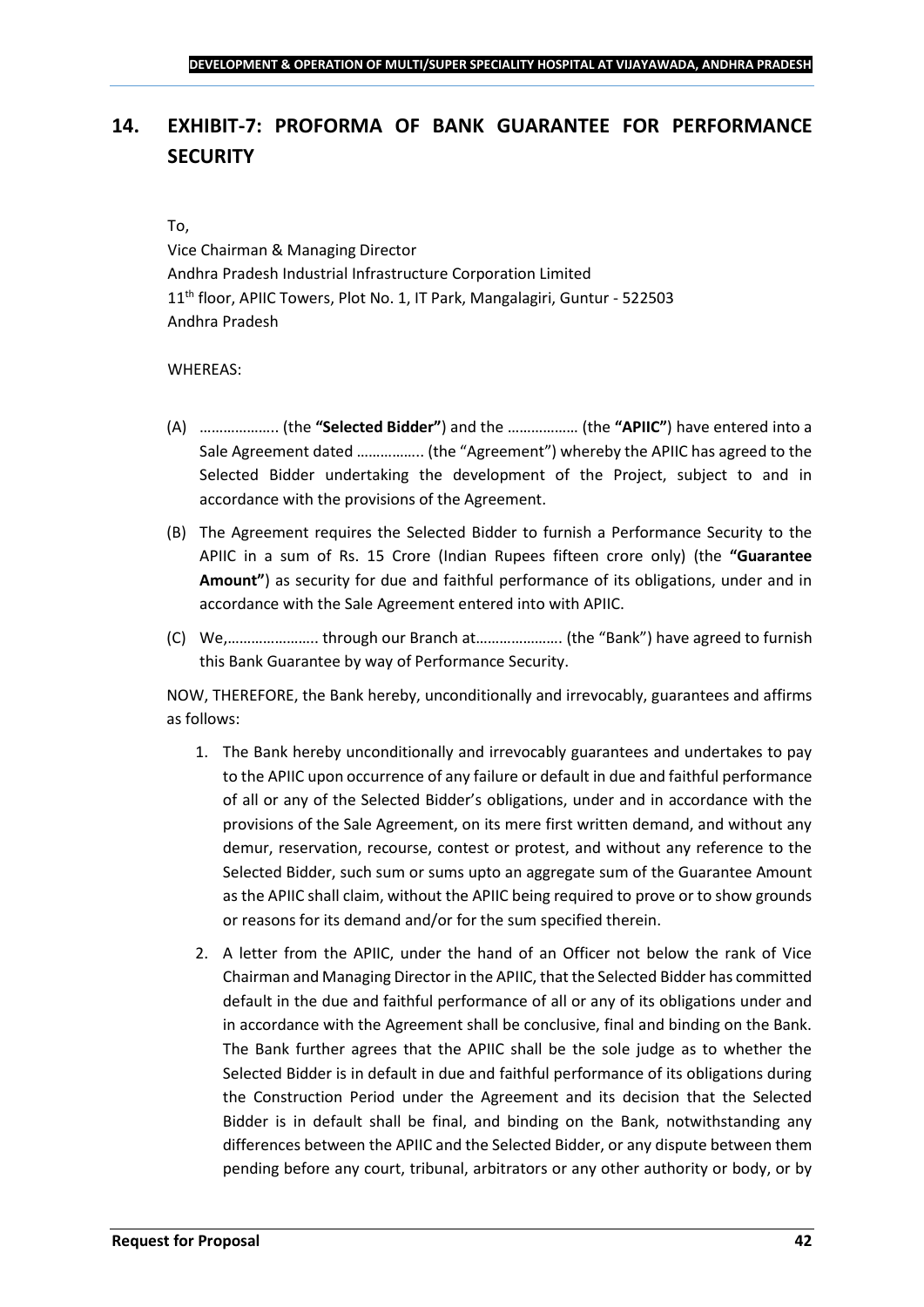the discharge of the Selected Bidder for any reason whatsoever.

- 3. In order to give effect to this Guarantee, the APIIC shall be entitled to act as if the Bank were the principal debtor and any change in the constitution of the Selected Bidder and/or the Bank, whether by their absorption with any other body or corporation or otherwise, shall not in any way or manner affect the liability or obligation of the Bank under this Guarantee.
- 4. It shall not be necessary, and the Bank hereby waives any necessity, for the APIIC to proceed against the Concessionaire before presenting to the Bank its demand under this Guarantee.
- 5. The APIIC shall have the liberty, without affecting in any manner the liability of the Bank under this Guarantee, to vary at any time, the terms and conditions of the Agreement or to extend the time or period for the compliance with, fulfilment and/ or performance of all or any of the obligations of the Selected Bidder contained in the Agreement or to postpone for any time, and from time to time, any of the rights and powers exercisable by the APIIC against the Selected Bidder, and either to enforce or forbear from enforcing any of the terms and conditions contained in the Agreement and/or the securities available to the APIIC, and the Bank shall not be released from its liability and obligation under these presents by any exercise by the APIIC of the liberty with reference to the matters aforesaid or by reason of time being given to the Selected Bidder or any other forbearance, indulgence, act or omission on the part of the APIIC or of any other matter or thing whatsoever which under any law relating to sureties and guarantors would but for this provision have the effect of releasing the Bank from its liability and obligation under this Guarantee and the Bank hereby waives all of its rights under any such law.
- 6. This Guarantee is in addition to and not in substitution of any other guarantee or security now or which may hereafter be held by the APIIC in respect of or relating to the Agreement or for the fulfilment, compliance and/or performance of all or any of the obligations of the Selected Bidder under the Agreement.
- 7. Notwithstanding anything contained hereinbefore, the liability of the Bank under this Guarantee is restricted to the Guarantee Amount and this Guarantee will remain in force until the date of signing of the Sale Deed between APIIC & the Selected Bidder and unless a demand or claim in writing is made by the APIIC on the Bank under this Guarantee, no later than 6 (six) months from the date of expiry of this Guarantee, all rights of the APIIC under this Guarantee shall be forfeited and the Bank shall be relieved from its liabilities hereunder.
- 8. The Bank undertakes not to revoke this Guarantee during its currency, except with the previous express consent of the APIIC in writing and declares and warrants that it has the power to issue this Guarantee and the undersigned has full powers to do so on behalf of the Bank.
- 9. Any notice by way of request, demand or otherwise hereunder may be sent by post addressed to the Bank at its above referred Branch, which shall be deemed to have been duly authorized to receive such notice and to effect payment thereof forthwith,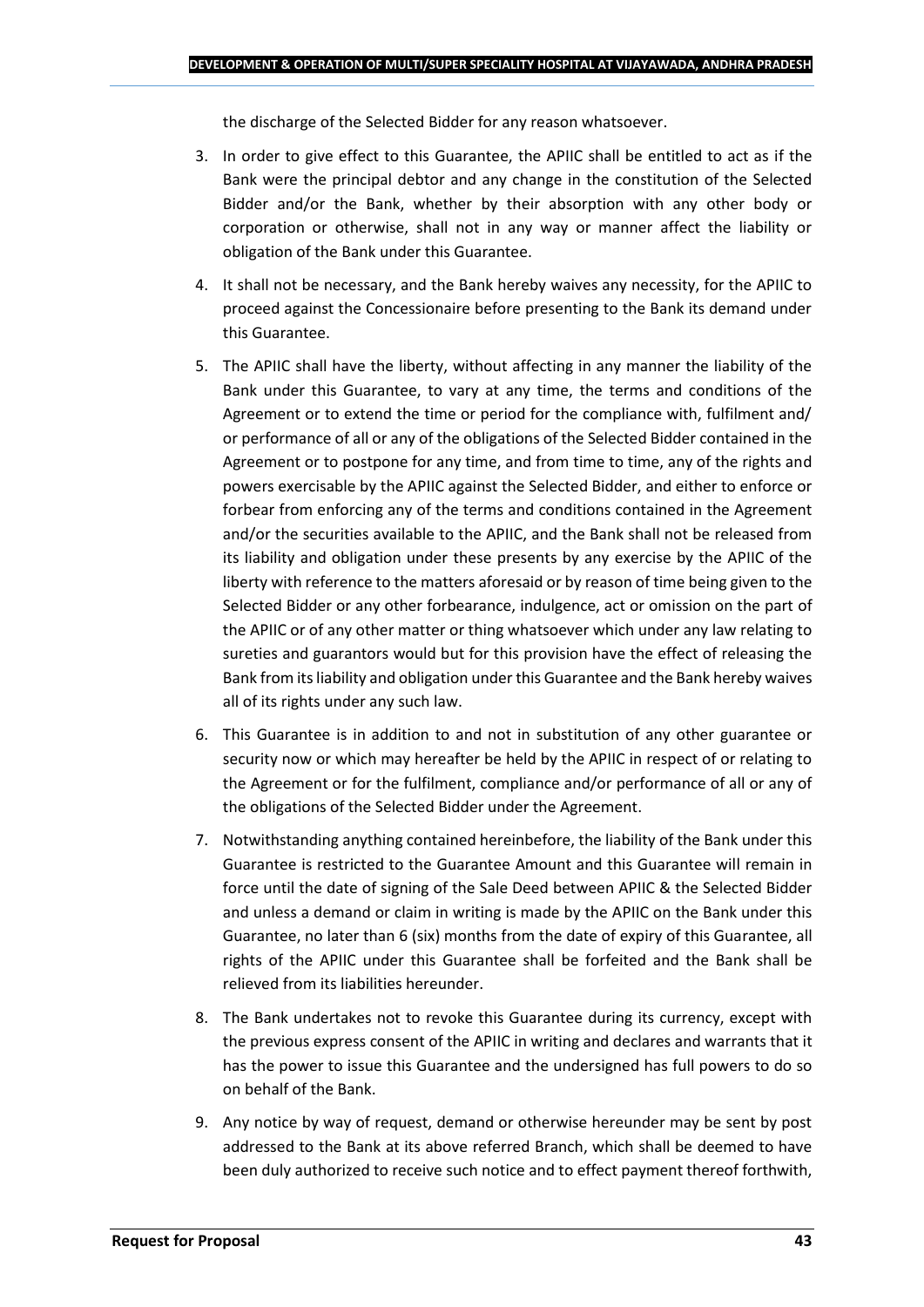and if sent by post it shall be deemed to have been given at the time when it ought to have been delivered in due course of post and in proving such notice, when given by post, it shall be sufficient to prove that the envelope containing the notice was posted and a certificate signed by an officer of the APIIC that the envelope was so posted shall be conclusive.

10. This Guarantee shall come into force with immediate effect and shall remain in force and effect for a period equivalent until the tenth  $(10<sup>th</sup>)$  anniversary of the commencement of operations of the hospital at the Project Site or until it is released earlier by the APIIC pursuant to the provisions of the Agreement.

Signed and sealed this .......... day of..........., 20......... at ...........

SIGNED, SEALED AND DELIVERED For and on behalf of the BANK by:

(Signature)

(Name)

(Designation)

(Code Number)

(Address)

Notes:

- i. The bank guarantee should contain the name, designation and code number of the officer(s) signing the guarantee.
- ii. The address, telephone number and other details of the Head Office of the Bank as well as of issuing Branch should be mentioned on the covering letter of issuing Branch.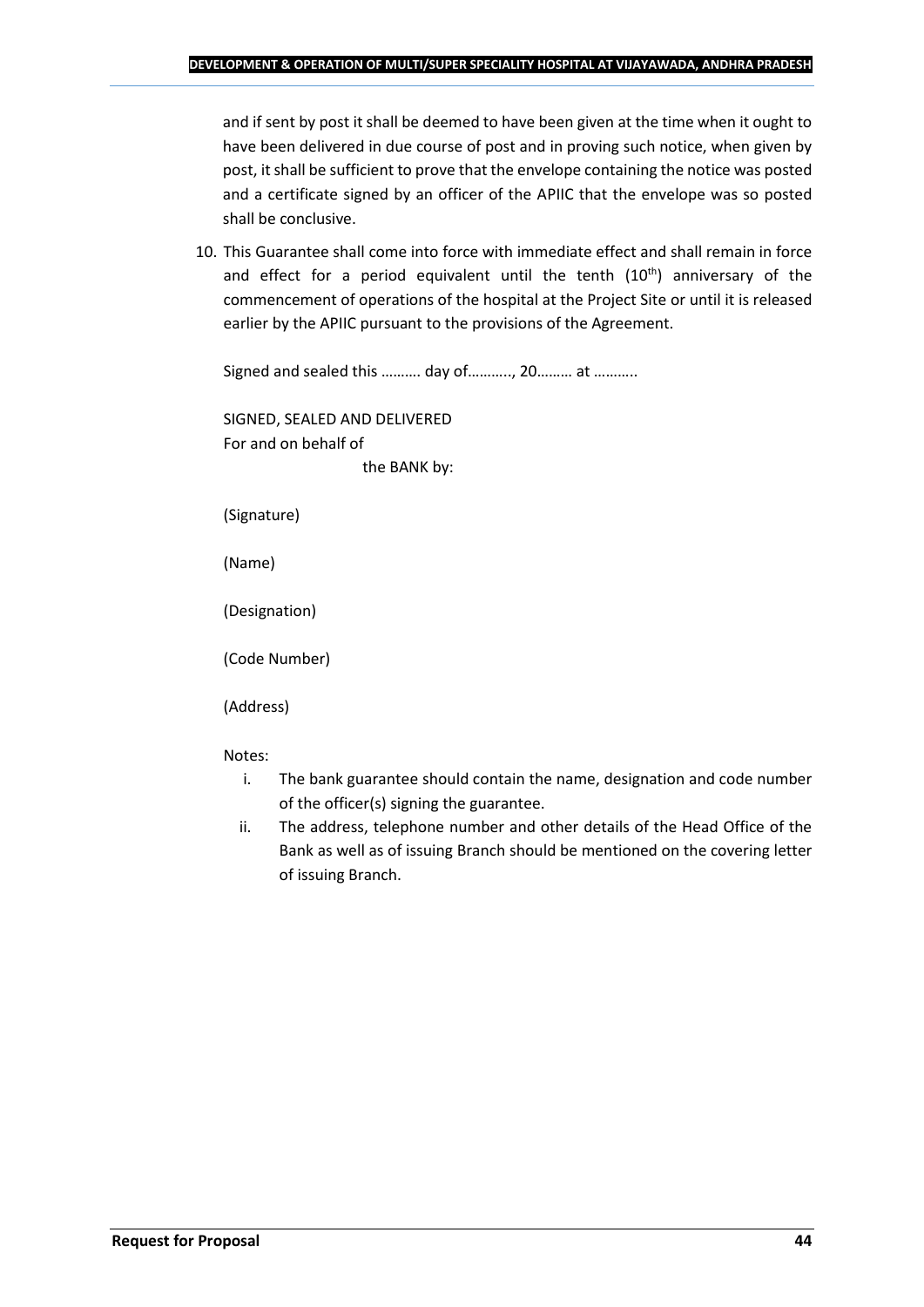## <span id="page-44-0"></span>**15. ANNEXURE-1: DETAILS OF THE PROJECT SITE**

## **15.1 Site Features**

- The site is located connecting to inner road (i.e. SH 236) and the distance of the IRR Junction to the Project Site is 1.6 km.
- The site is situated at a distance of 7 km from Govt. General Hospital, 7.5 km from Bus Complex, 7.2 km from the Railway Station and 22 km from the airport
- It is learnt that two 1500 KL capacity overhead tanks available near to the proposed site and ground water available
- It is learnt that 33/11kv substation available at a distance of 3km from the site. It is equipped with 2x8 MVA power transformer.

## **15.2 Details of Project Site**

Project is envisaged to be developed at Gunadala, Vijayawada, Krishna District of Andhra Pradesh. The Project site has an area of 1.25 Acre as per the maps/drawings furnished herewith.

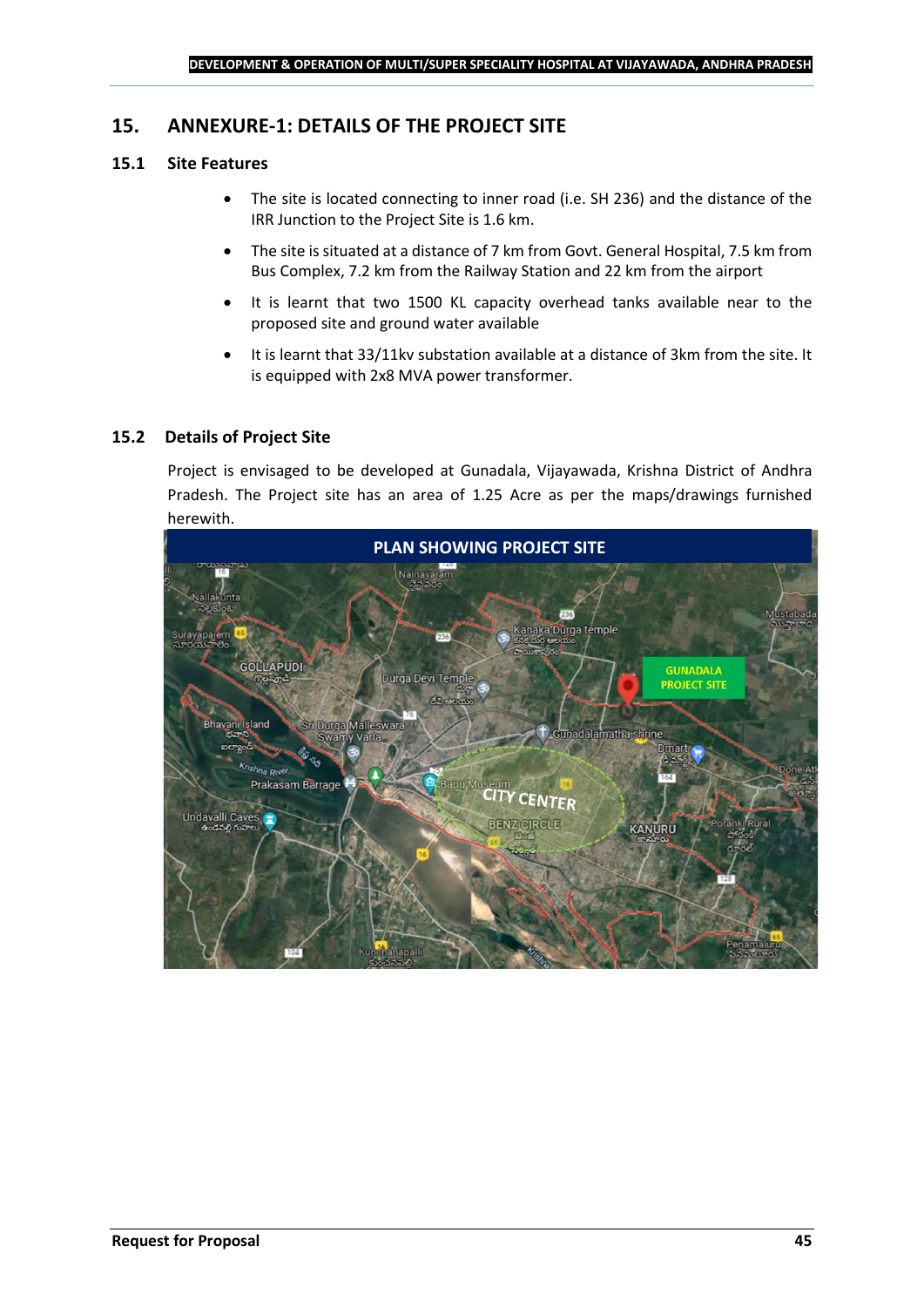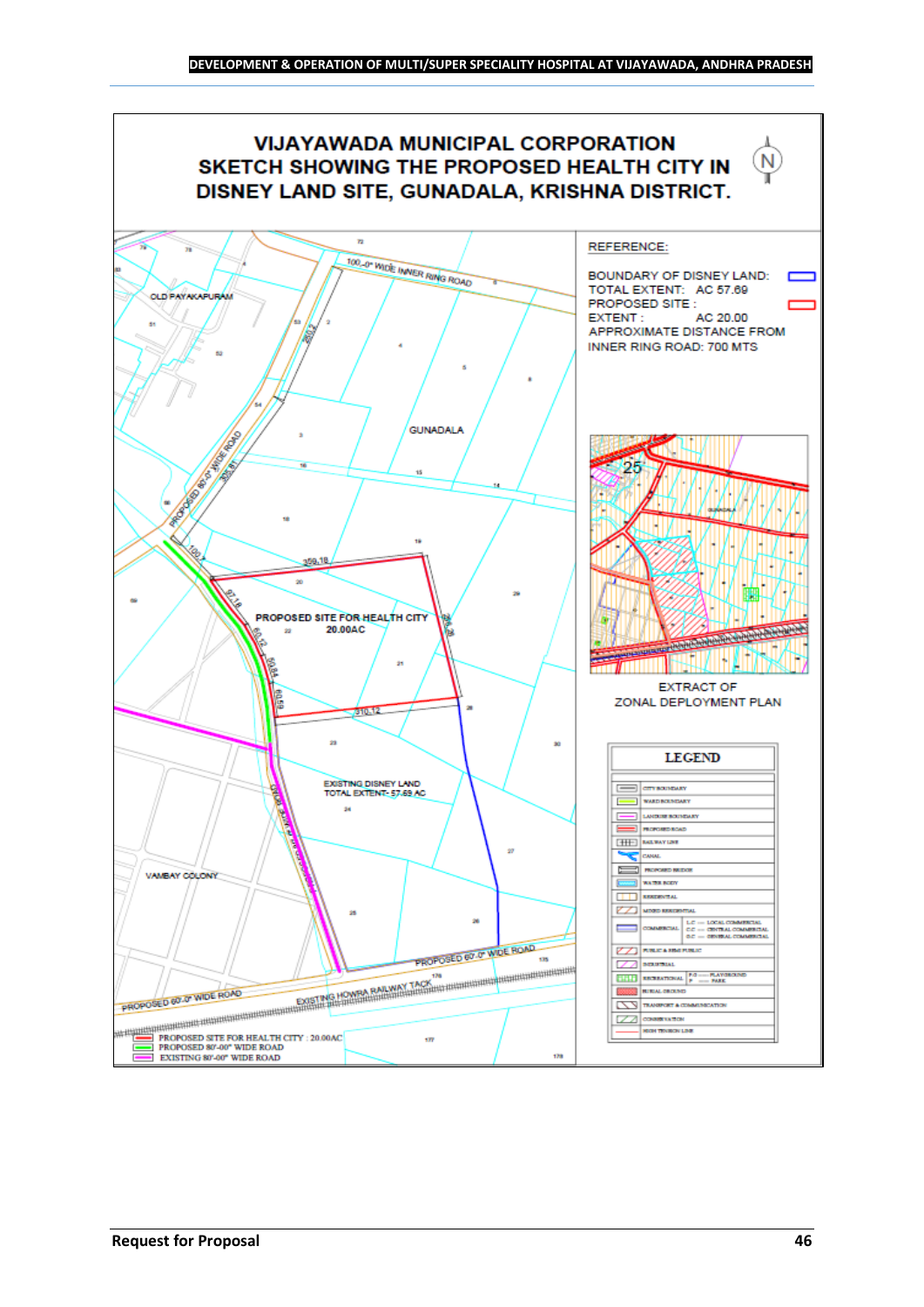## <span id="page-46-0"></span>**16. ANNEXURE-2: FEES AND DEPOSITS TO BE PAID BY THE BIDDERS FOR THE PROPOSED PROJECT**

### **1. Bid Processing Fee**

Bidders are required to pay a non-refundable Bid Processing Fee of Rs. 29,500/- (Rupees twenty-nine thousand five hundred only) i.e. Rs 25,000 + 18% GST along with the Bid. The Bid Processing Fee shall be in the form of a Demand Draft issued by one of the Nationalized/Scheduled Banks in India in favor of the Andhra Pradesh Industrial Infrastructure Corporation Limited payable at Vijayawada.

#### **2. Bid security**

Bidders are required to submit a Bid Security for an amount equal to Rs. 1 Lakh (Rupees one lakh only). The Bid Security shall be in the form of a Bank Guarantee from any Scheduled Bank. In case of Foreign Bidders, the Bank Guarantee shall have to be from the corresponding local branch of the Foreign Bank. The form of the Bank Guarantee shall be as per the Format indicated in Exhibit-3.

#### **3. Performance Security**

The Selected Bidder shall for the performance of its obligations, provide to the APIIC no later than the date of 30 days within the issue of Letter of Award (LoA), an irrevocable and unconditional guarantee from a Bank for a sum equivalent to Rs. 15 Crore (Indian Rupees fifteen crores only), in the form set forth in Exhibit-7 (the "Performance Security"). Until such time the Performance Security is provided by the Selected Bidder pursuant hereto and the same comes into effect, the Bid Security shall remain in force and effect, and upon such provision of the Performance Security pursuant hereto, the APIIC shall release the Bid Security to the Selected Bidder. Performance Security in the form of Performance Bank Guarantee (PBG) equivalent to the value of land shall be maintained until the  $10<sup>th</sup>$ anniversary of operations of the Hospital by the Selected Bidder / Developer.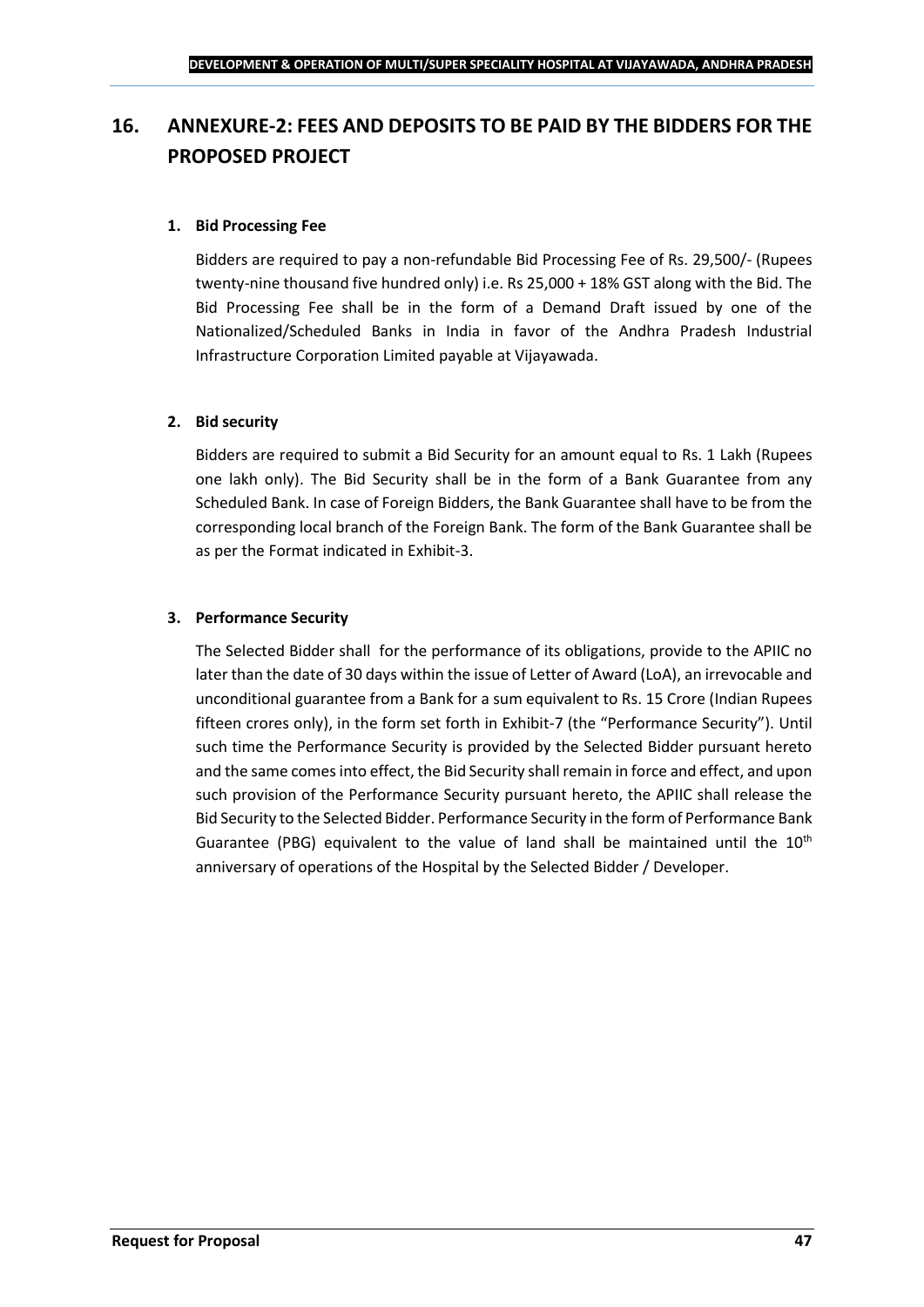## <span id="page-47-0"></span>**17. ANNEXURE-3: DRAFT AGREEMENT TO SELL**

#### **AGREEMENT TO SELL**

This Agreement to Sell **("Agreement")** made on this the \_\_\_\_\_\_\_\_\_\_\_\_\_ Day of \_\_\_\_\_\_\_\_\_\_\_\_\_\_\_\_ **2021** at Guntur, Andhra Pradesh, India.

#### **BETWEEN**

Andhra Pradesh Industrial Infrastructure Corporation Limited, a Company registered under the Companies Act 1956, having its registered Office at 4th Floor, Parisrama Bhavan, Fateh Maidan Road, Basheerbagh, Hyderabad - 500004 and having its corporate office at APIIC Towers, Plot No. 1, IT Park, Mangalagiri, Guntur – 522503, represented by its \_\_\_\_\_\_\_\_\_\_\_\_\_\_\_\_\_\_\_\_\_\_\_\_\_\_\_\_\_\_\_\_<br>(Designation) (which term shall include his successors in office and assigns hereinafter referred to as **"APIIC"**).

#### **AND**

\_\_\_\_\_\_\_\_\_\_\_\_\_\_\_\_\_\_\_\_\_\_\_\_\_\_\_\_\_\_\_\_\_\_\_\_\_\_\_\_\_\_\_\_\_, a company incorporated under the Companies Act, 2013 / a society under The Societies Registration Act 1860 / a trust under the Indian Trust Act, 1882 / a Section 8 company as per Companies Act,2013 / and having its registered office at corridge to represented by its \_\_\_\_\_\_\_\_\_\_\_\_\_ [insert designation of authorized representative and signatory], \_\_\_\_\_\_\_\_\_\_\_\_\_\_\_\_[insert name of authorized representative and signatory] who is authorized to sign this document as per Board Resolution /Power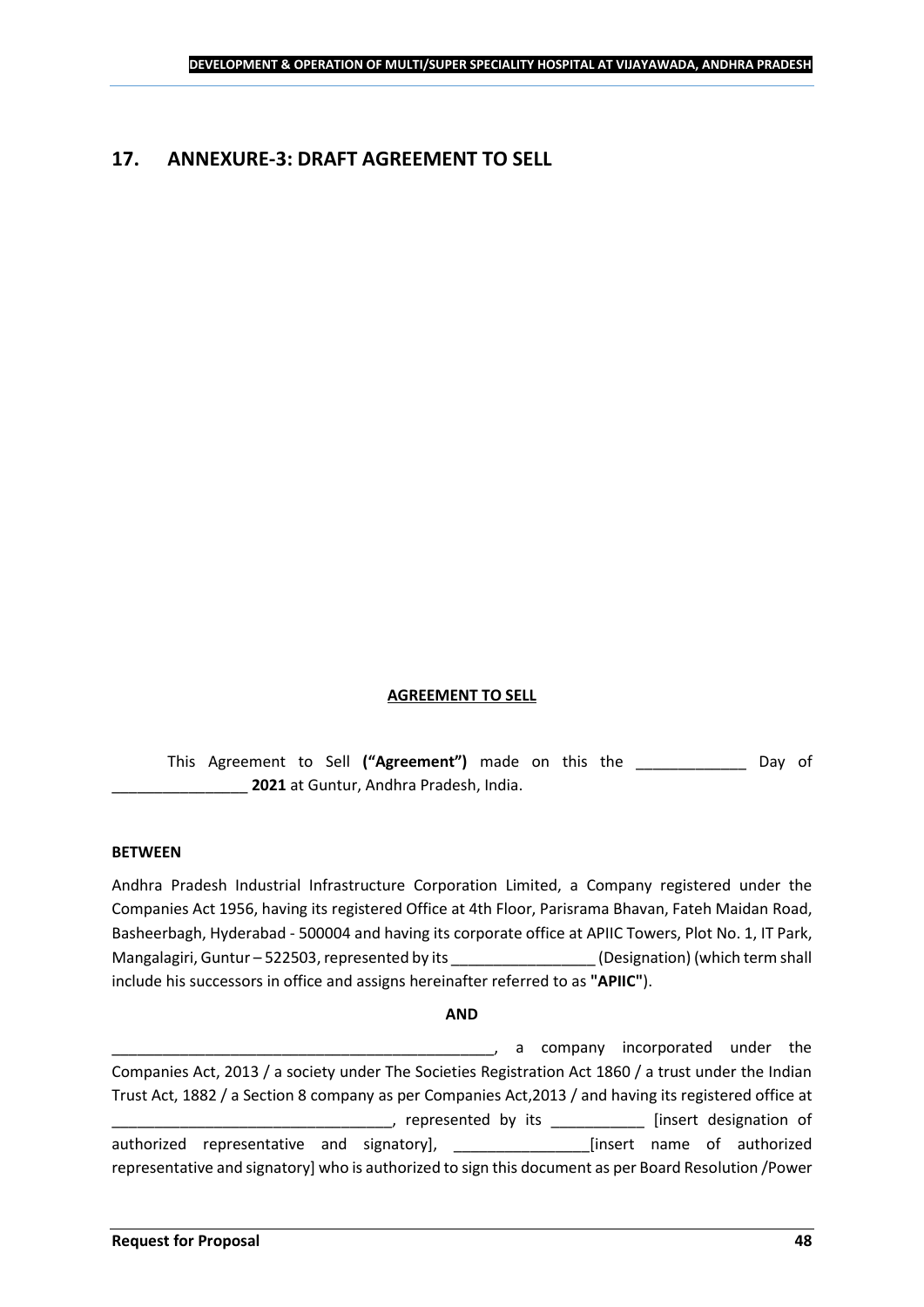of Attorney dt:  $\qquad \qquad$  (which expression shall unless context requires otherwise include their heirs, executors administrators and legal representatives hereinafter referred to as the **"Developer"**)

APIIC and the Developer are hereinafter individually referred to as a "**Party**" and collectively as the "**Parties**".

## WHEREAS:

- A. APIIC offered an extent of 1.25 Acre land situated at Gunadala, Vijayawada, Krishna District of Andhra Pradesh (hereinafter referred to as **"Project Site"**), through an Advertisement published in daily Newspaper for development and operation of Multi/Super Specialty Hospital on the Project Site (hereinafter referred to as **"Project"**), in accordance with the terms set out in this Agreement, through private sector participation by allotting the land free of cost on Outright Sale (ORS) basis. The description of the Project Site is specified in Schedule-1 of this Agreement.
- B. APIIC is the sole and absolute owner, and peaceful possessor of the Project Site.
- C. Pursuant to evaluation of the Proposals that were received, APIIC accepted the Proposal submitted by [Selected Bidder] and a Letter of Award (LoA) bearing number \_\_\_\_\_\_\_\_\_\_\_ dated \_\_\_\_\_\_\_ was issued to the \_\_\_\_\_\_\_\_\_\_\_\_ [Selected Bidder] for allotment of Project Site. APIIC acknowledges that [Selected Bidder] has signed and returned the duplicate copy of the LoA in acknowledgement thereof vide their letter bearing number dated the dated and the dated the set of  $\alpha$
- D. \_\_\_\_\_\_\_\_\_ [Selected Bidder (Bidding Entity/ Bidding Consortium)] has promoted the Developer ("Special Purpose Vehicle" or "SPV") and has requested APIIC through a letter bearing number dated to accept the Developer as the entity which shall undertake and perform the obligations and exercise the rights of the Selected Bidder under the LoA, including the obligation to enter into this Agreement pursuant to the LoA for implementing the Project.
- E. APIIC acknowledges that the [Selected Bidder / Developer] has paid an amount of Rs. \_\_\_\_\_\_\_\_\_\_\_ (Rupees \_\_\_\_\_\_\_\_\_\_\_\_\_\_\_\_ only) towards the Performance Security by means of a Bank Guarantee dated bearing number on the lame of bank].
- F. APIIC, in pursuance of the Bid Documents (Request for Proposal), LoA and the correspondence APIIC had with the Developer now agreed to execute this Agreement.
- G. Whereas the vacant physical possession of the Project Site is handed over to the Developer on \_\_\_\_\_\_ for implementation of the Project.

## NOW THESE PRESENTS WITNESSETH AND IT IS HEREBY AGREED AS FOLLOWS:

- 1. The date and time are the essence of this Agreement.
- 2. The Developer agrees and assures that they will not request for execution of the Sale Deed until project is implemented as detailed in this Agreement. The Developer expressly agrees upon intimation of its eligibility for Sale Deed by APIIC, to take the Sale Deed and take steps for registration of the same within one month of such intimation by APIIC.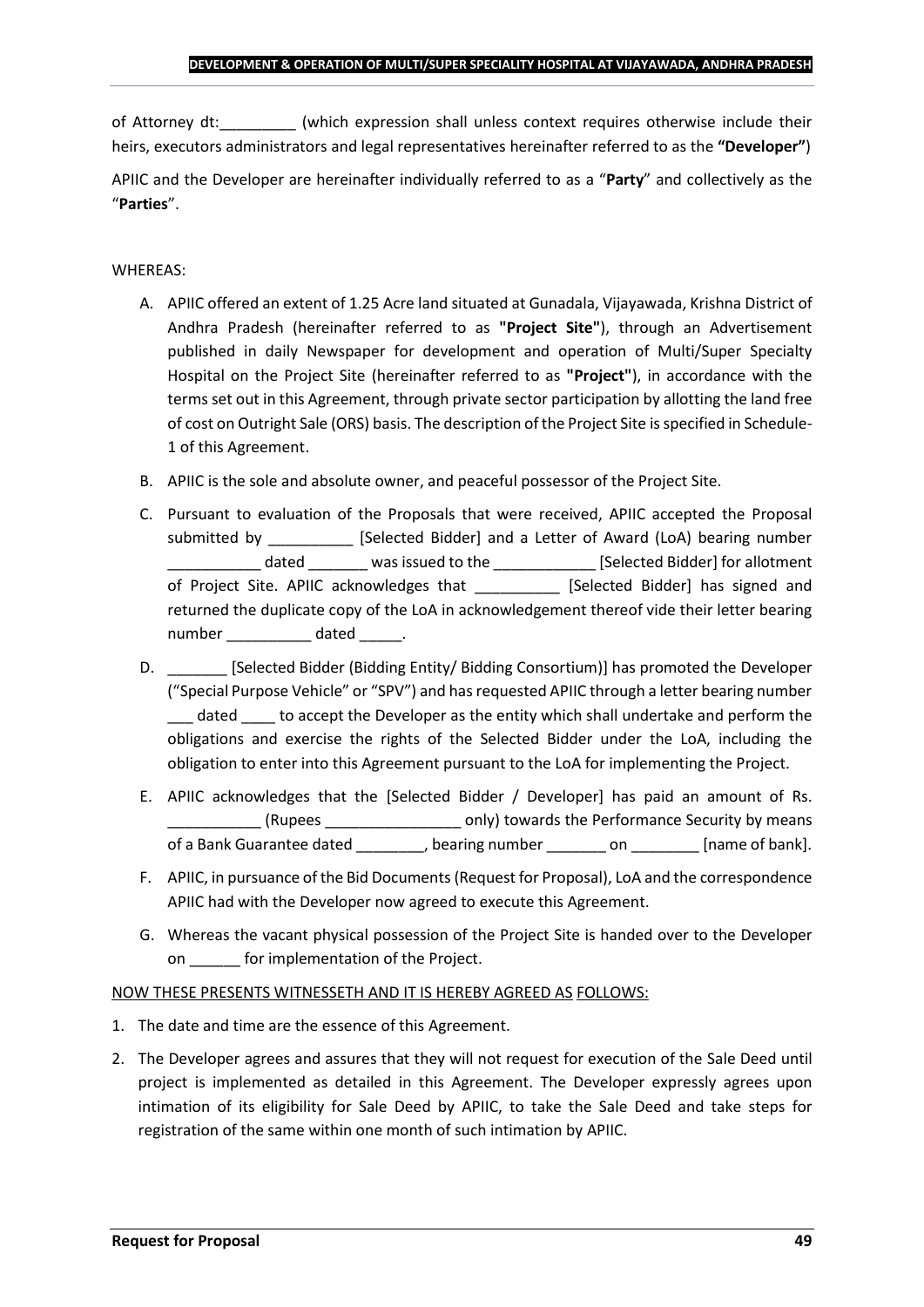- 3. APIIC has assured the Developer that APIIC has the marketable title for the Project Site, which is free from encumbrances and the Developer has verified and satisfied itself regarding the same.
- 4. The Developer shall pay charges/taxes for supply of water, electricity and other services to the administration or some other agency as the case may be as per applicable law, within the stipulated time, from the date of handing over possession of the land to the Developer, failure in respect of which would entail the services being disconnected.
- 5. The Developer shall bear, pay and discharge all existing and further amounts, duties, imposing and outgoing of whatsoever taxes imposed or charged upon the Project Site or upon the occupier in respect thereof from the date of execution of this Agreement.
- 6. The Developer having agreed to hold the Project Site on the terms and conditions hereinafter mentioned. APIIC hereby authorizes the Developer to perform its obligations as detailed in this Agreement. APIIC will not be responsible for any claims arising out of or related to the construction of hospital or healthcare services provided by the Developer from any third parties.
- 7. a) The Developer shall use the Project Site for setting up of the Project and the Developer agree that they shall not put up any structure or building other than as agreed upon through this Agreement without the prior permission in writing of APIIC.
	- b) The Developer expressly agree and undertake that the Project Site shall be utilized exclusively for the purpose set forth in this Agreement and that no change shall be made without the written sanction of APIIC.
	- c) The Developer shall mobilize funds for the Project and achieve financial closure within 3 (three) months from the date of execution of this Agreement.
	- d) Within 3 (three) months from the date of execution of this Agreement, the Developer shall apply to the competent authorities and procure all necessary approvals, sanctions, permits etc. required for commencing the construction for the Project. The Developer shall make necessary applications and sign all papers, to appear before the competent authorities to pay necessary fees/premium required and to do all other acts and things as may be necessary for getting the necessary approvals, sanctions, permits etc. APIIC shall provide reasonable support and assistance to the Developer in procuring Applicable Permits required from any Government Instrumentality for implementation and operation of the Project.
	- e) The Developer shall apply for and obtain permission for water supply, electricity supply, laying down drainage and for other amenities as are generally required. APIIC shall provide reasonable assistance to the Developer in obtaining access to all necessary infrastructure facilities and utilities, including water and electricity at rates and on terms no less favorable to the Developer than those generally available to commercial customers receiving substantially equivalent services.
	- f) The Developer shall start construction within 3 (three) months from the Commencement Date from the date of execution of this Agreement. The Developer shall implement the Project on the Project Site as per the sanctioned plans and according to specifications and other requirements of the competent authorities and shall employ contractors, architects, structural engineers, surveyors and other professionals as may be required in the construction and implementation of the Project.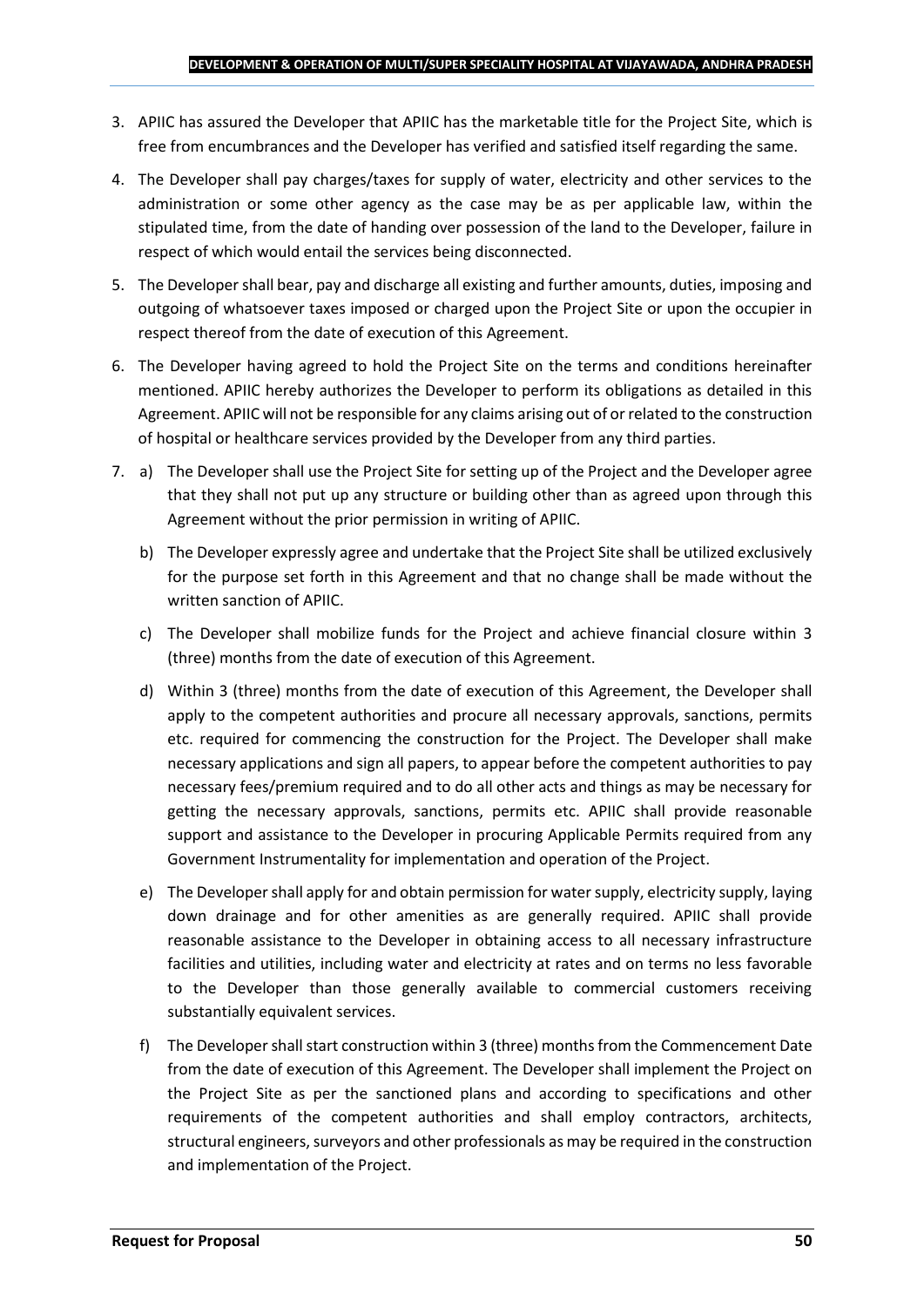- g) The Developer shall implement the Project as per specifications and time schedule given in this Agreement. The Developer shall follow the below mentioned general guidelines for development of the Project:
	- i. 100% (hundred percent) investment made in the development of the Project as committed in the Business Proposal submitted as per Exhibit-6 of the RFP. The Developer shall furnish a Chartered Accountant Certificate or Certificate from the Statutory Auditor who normally audits the accounts of the Company in support of its investment made. The Developer shall achieve Project Completion Date within 2 (two) years from the date of handover of the Project Site . In case of failure to comply with this timeline, APIIC shall have right to cancel the allotment made through 'Agreement to Sell' and to resume the Project Site apart from forfeiting the Performance Security in the form of Performance Bank Guarantee submitted by the Developer.
	- ii. Achievement of license to operate the hospital with the bed capacity as mentioned in the Business Proposal submitted as per Exhibit-6 of the RFP by the Developer within 2 (two) years from the date of handover of the Project Site . In case of failure to comply with this timeline, APIIC shall have right to cancel the allotment made through 'Agreement to Sell' and to resume the Project Site apart from forfeiting the Performance Security in the form of Performance Bank Guarantee submitted by the Developer.
	- iii. Installation of the bed capacity as per the number of Multi/Super Specialty that is committed by the Developer in its Business Proposal as per Exhibit-6 of the RFP.
	- iv. The Developer has on its rolls the number of Specialist Doctors that it committed in its Business Proposal as per Exhibit-6 of the RFP.
	- v. The Developer has created a Board of Directors to oversee the proposed project and has appointed at least one official nominated by the Government, preferably of Joint Collector or above cadre, as recommended by the Government in the Board of SPV.
	- vi. The Developer has empaneled with the Dr. YSR Aarogyasri Health Care Trust and committed % of the Bed Capacity stated in the Business Proposal as per Exhibit-6 of the RFP towards patients enrolled through the Dr. YSR Aarogyasri Health Care Scheme
	- vii. The Project is consistent with all applicable norms of the Andhra Pradesh Allopathic Private Medical Care Establishments (Registration and Regulation) Rules, 2007 published vide Notification No. G.O. Ms. No. 135, Health, Medical and Family Welfare (K2), dated 28.04.2007 and its subsequent modifications, if any.
- h) The Developer shall represent before the public, local and/or private authorities in respect of the construction of the Project and to make such of the actions and things as may be necessary for effectually commencing the construction work and completing the same.
- i) The Developer shall complete the implementation of the Project within 2 (two) years from the date of handover of the Project Site by APIIC
- j) The Developer shall apply for and obtain occupation and completion certificate from the competent authorities on completion of the Project.
- k) The Developer shall market and promote the Project.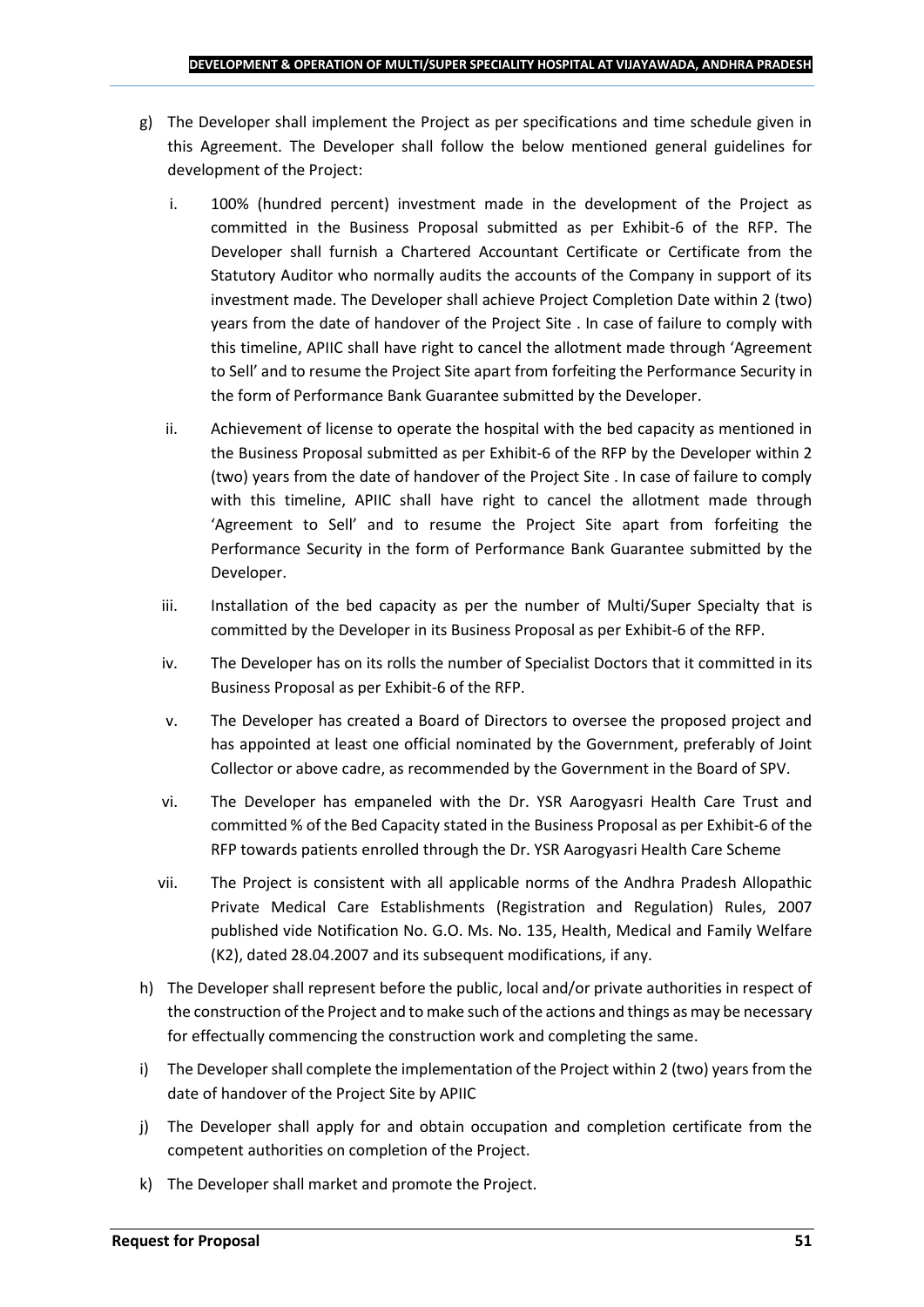- l) The Developer shall operate and maintain the Project safely and securely as per the standards to provide the required levels of service to its users.
- m) The Developer shall collect, appropriate and allocate revenue, fees, charges from the users of the Project.
- n) The Developer shall pay all dues under the Agreement to APIIC.
- o) That as and when the Project Site is no longer required by the Developer for the aforesaid purpose, the Developer shall forthwith relinquish and restore the Project Site in favor of APIIC provided such surrender of the property by the Developer is made before cancellation of the allotment by APIIC for breach of any of the covenants of this Agreement. In the event of surrender, no refunds/reimbursements shall be made by APIIC and the complete Performance Security shall be forfeited by APIIC.
- i) The Developer shall not permit any sale by auction upon the Project Site or suffer the Project Site to be used, in such a way as to cause nuisance, annoyance or inconvenience to the occupiers of the area and the patients of the hospital.
- p) The Developer shall permit APIIC or their agent or officers with or without workmen at all reasonable times, with prior notice to the Developer, to enter upon the Project Site to view the conditions thereof.
- q) The Developer shall not obstruct flow of natural courses of water flowing through the land if any existing in the Project Site.
- r) The Developer shall not transfer or change the ownership/ constitution of the business relating to the Project without obtaining specific permission in writing from APIIC.
- s) The Developer shall allow APIIC to recover the amounts in any way recoverable by it from the Developer as per law in force at the time without prejudice to the rights of the Financing Agency.
- t) That APIIC is competent to enforce the compliance with all the rules and regulations and the provisions of any other act in force in respect of the Project and the Developer shall be responsible for complying at its cost with all instructions issued from time to time in this regard.
- u) Sale Deed will be issued by APIIC in favor of the Developer on satisfying all the conditions as mentioned in the Clause 4.3.4 of the RFP within 2 years from the date of handover of the Project Site. In case of failure to comply with this timeline, APIIC shall have right to cancel the allotment made through this Agreement and to resume the Project Site apart from forfeiting the Performance Security submitted by the Developer.
- 8. That if the Developer commits breach of the any of the covenants herein contained, the allotment stands cancelled and this Agreement shall stands determined without any notice thereupon the Developer will be treated as an encroacher and a trespasser who will have no right whatsoever in the Project Site under these presents and it shall be lawful for APIIC to re-enter upon the Project Site and resume the possession thereof and also of the buildings standing thereon, the transfer made in favour of the Developer under these presents shall become null and void and all rights of the Developer in the Project Site under this Agreement and any building therein shall at once cease and determined. In event of cancellation/ resumption of the Project Site, the Performance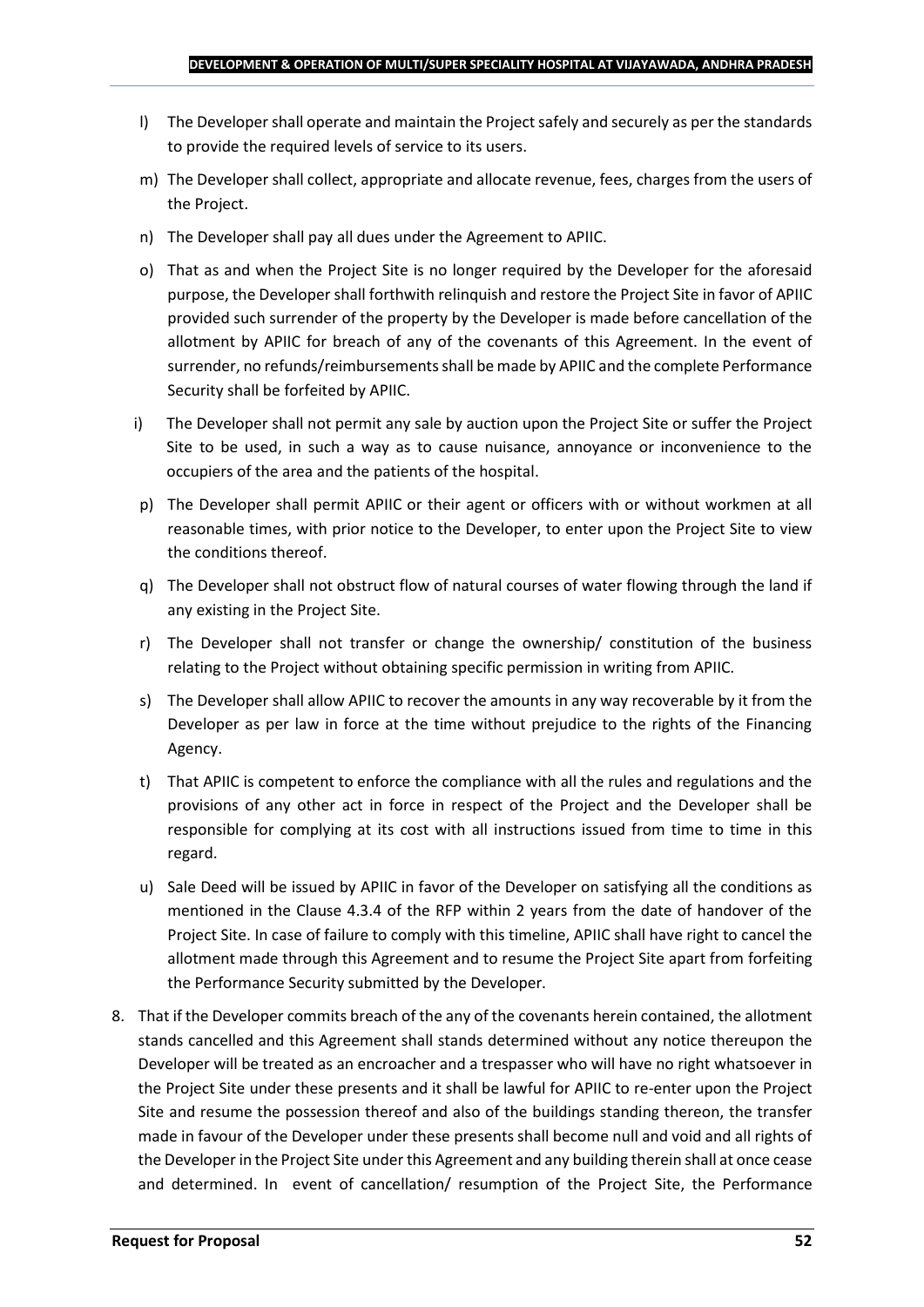#### **DEVELOPMENT & OPERATION OF MULTI/SUPER SPECIALITY HOSPITAL AT VIJAYAWADA, ANDHRA PRADESH**

Security submitted by the Developer shall remain forfeited towards use and occupation of the Project Site.

- 9. All the costs and expenses of an incidental to the preparation and execution of this Agreement shall be paid by the Developer.
- 10. In all the matters of doubts concerning and in respect of this indenture, the decision of APIIC shall be final and binding on the Developer and any default by the Developer there of shall be deemed to be breach of the terms of this indenture.

IN WITNESS WHEREOF THE PARTIES HAVE EXECUTED AND DELIVERED THIS AGREEMENT AS OF THE DATE FIRST ABOVE WRITTEN

| Signed, Sealed and Delivered | Signed, Sealed and Delivered       |
|------------------------------|------------------------------------|
| For and on behalf of APIIC   | For and on behalf of the Developer |
| Of the first part            | Of the first part                  |
|                              |                                    |
| Signature                    | Signature                          |
|                              |                                    |
| Name                         | Name                               |
|                              |                                    |
| Designation                  | Designation                        |
|                              |                                    |
| Seal:                        | Seal:                              |
|                              |                                    |
|                              |                                    |
|                              |                                    |
|                              |                                    |
| In the presence of           | In the presence of                 |
|                              |                                    |
| 1. $\qquad$                  | 1.                                 |
|                              |                                    |
|                              |                                    |
| 2.                           | 2. $\qquad \qquad$                 |
|                              |                                    |